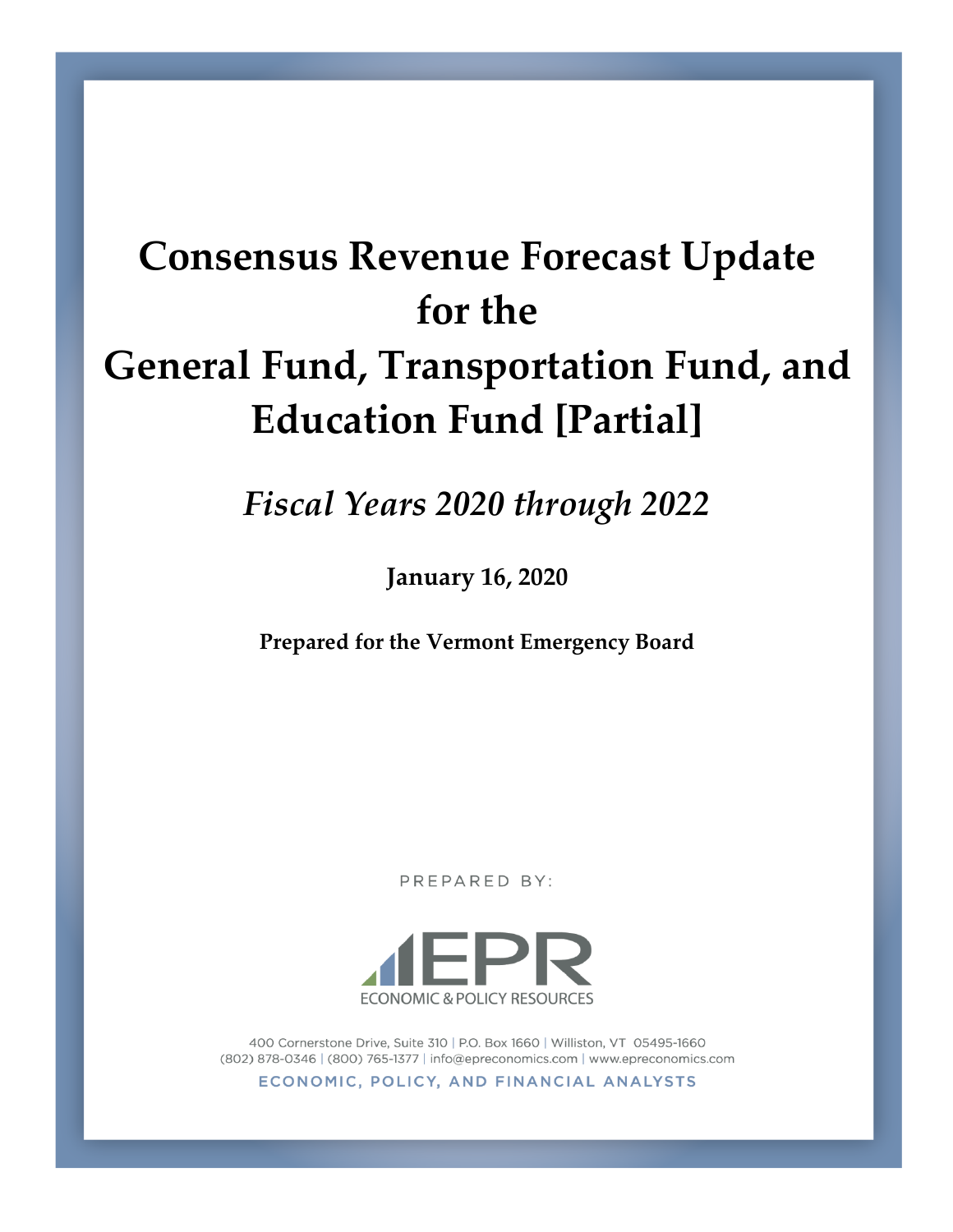- **Background and Context: Discussion of the Updated Staff Recommended January 2020 Consensus Economic and Revenue Forecast Update**
	- The January 2020 staff recommended consensus forecast includes a comprehensive revision to the previous Emergency Board-approved consensus revenue forecast as of July 29, 2019 for fiscal years 2020 through 2022. The updated forecast includes an updated consensus economic forecast for the period, and out through calendar year 2025, which predicts a continuation of the longest period of uninterrupted recovery-expansion in recorded U.S. economic history—although there remains an elevated level of risk that there could be a general downturn in the U.S. and/or the Vermont economy before the end of the forecast update period.
		- As predicted last July, the possibility of the near-term economic downturn for the U.S. and Vermont economies has actually declined over the July 2019 through December 2019 time period. This has occurred as U.S. monetary policy (and central banks around the world) reacted pro-actively to address an observable slowdown in the U.S. and global economic activity last Summer and Fall that was largely tied to uncertainties in trade policy, which has also diminished.
	- As part of their pro-active measures, the U.S. Federal Reserve over the last six months made reductions in short term interest rates at three successive Federal Open Market Committee ("FOMC") meetings—including most recently at its FOMC meeting on October 30, 2019. 1
		- In combination with suspending its plan to conclude its efforts to "runoff its balance sheet" securities purchases, the Federal Reserve became much more "dove-ish" in executing its monetary policy largely reversing course to cut short-term rates when it had been previously planning to consistently increase short-term rates throughout calendar year 2019.
		- The net effect of the strong pivot in U.S. monetary policy was that U.S. monetary policy had become much more accommodative to

 $\overline{a}$ 

<sup>&</sup>lt;sup>1</sup> The Fed's short-term interest rate reductions occurred following the FOMC's July 31, 2019, September 18, 2019, and October 30, 2019 meetings.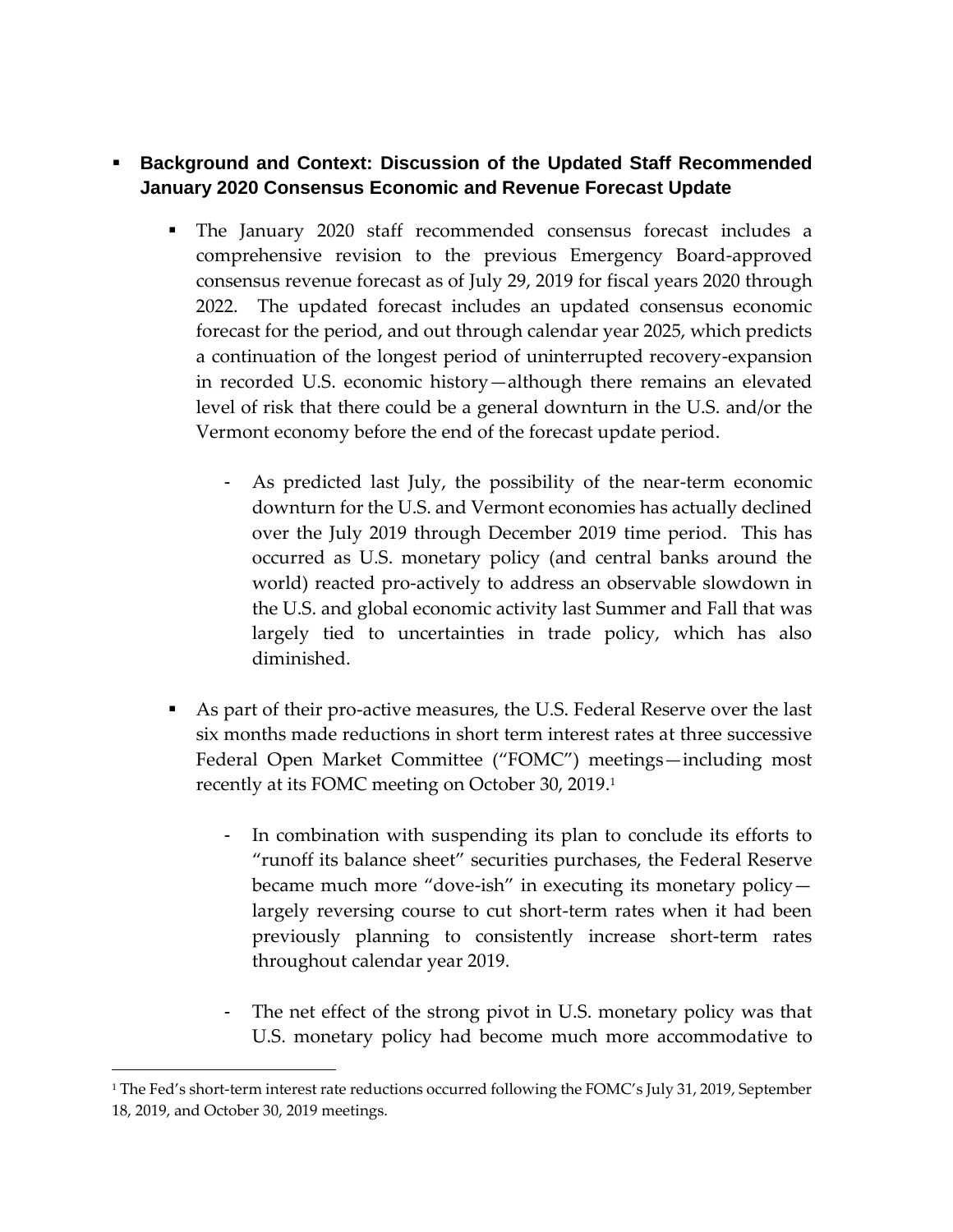economic growth as of the end of calendar year 2019 versus a gradually tightening position it occupied at the same time last year.

- This more growth-supporting monetary posture worked its way through the U.S. financial system to result in more capital investment-friendly longterm yields—which were targeted at encouraging increased U.S. business capital investment activity following the disappointing, second year private sector response to the capital investment incentives laid out in the Tax Cuts and Jobs Act of 2017 ("TCJA").
	- As such, this latest staff recommended consensus revenue forecast update expects that the current national and State economic upturns will continue over at least the near-term, six- to twelve-month timeframe. While there clearly are many things that could in fact go wrong in the fiscal policy-monetary policy-economic policy arena over the next five and one-half years (see the update of the recession risk diagram that first appeared in last July's consensus forecast report), it still remains possible that the current record-setting upturn<sup>2</sup> will in fact potentially last through the entire forecast update period.
- Considering the above growth facilitating macroeconomic environment, plus the still positive recent first half of fiscal year 2020 trends in actual revenue receipts data, the staff recommended consensus revenue forecast for G-Fund, T-Fund and E-Fund [Partial] revenues for the fiscal 2020 through 2022 consensus revenue forecast update has been significantly upgraded through the fiscal year 2022 period—even though it is expected there will continue to be some sluggishness in T-Fund receipts.
	- On an apples-to-apples basis, the scale of the staff recommended consensus revenue forecast upgrade in the G-Fund, after adding back an expected budgetary transfer for Liquor Tax receipts<sup>3</sup> under the new financing regime, totals +\$18.4 million for fiscal year 2020, +\$15.5 million for fiscal year 2021, and +\$8.0 million for fiscal year 2022 (see Table 1 below).

 $\overline{a}$ 

<sup>2</sup> As mentioned last Summer, the current U.S. economic upturn has been an all-time record in terms of its duration, but in many ways has been the slowest (which likely has contributed to its durability).

<sup>&</sup>lt;sup>3</sup> Which was estimated by adding back the difference between the Source Liquor Tax forecast for fiscal years 2020 and 2021 and the G-Fund Liquor Tax that will continue to be deposited directly into the G-Fund under the revised financing regime.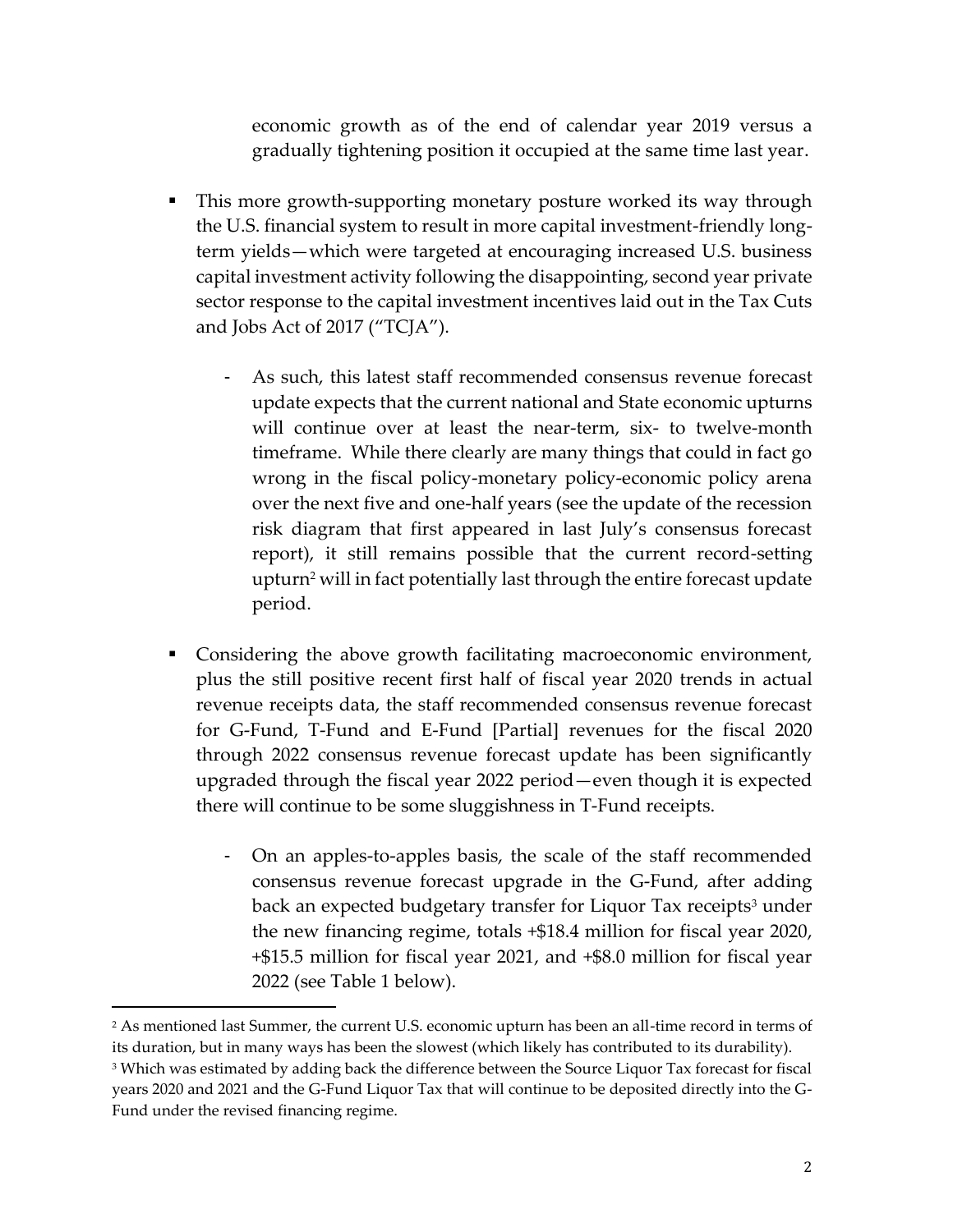# **Table 1: Staff Recommended Consensus Revenue Forecast Update—Change from the July Consensus Forecast (FY 2020-FY 2022) Current Law (Including Health Care Taxes-Fees)**

| Differences-January 2020 Proposed Consensus Forecast versus the July 2019 Consensus Forecast (By Fund)                                    |                |                |                |                                                |                |                |
|-------------------------------------------------------------------------------------------------------------------------------------------|----------------|----------------|----------------|------------------------------------------------|----------------|----------------|
|                                                                                                                                           | 2020           |                | 2021           |                                                | 2022           |                |
| <b>Current Law</b>                                                                                                                        | <b>Dollars</b> | <b>Percent</b> | <b>Dollars</b> | <b>Percent</b>                                 | <b>Dollars</b> | <b>Percent</b> |
| <b>General Fund</b>                                                                                                                       | \$18.4         | 1.2%           | \$15.5         | 1.0%                                           | \$8.0          | 0.5%           |
| Available to the General Fund-Per Act 6 of 2019/Act 76 of 2019-Incl. Health Care Taxes-Fees                                               |                |                |                |                                                |                |                |
| <b>Transportation Fund</b>                                                                                                                | (50.1)         | $0.0\%$        | (\$0.1)        | 0.0%                                           | (\$0.5)        | $-0.2%$        |
| <b>Available to the Transportation Fund</b>                                                                                               |                |                |                |                                                |                |                |
| <b>Education Fund</b>                                                                                                                     | \$4.7          | 0.8%           | \$5.7          | 1.0%                                           | \$6.2          | 1.1%           |
| <b>Partial-Including all Recent Fund Allocation Changes</b>                                                                               |                |                |                |                                                |                |                |
| Total--"Big 3 Funds"                                                                                                                      | \$23.0         | 1.0%           | \$21.1         | 0.9%                                           | \$13.7         | 0.5%           |
|                                                                                                                                           |                |                |                |                                                |                |                |
| <b>Gasoline</b>                                                                                                                           | (50.9)         | $-5.8%$        | (\$1.3)        | $-8.5%$                                        | ( \$1.3)       | $-8.1%$        |
| <b>Diesel</b>                                                                                                                             | \$0.02\$       | 0.8%           | \$0.01         | 0.5%                                           | \$0.03         | 1.5%           |
| <b>Total TIB</b>                                                                                                                          | (\$0.9)        | $-5.0%$        | (\$1.3)        | $-7.4%$                                        | (\$1.3)        | $-7.0%$        |
|                                                                                                                                           |                |                |                |                                                |                |                |
|                                                                                                                                           |                |                |                |                                                |                |                |
|                                                                                                                                           |                |                |                |                                                |                |                |
| <b>MEMO #1: TIB [3]</b><br>Notes:<br>[11] Current Law (Incl. Healtcare Taxes-Fees).<br>[2] Totals in the TIB may not add due to rounding. |                |                |                | Prepared by: Economic & Policy Resources, Inc. |                |                |

- The staff recommended forecast for the T-Fund includes a forecast downgrade of -\$0.1 million for fiscal year 2020 and for fiscal year 2021, and a slightly larger -\$0.5 million forecast downgrade for fiscal year 2022.
- For the E-Fund [Partial], this updated staff recommended consensus forecast on an apples-to-apples basis calls for an upgrade of +\$4.7 million for fiscal year 2020, an upgrade of +\$5.7 million for fiscal year 2021, and a staff recommended consensus forecast upgrade of +\$6.2 million for fiscal year 2022—after full consideration of the estimated revenue effects of the actions of the 2019 Vermont General Assembly.
- The January 2020 staff recommended forecast update for all three fund aggregates is presented graphically below for the next two and one-half fiscal years by major fund.
	- Like Table 1 above, the bar chart below presents the changes by fund on a current law basis, adjusted for current law fund allocations so these numbers are close to being on an "apples-to-apples" basis.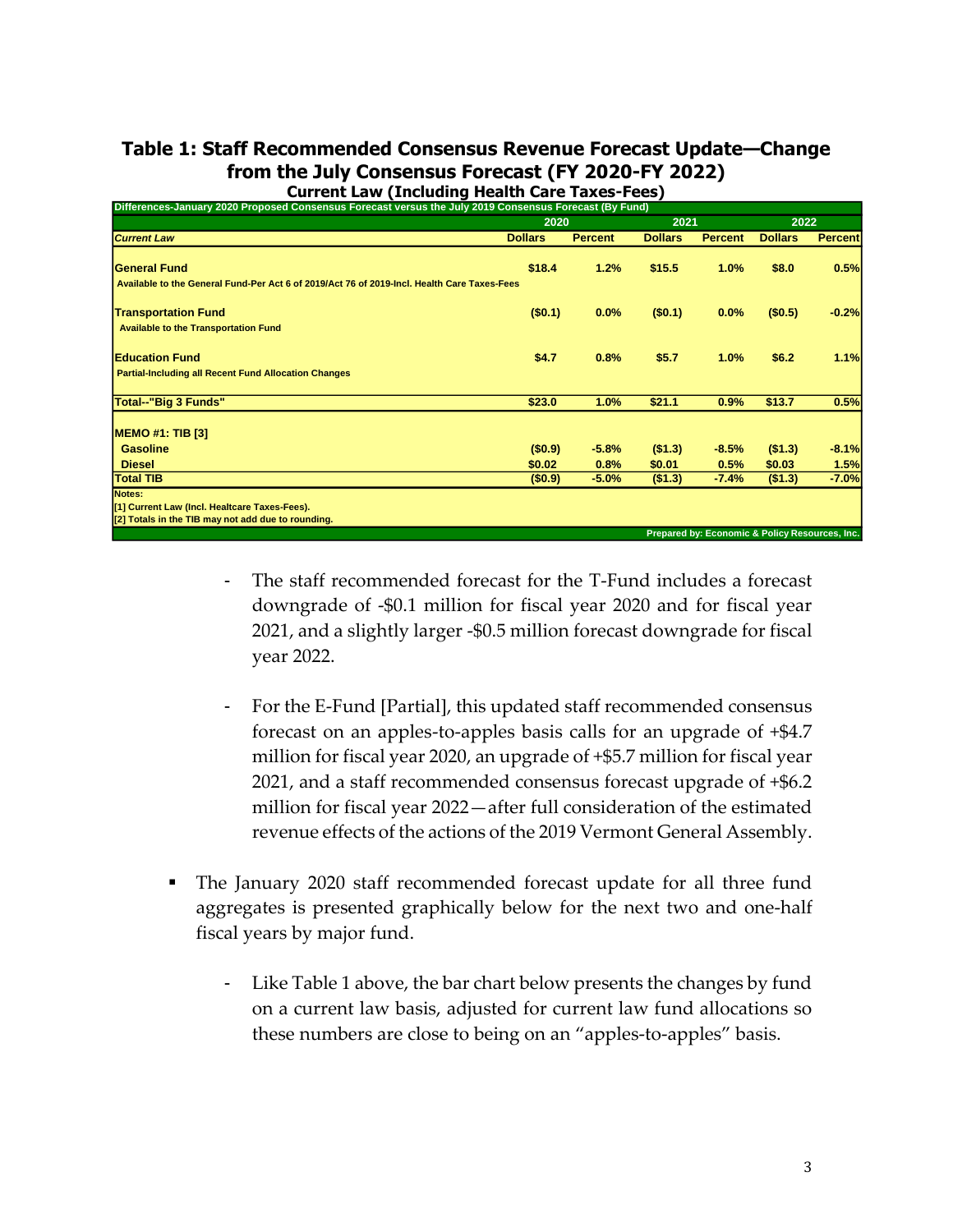

- However, it should be recalled that the prevailing economic environment for this latest consensus revenue forecast update includes an economic cycle that is currently in its  $127<sup>th</sup>$  consecutive month<sup>4</sup> of output gains corresponding to the longest period of economic expansion in recorded U.S. business cycle history.
	- The U.S. business cycle has clearly entered a "mature" phase, and has recently relied heavily on an environment of continued low interest rates (from highly accommodative monetary policy), rising asset prices (including rising U.S. equity prices and residentialcommercial real estate valuations), and a healthy dose of expansionary fiscal stimulus from a multi-year set of unfunded personal and business tax reductions and now a new two-year agreement on federal defense and non-defense spending that has underpinned healthy levels of household consumption spending.
	- With business capital investment recently weakening, and the

 $\overline{a}$ 

<sup>4</sup> As of January 2020.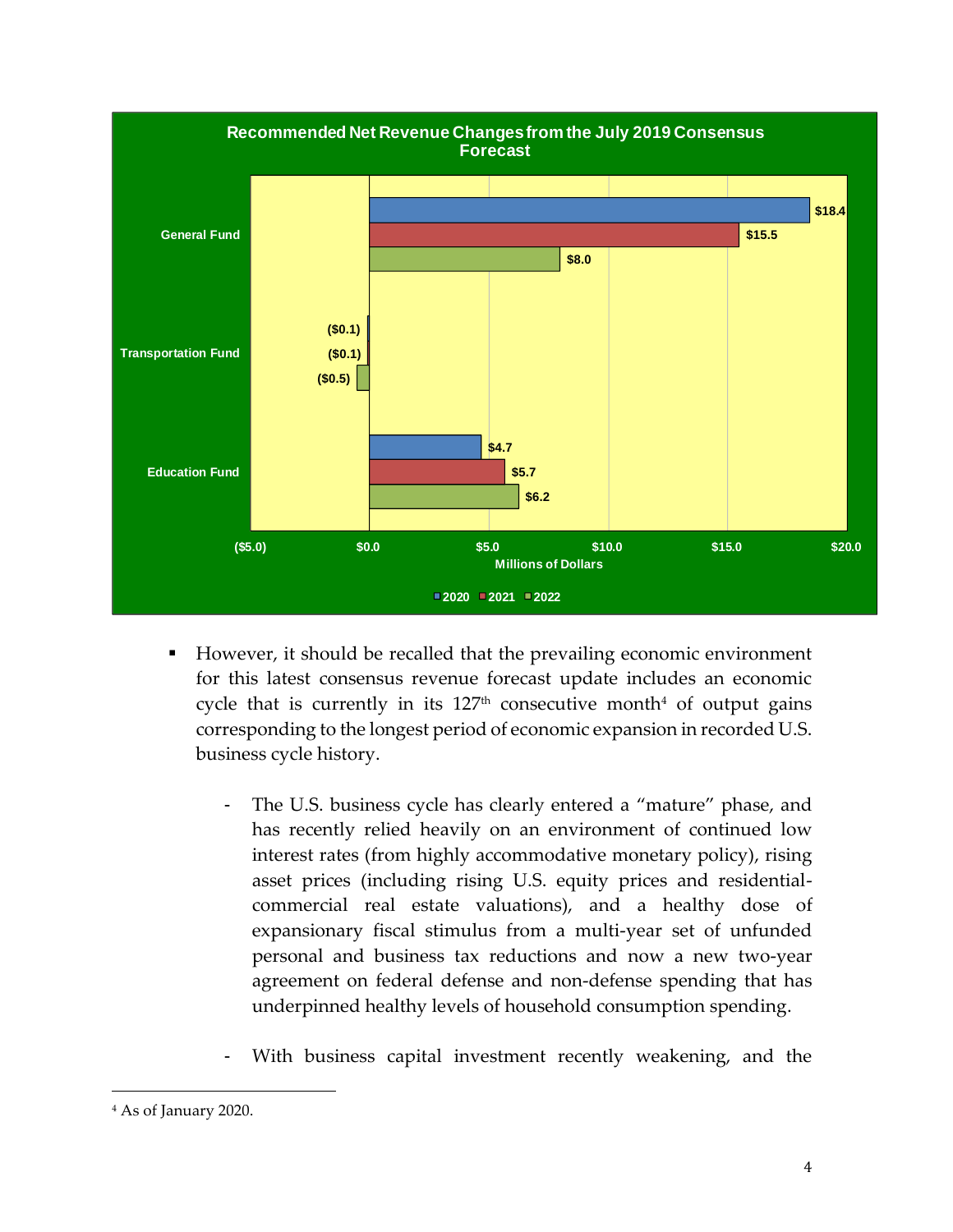manufacturing and agricultural sectors struggling, consumer spending is likely to remain as one of the keys to the continuation of the current U.S. economic expansion. With more than 22.6 million nonfarm payroll jobs added over the last decade and the U.S. unemployment rate at generational lows (at 3.5% last month—tied for the lowest level of unemployment in the U.S. economy in 50 years), and consumer sentiment at high levels, the near-term outlook over at least the next six to twelve months does in fact seem relatively secure.

- But at the same time the current economic upcycle has become firmer versus last Summer's consensus forecast outlook, it also has become more vulnerable to developing the type of excesses and financial imbalances that in the past have been precursors to economic slowdowns—if not full blown, economic recessions (if such a broader economic downturn lasts for two consecutive calendar quarters).
	- It is therefore worth noting that this consensus forecast update carries a significantly higher level of downside risk than has generally been the case over the past several consensus forecast update cycles.
	- This elevated risk is primarily tied to the G-Fund's reliance on two cyclically-sensitive income tax sources (e.g. Personal Income Tax and the Corporate Income Tax) and given the importance of "healthy consumption tax receipts" on the fiscal fortunes of all three of the State's major fund aggregates.
- The scale of the impacts on State revenues from a broad, general economic downturn in the U.S. and Vermont economies can be significant—if Vermont were to experience an economic recession over some part of the next five fiscal years included in the consensus forecast update.
	- Although a general economic downturn in either the U.S or Vermont economies **is not forecasted as part of the staff recommended forecast update**, the order of magnitude revenue reductions in G-Fund receipts amounting to roughly ten percent of total "Source" General Fund receipts during periods of economic recession have been experienced in the past.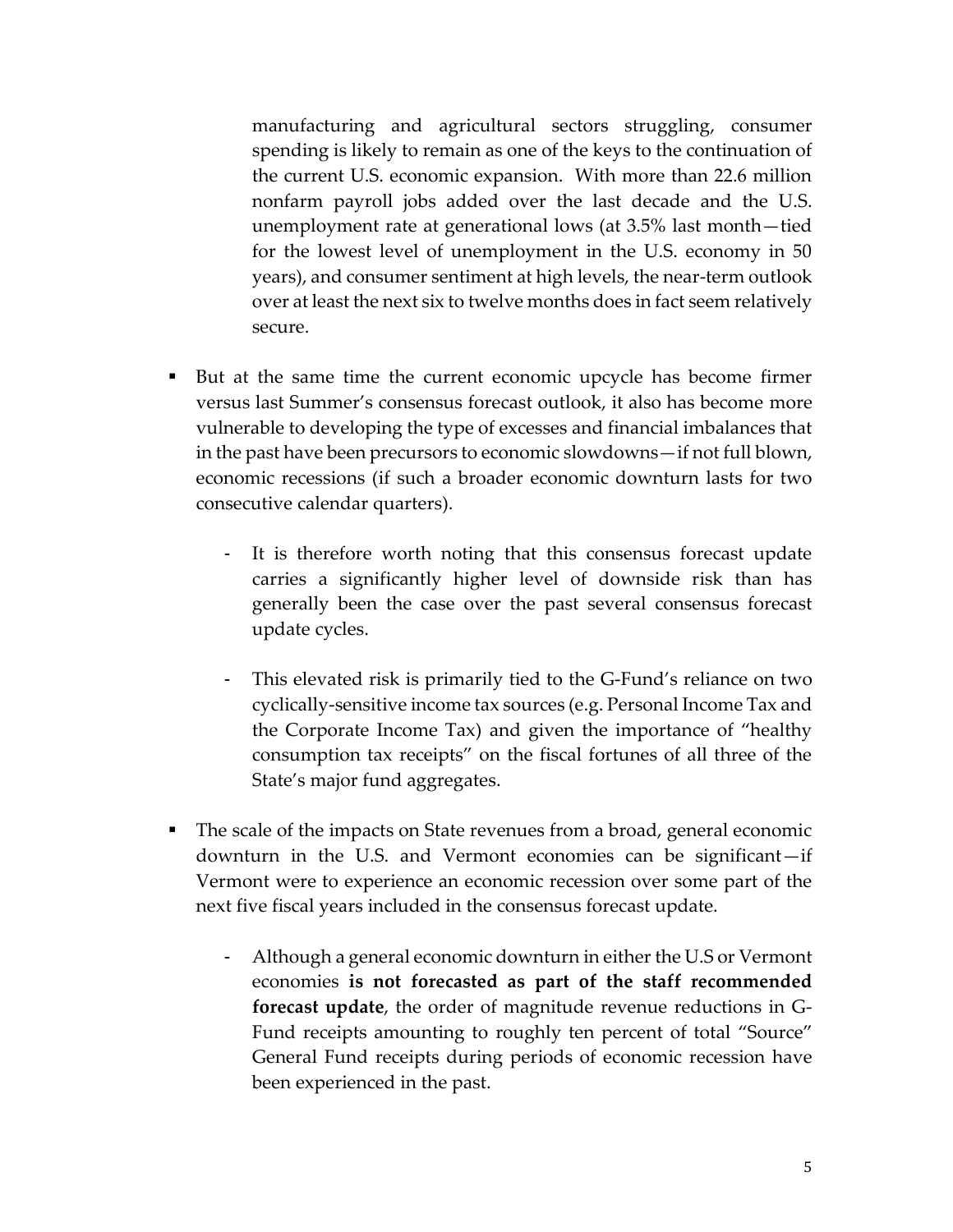- Using the fiscal year 2022 non-Health Care Taxes and Fees portion of the Source General Fund receipts, a ten percent reduction in revenues would amount to roughly \$195 million (at 10% of a \$1,949.6 million G-Fund excluding Health Care Taxes-Fees forecast in that fiscal year).
- This heightened forecast risk is somewhat exacerbated by the still sparse amount of information concerning the downstream (e.g. second and third order) behavioral effects related to the passage of the federal TCJA federal tax legislation. This still emerging, but limited impact information on the effects of the State's responses to that federal legislation and the various State adjustments to the still unfolding fiscal and economic growth environment (e.g. associated with the recent e-commerce changes) makes the point estimates included in this consensus forecast update subject to uncertainty.
	- In particular, there still remains only a limited amount of actual information to-date regarding the impact of the TCJA on business and individual taxpayer behavior (e.g. particularly with respect to the Corporate Income Tax regarding the repatriation of overseas profits).
	- The limited nature of the impact information therefore leaves a relatively wide band of uncertainty surrounding the current consensus forecast for Corporate Income Tax.
- The type and level of uncertainty that the consensus revenue forecasting process has had to deal with over the last two years of forecasts is in no way unusual or atypical following periods where there has been a major restructuring in federal tax law.
	- It seems apparent that both sides of the tax equation are likely getting "smarter" as taxpayers and those responsible for compliance gain experience and develop a greater understanding of the changes. But this also means that the understanding of the full impacts of the federal TCJA legislation has yet to be "settled," and there clearly could be additional surprises as the next couple of tax years unfolds.
	- It likewise also remains unclear—since we still lack actual experience—as to the precise timing of how the changes in business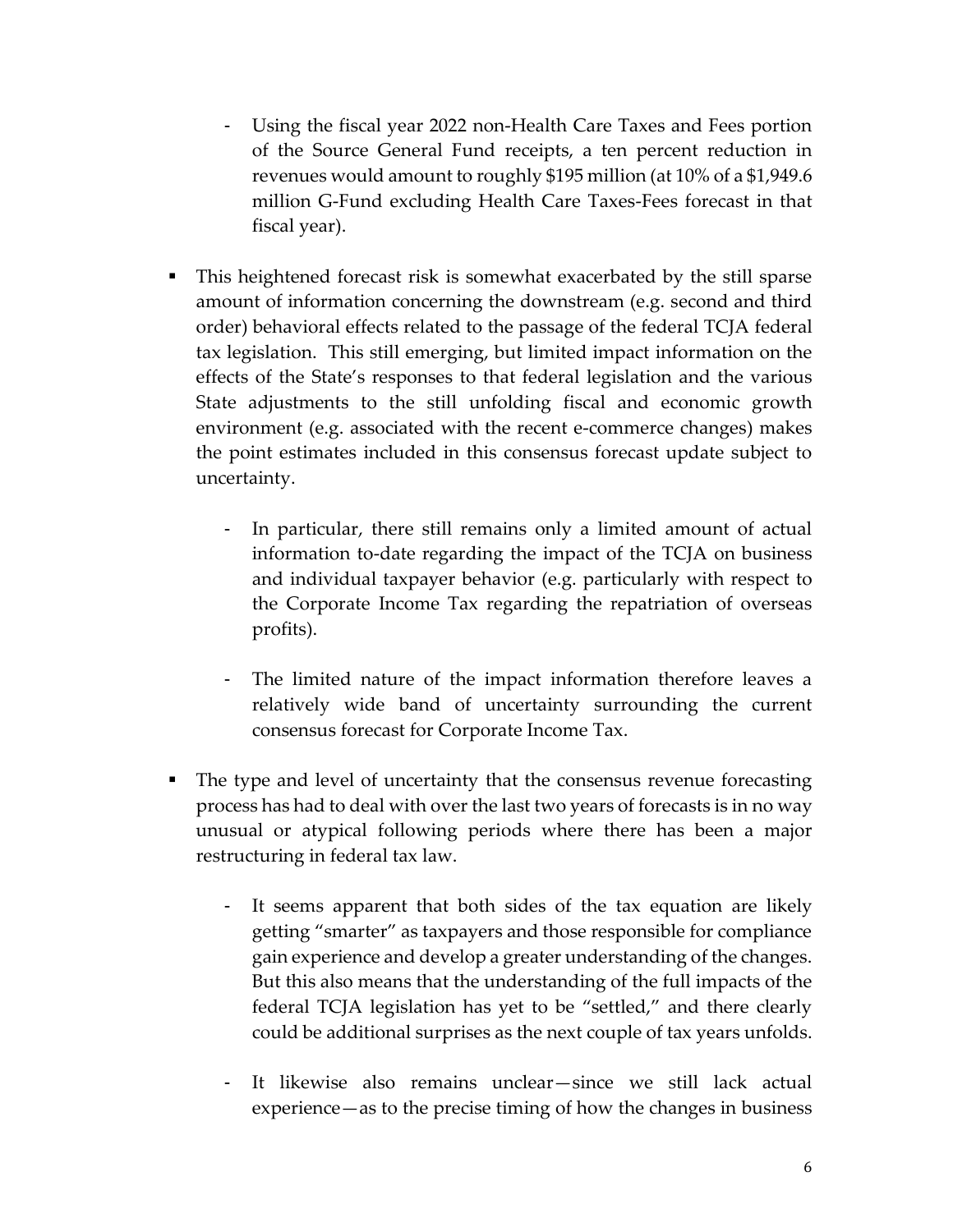and individual tax liability will actually play out in actual cash payments to and/or "applied to future estimates" and refund requests over time—in both the Personal and Corporate Income Tax.

- As a result, this staff recommended consensus forecast update carries more than the usual level of risk. This is so not only because of the uncertainties associated with the implementation of the federal TCJA legislation, but also because it cannot be said unequivocally that the U.S. and Vermont economies will be able continue on their forward path of growth uninterrupted throughout the five-and-one-half-year fiscal planning forecast update period without experiencing a period of general economic downturn or correction, also known as a "recession."
	- A national-State economic downturn sometime within the next five fiscal years cannot and should not be completely discounted.
	- If a general downturn in the U.S. and/or Vermont economies were to occur, the State's major fund aggregates could experience significant reductions that will have impacts throughout the State's fiscal plan.

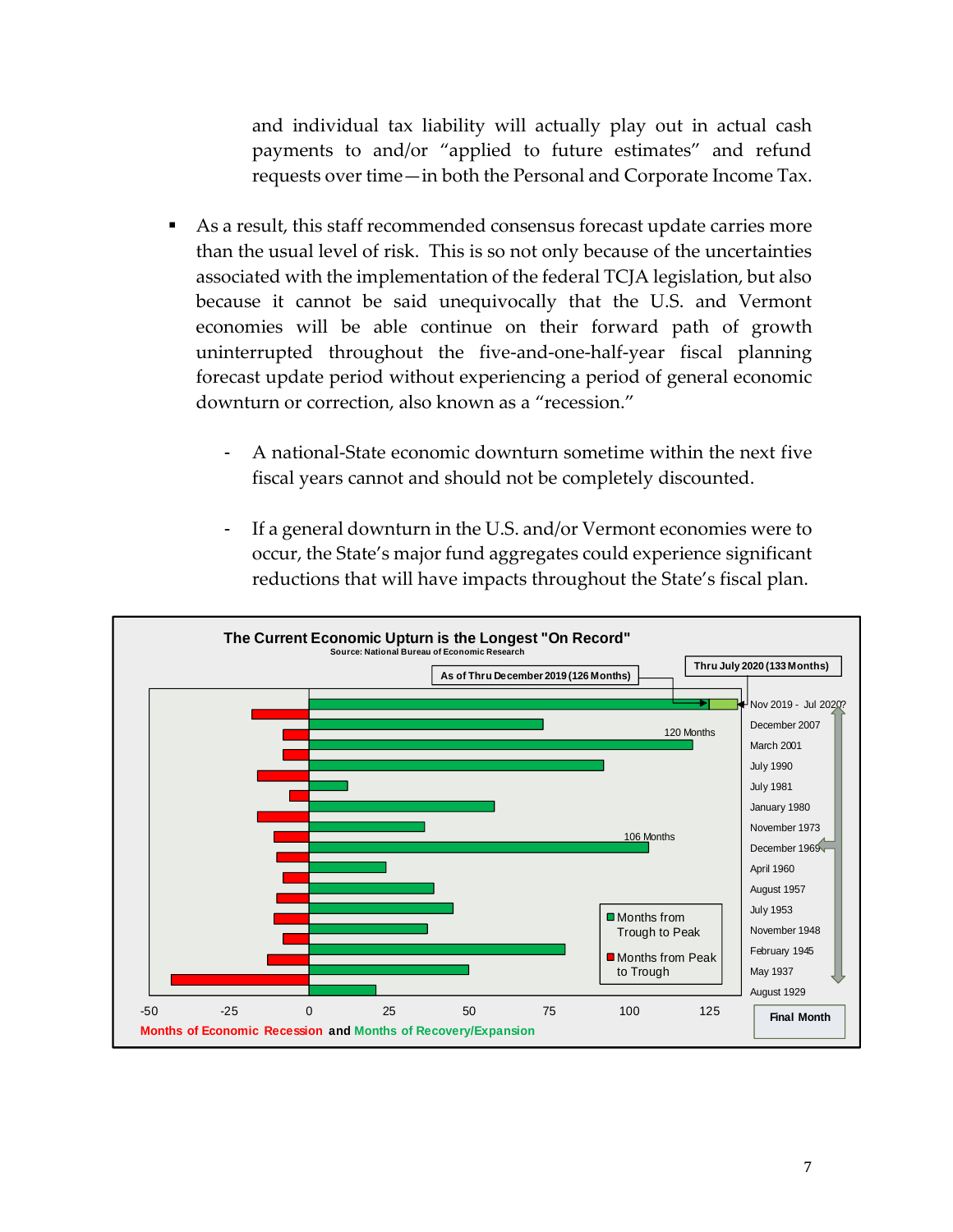# ❖ **The Staff Consensus Forecast Update Recommendations for Fiscal Year 2020 through Fiscal Year 2022**

- With the above as background and context for this consensus forecast update, the staff recommends a significant, near-term consensus forecast upgrade for the General Fund for fiscal years 2020 and fiscal year 2021, and a smaller consensus forecast upgrade for fiscal year 2022 as outlined below.
	- The near-term G-Fund forecast upgrade on the plus side reflects a reduction in the level of the risk of recession since last Summer as central banks around the globe became more accommodative (especially the U.S. Federal Reserve), the yield curve back to "normal," a strengthening in asset prices (e.g. stock markets), the lower risk of a "no deal" Brexit, a lessening in trade policy uncertainty (with the first stage U.S.-China trade deal), and the continued strongly-stimulative posture for U.S. fiscal policy (tied to the recently enacted two-year federal spending agreement).
- On the negative side of the forecast outlook ledger are the effects of the declining level of fiscal stimulus afforded by the now two-year old federal TCJA legislation, increasing geopolitical unrest in the Middle East, and typical "late cycle" dynamics of the aging U.S. business cycle.
	- It remains uncertain whether or not easier monetary policy, and a still strong labor market with higher stock prices (which underpin strong consumer spending) will be enough to again jump-start the additional capital investment—which has been trailing off in recent quarters—which is needed at this stage to sustain the U.S. expansion.
	- While it is indeed difficult to envision a continuation of the recent upbeat employment reports without some turnaround in the recently lagging business investment numbers, it is simply not clear at this point whether or not the recent brightening in the economic outlook is sustainable going forward—or if it merely reflects the last hoorah of a U.S. expansion that has endured well past the average.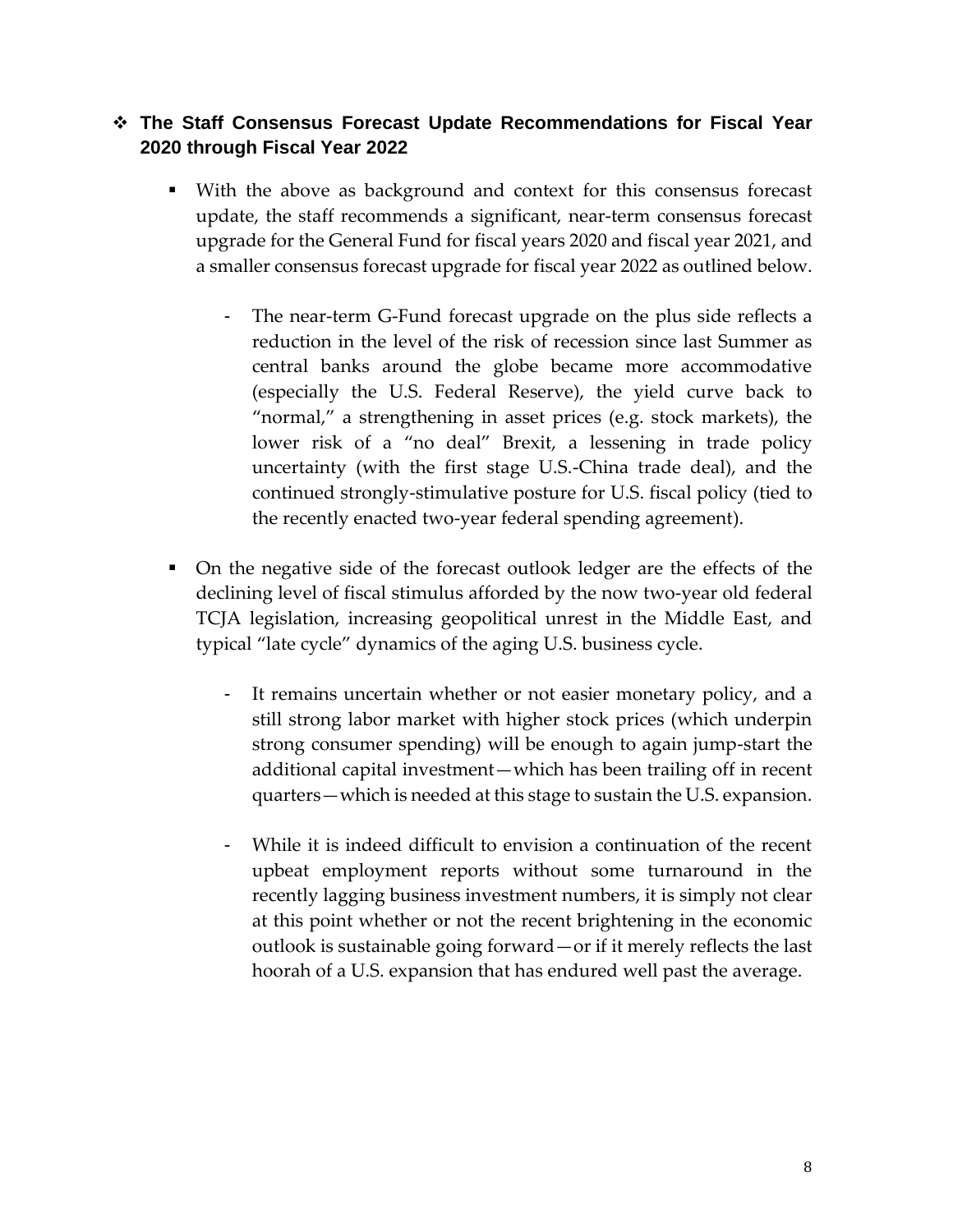

- Closer to home in the Northeast and in Vermont, the primary factor influencing Vermont's forward economic progress is the restraints to growth brought about by tight labor markets conditions (as evidenced by the State's historically low rate of unemployment) and the local/regional demographic and labor force growth constraints brought about by the aging of the State's population and the relative lack of resident population growth in Vermont.
	- This is reflected in the most recent mid-year State resident population estimates from the U.S. Census Bureau where the new July 1, 2019 mid-year State population estimate of a resident number decline and the negative July 1, 2018 mid-year State population estimate revision for Vermont has put the State back on a weak-toslightly-negative population change trend.
- This negative revision came after a somewhat encouraging two to three year more positive change trend in the State's previous mid-year population estimates prior to the 2019 mid-year estimate and accompanying negative revision for previous resident population count numbers for 2018.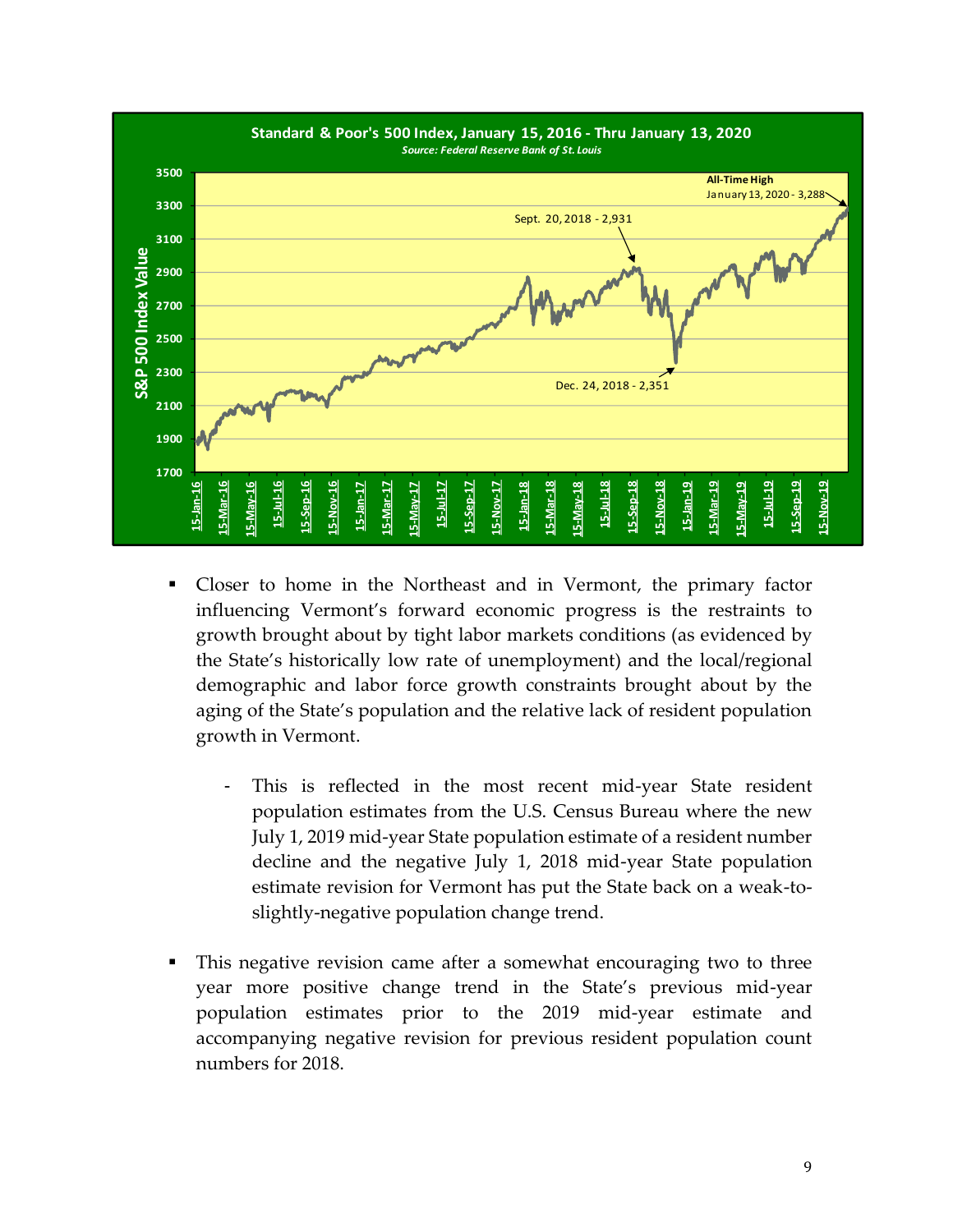

- The source of the revision was also somewhat discouraging in that it involved a downward revision in the number of domestic population in-migrants—which had previously been thought to represent a positive turnaround in the State's domestic interstate population migration trends.
- Up until this negative revision, it was thought that the not-quiterecovered housing prices in many states—which heretofore was thought to be a major obstacle to interstate population migration had been eliminated, as seller-households (and their occupants) were no longer prohibited from moving due to "negative equity" price position in the housing unit they were seeking to sell prior to making their prospective interstate move.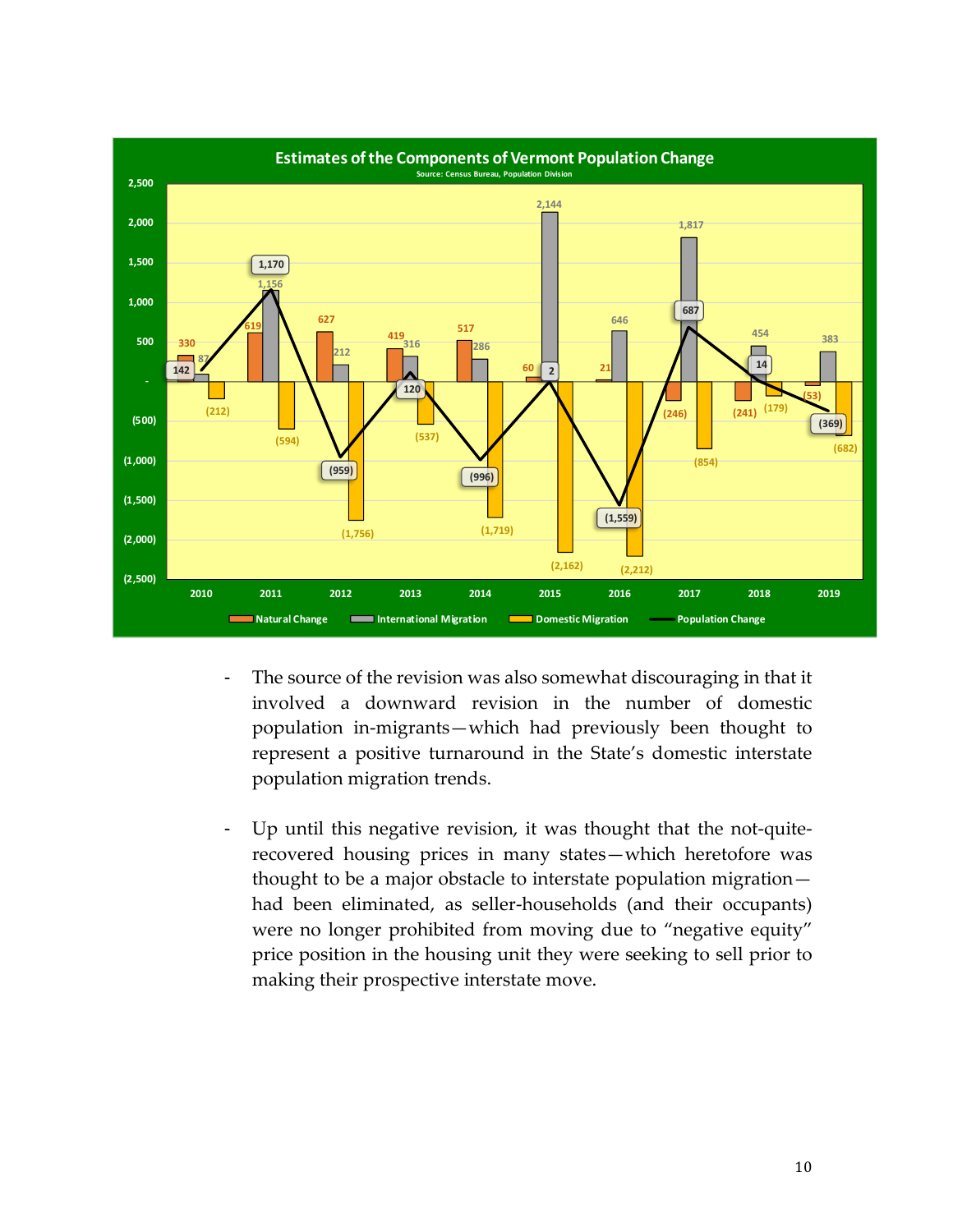

- This more negative population change situation had already been hinted at by recent trends indicating the declining size of the Vermont labor force.
	- According to the November 2019 reading, Vermont's labor force has declined recently by a significant amount, returning to levels last experienced in November of calendar year 2015—or four years ago.

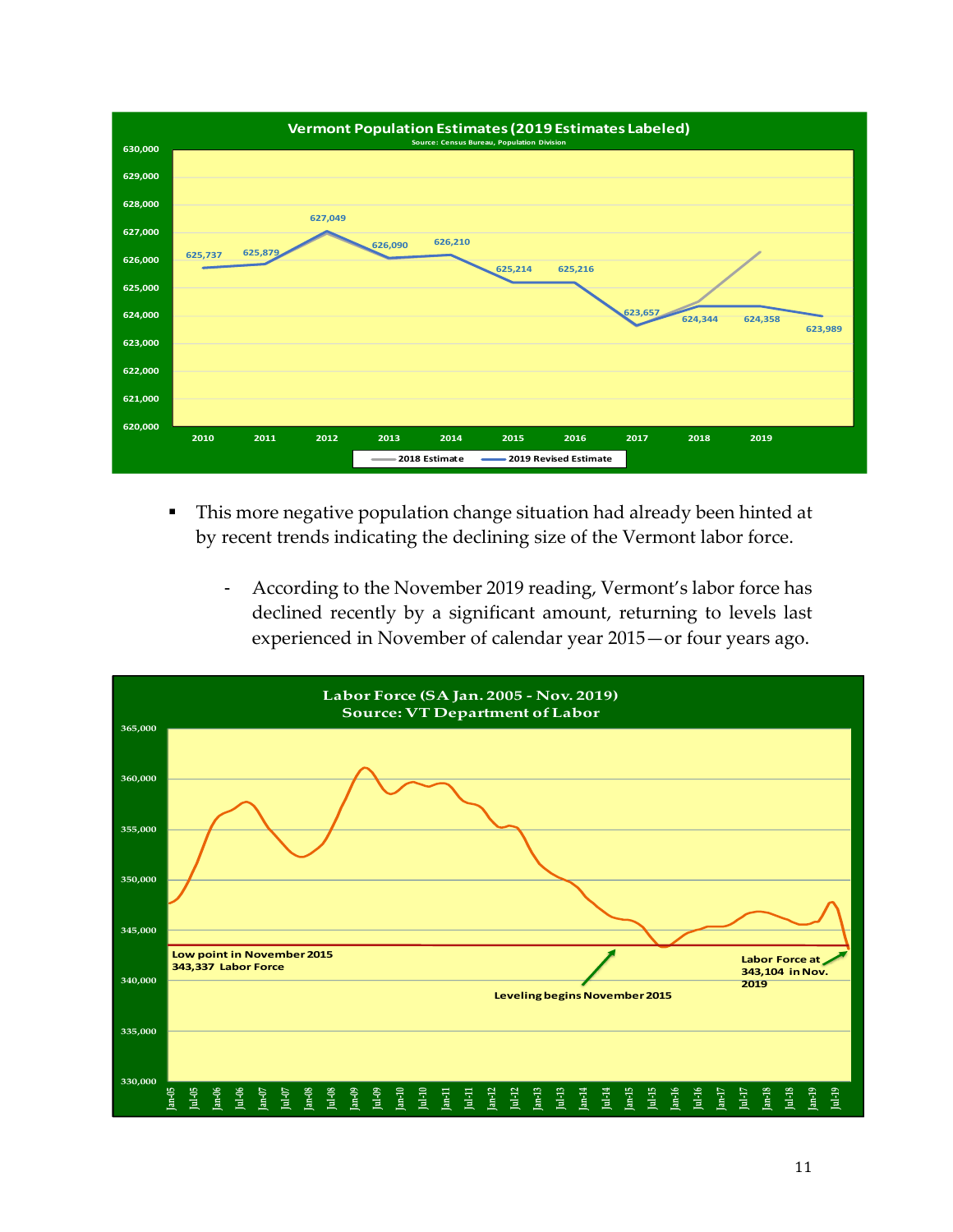- At approximately 343,100 participants, Vermont's seasonallyadjusted labor force in November of 2019 represented roughly a complete reversal of what previously has looked to be the beginnings of a recovery from the labor force decline that appears to have begun back during the "Great Recession."
- As has been the case with recent consensus forecast updates, the staff recommendation includes the expectation that there will be no general economic downturn in the U.S. or Vermont through fiscal year 2022.
	- This is consistent with the January survey of roughly 50 economists conducted by the Wall Street Journal that has pegged the percentage of economists that believe the U.S. economy will fall into recession within the next year at only 25.9%<sup>5</sup> as of December 2019.



<sup>5</sup> It is noteworthy that this percentage has declined significantly over the last quarter after getting fairly close to the percentage back in November 2007 of 38.0%—the month just prior to when the "Great Recession" began.

 $\overline{a}$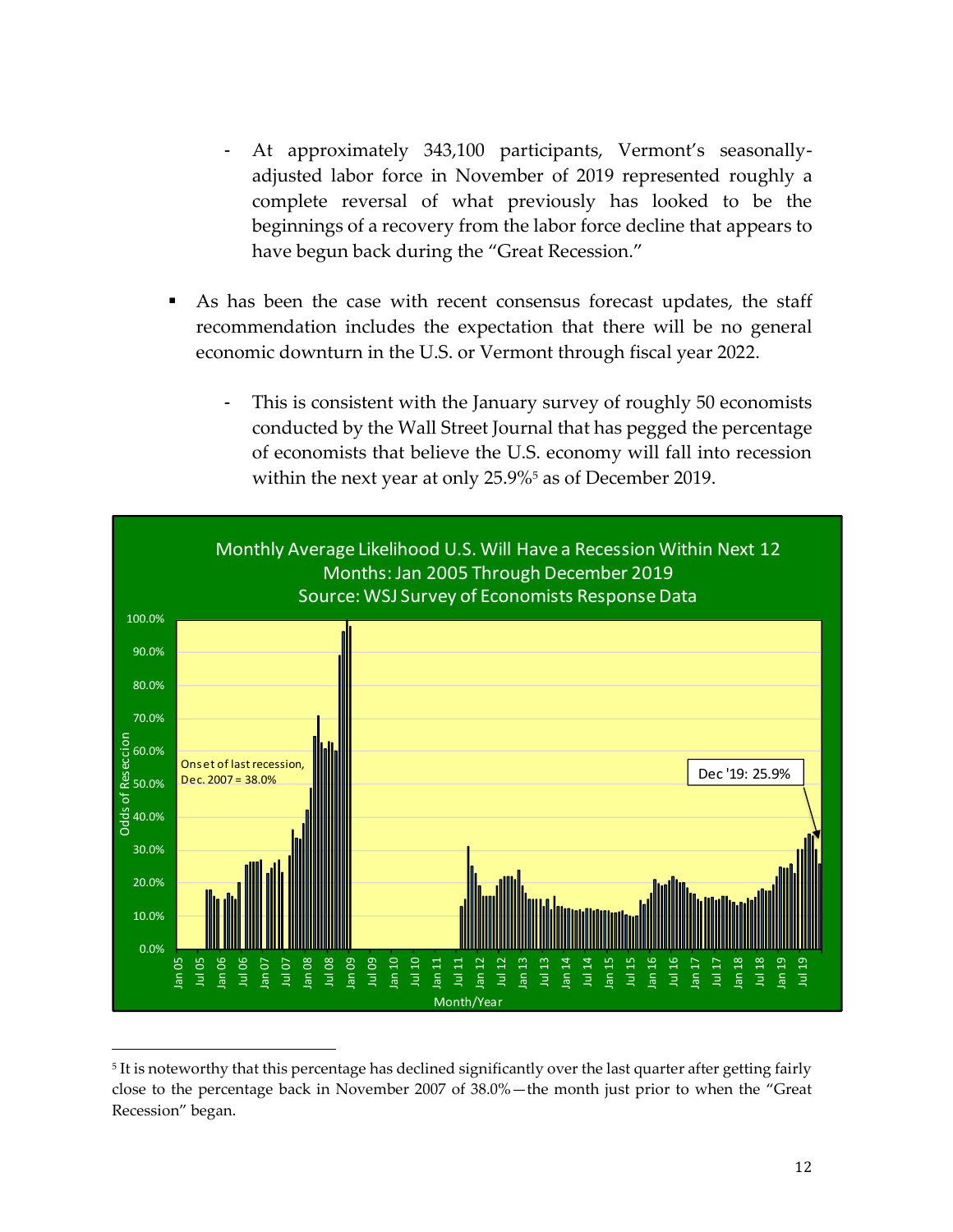- The staff recommendation also expects that economic growth will continue for at least the next 36 months and potentially through the outyears of the State's five-year fiscal planning horizon—even if there may be slower rates of economic and revenue growth in those out-years.
	- The staff recommendation expects the character of economic and revenue growth to be typical of "late cycle" expansions—including relatively low unemployment rates with constrained job growth.
	- The consensus forecast update includes rising housing prices, and concurrently generally increasing interest rates—following the current rate reductions—as the Federal Reserve eventually responds to the late cycle dynamics of the business cycle by gradually "tightening" monetary policy—to keep inflation under control which eventually results in moderate changes in equities prices.
- For the General Fund (Including Health Care Taxes-Fees), Transportation Fund and Education Fund [Partial] Table 1 (below) outlines the staff recommended consensus forecast changes from the July 2019 consensus revenue forecast—including the fund allocation changes in Act 6 of 2019 and in Act 76 of 2019 and the various structural changes and other measures (e.g. the change in the financial process for recognizingaccounting for Liquor Tax receipts and transfers from the Department of Liquor Control) as passed by the Vermont General Assembly.
	- The estimates of the recent State changes that were used to develop the staff recommended consensus forecast still remain "just estimates," mostly because of the lack of a full fiscal year's revenue collections experience with these changes and because some of these changes involve budgetary transfers of special funds receipts that will not pass through the Schedule 2 revenue reports associated with the G-Fund.
	- For the amount available to the General Fund, the staff recommended consensus forecast update calls for a +\$18.4 million forecast upgrade for fiscal year 2020, a \$15.5 million forecast upgrade for fiscal year 2021, and a +\$8.0 million forecast upgrade for fiscal year 2022—all in comparison to last July's Emergency Board-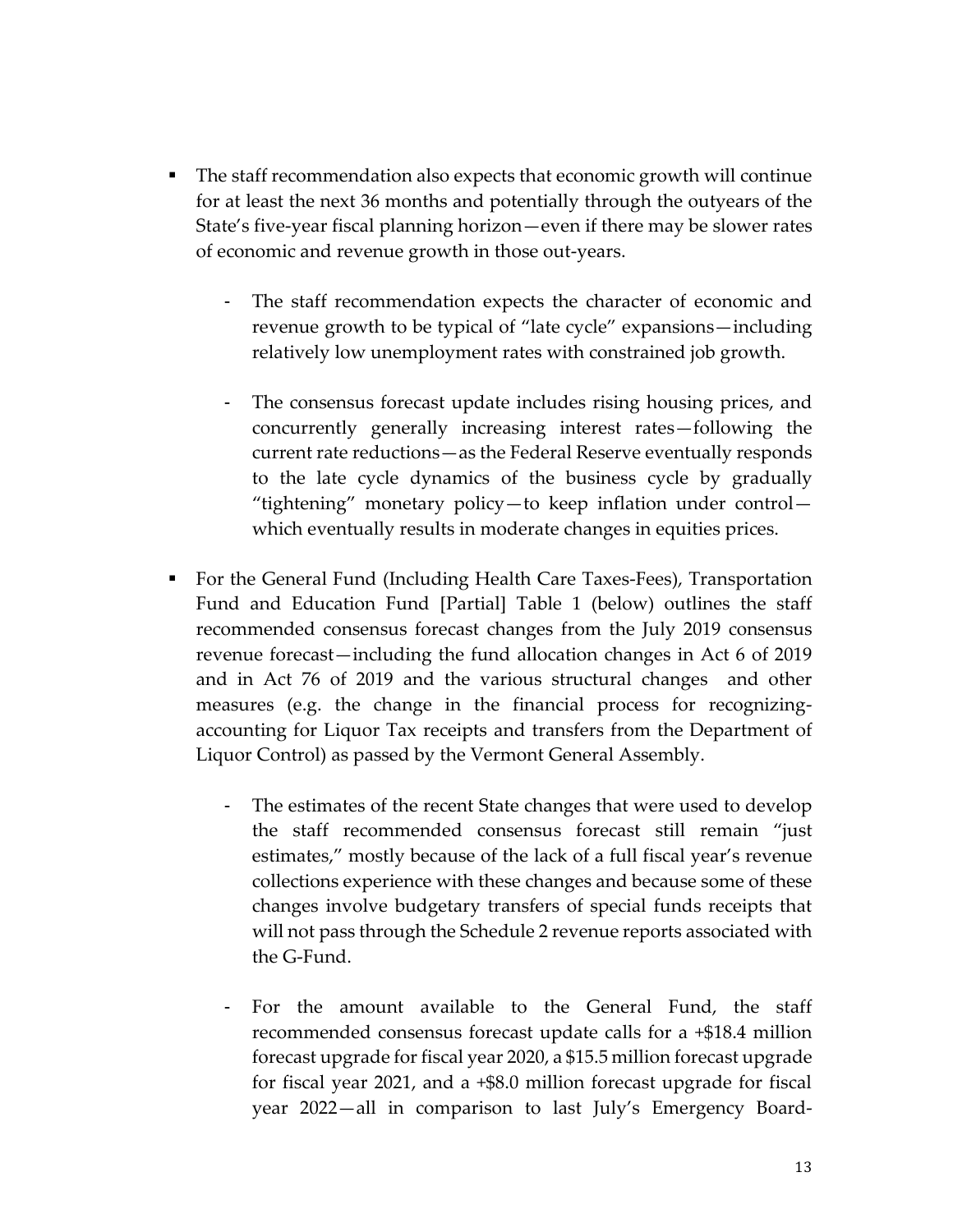adopted consensus forecast under the post-Act 9 of 2019 and post-Act 76 of 2019 fund allocations.

- For the T-Fund, the staff recommendation calls for a staff recommended forecast and slight forecast downgrade of -\$0.1 million in fiscal year 2020 and in fiscal year 2021, along with a staff recommended downgrade of -\$0.5 million in fiscal year 2022 relative to the July 2019 Emergency Boardapproved consensus forecast for the T-Fund.
	- These near-term forecast changes reflect the late cycle economic growth dynamics that include the most recent trends and expectations for vehicle sales-leasing activity, the on-going evolution of the one-year/two-year trend in state vehicle registrations, the recent firming trend in energy prices and the near-term energy price outlook in light of recent geopolitical tensions in the Middle East and Asia (not to mention recent production trends in North American fossil fuel producing regions), and a relatively healthy consumer sector over the fiscal year 2020, fiscal year 2021, and fiscal year 2022 time frame—with some expected weakening in demand for the outyears of the State's five year fiscal planning time frame as the current economic cycle matures further.
- For the portion of the E-Fund that is included in the consensus forecasting process, the updated staff recommended consensus forecast includes an upgrade of +\$4.7 million for fiscal year 2020, a forecast upgrade of +\$5.7 million in fiscal year 2021, and a forecast upgrade of +\$6.2 million for fiscal year 2022—representing a relatively small forecast change three-year total of +\$16.6 million.
	- The three-year staff recommended consensus forecast upgrade for the Education Fund incorporates the estimated revenue impacts associated with the growth of retail sales activity in the State organically from the "bricks and mortar" retail activity, that associated with the State's tourism visitor spending sectors, and strong recent growth of retail sales associated with e-commerce activity.
	- Principal e-commerce retail sales drivers include activity driven by increased taxpayer compliance with the so-called Amazon-affiliates in collecting and remitting State sales taxes, and that retail sales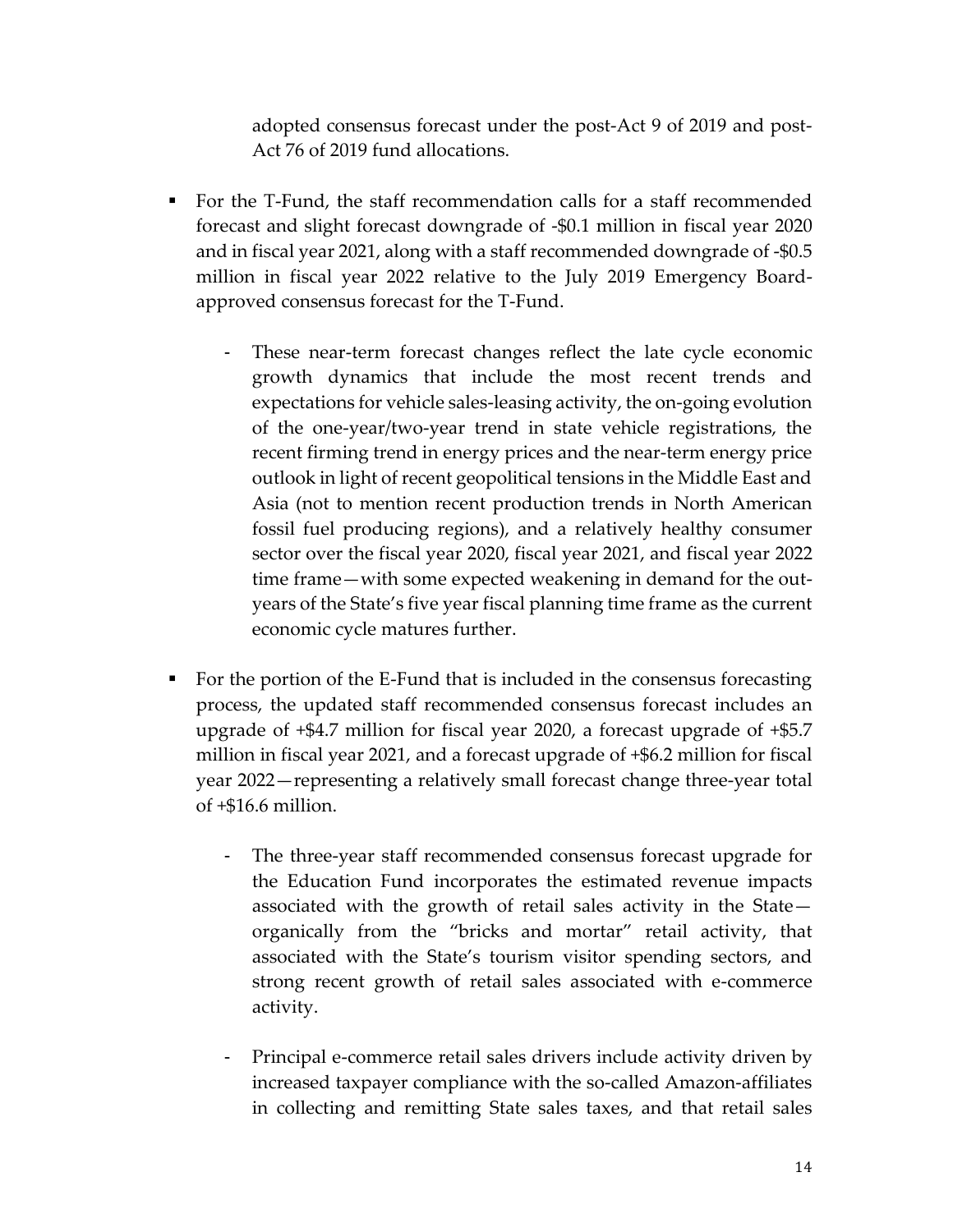activity tied to the new remittance requirements on out-of-state, ecommerce retailers impacted by the recent Wayfair decision by the U.S. Supreme Court.

- $\blacksquare$  For the TIB<sup>6</sup> portion for the Transportation Fund, the staff recommended forecast includes a significant staff recommended forecast downgrades for the Gas TIB component for fiscal year 2020 (at -\$0.9 million), fiscal year 2021 (at -\$1.3 million), and fiscal year 2022 (at -\$1.3 million) and continuing out into the five year State fiscal planning horizon—reflecting expected fuel price increases.
	- For Gas TIB receipts for fiscal year 2020 and fiscal year 2021, the staff recommendation calls for a +\$0.8 million forecast upgrade, followed by a -\$0.9 million forecast downgrade for fiscal year 2021. The Gasoline TIB forecast downgrade scenario for the three outyears of the State's five-year fiscal planning process are more significant.
	- For Diesel TIB receipts, the staff recommendation includes a small forecast upgrade for fiscal year 2020 of \$0.02 million versus consensus expectations of last July, a +\$0.01 million forecast upgrade of \$0.01 million for fiscal year 2021, and a +\$0.03 million forecast upgrade for Diesel TIB receipts in fiscal year 2022 versus last July.
- With respect to the changes outlined above, Table 2 (below) presents the current dollar levels of the staff recommended forecast for the Emergency Board motion for the General Fund, Transportation Fund, and Education Fund [Partial] based on current law, with the general Fund dollar figure including Health Care Taxes-Fees.
	- For the G-Fund, the staff recommends a consensus forecast of \$1,578.1 million for fiscal year 2020, \$1,580.8 million for fiscal year 2021, and \$1,611.8 million for fiscal year 2022.
	- For the T-Fund, the staff recommends a forecast of \$284.5 million for fiscal year 2020, \$287.9 million for fiscal year 2021, and \$291.2 million in fiscal year 2022.
	- For the E-Fund [Partial], the staff recommends a forecast of \$557.5

 $\overline{a}$ 

<sup>6</sup> The term TIB refers to **T**ransportation **I**nfrastructure **B**ond Fund.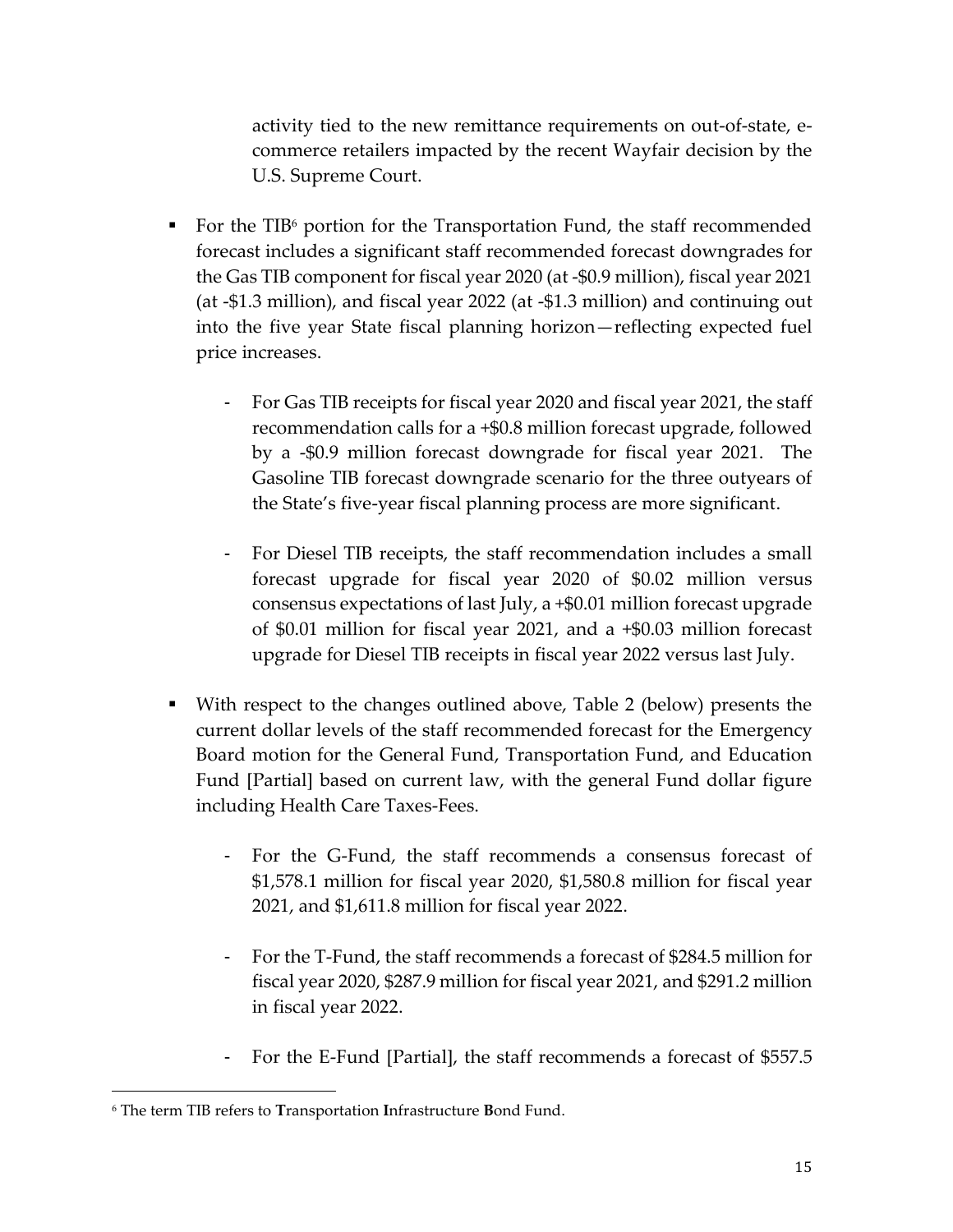million for fiscal year 2020, a forecast of \$574.3 million for fiscal year 2021, and a forecast of \$590.3 million for fiscal year 2022.

- For the TIB funds, the staff recommends a Gas TIB forecast of \$13.7 million for fiscal year 2020, a forecast of \$13.9 million for fiscal year 2021, and a forecast of \$14.5 million for fiscal year 2022. The staff recommended forecast for Diesel TIB includes a total of \$2.1 million for fiscal year 2020, \$2.1 million for fiscal year 2021, and 2.1 million for fiscal year 2022.

**Table 2: Staff Recommended Consensus Forecast Revenue Collections by Fund**

| Revenue Levels by Fiscal Year--January 2020 Economists' Consensus Recommendation |                                                |           |           |
|----------------------------------------------------------------------------------|------------------------------------------------|-----------|-----------|
| (\$ Millions)                                                                    | 2020                                           | 2021      | 2022      |
| <b>Available to the General Fund</b>                                             | \$1,594.7                                      | \$1,596.3 | \$1.611.8 |
| <b>Available to the Transportation Fund</b>                                      | \$284.5                                        | \$287.9   | \$291.2   |
| <b>E-Fund [Partial]</b>                                                          | \$557.5                                        | \$574.3   | \$590.9   |
| <b>Total</b>                                                                     | \$2,436.7                                      | \$2,458.5 | \$2,493.9 |
| <b>TIB Funds:</b>                                                                |                                                |           |           |
| <b>Gasoline TIB</b>                                                              | \$13.7                                         | \$13.9    | \$14.5    |
| <b>Diesel TIB</b>                                                                | \$2.1                                          | \$2.1     | \$2.1     |
| <b>Total TIB Funds</b>                                                           | \$15.7                                         | \$16.0    | \$16.7    |
|                                                                                  | Prepared by: Economic & Policy Resources, Inc. |           |           |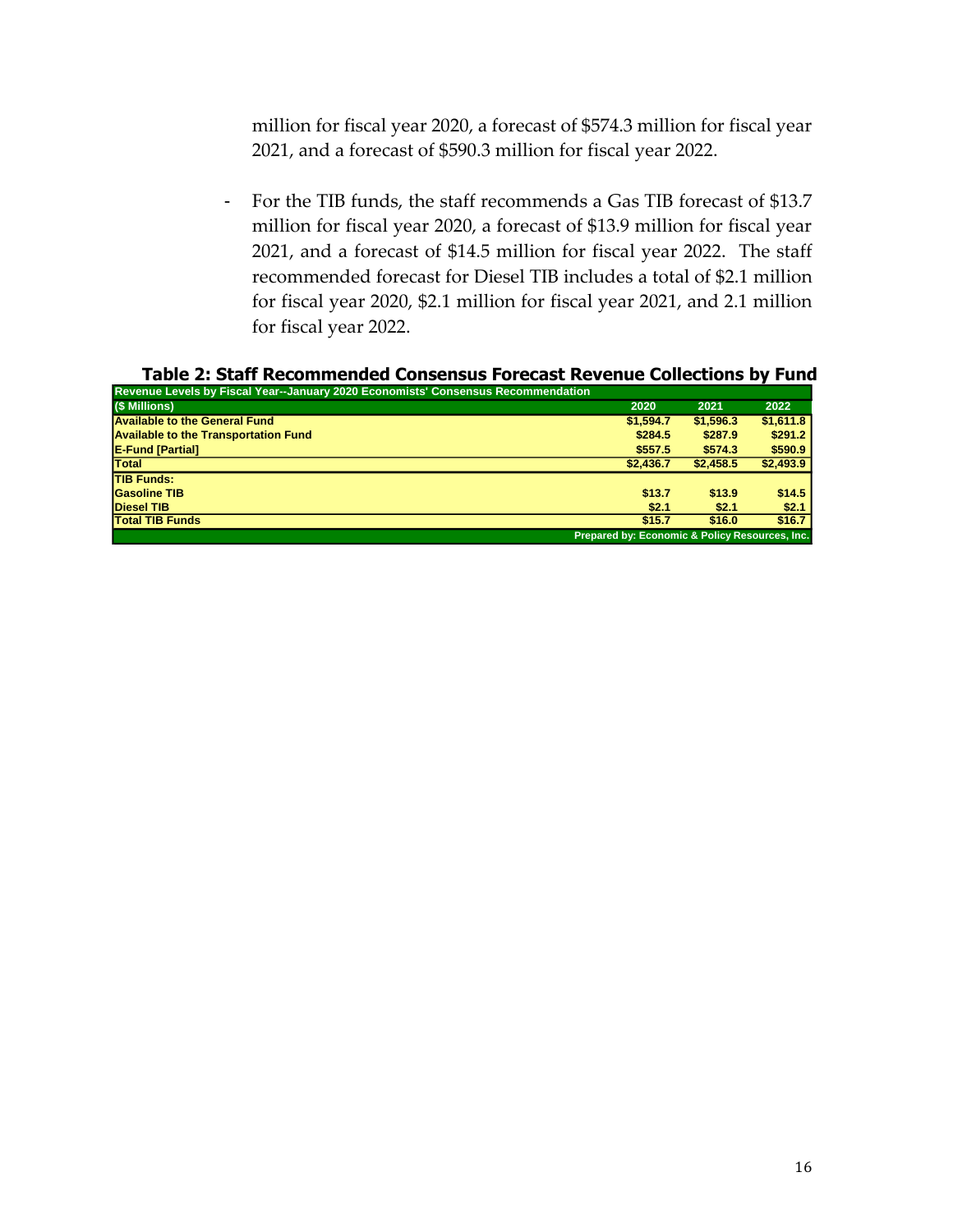# ❖ **Fiscal Year 2020 First Half Results Versus Expectations**

- **Overview of First Half Receipts:** The January 2020 consensus revenue forecast update reflects and incorporates a number of factors into the staff recommended consensus forecasts.
	- These factors include: (1) recent revenue collection trends by component-by fund, (2) the revised macroeconomic outlook for the U.S. and Vermont economies, (3) the effects of the on-going significant, structural changes in federal TCJA tax law as modified by the recent tax and fee structure changes adopted by the Vermont General Assembly during 2018 and 2019, (4) updated assessments of the estimated e-commerce sales tax revenues expected under the recent Vermont changes and the recent U.S. Supreme Court decision known as the "Wayfair decision," and (5) changes in the allocations percentage of Source Sales & Use Tax and Source Meals & Rooms Tax between the G-Fund, the E-Fund, and the Clean Water Fund and including the Health Care Taxes-Fees as of fiscal year 2019 in the "Available to the General Fund" revenue totals.
	- Like the second half of fiscal year 2019 before it, actual receipts in the G-Fund over the first half of fiscal year 2020 tracked well above consensus expectations—at +\$8.5 million ahead of cumulative consensus cash flow target for the first half of the 2020 fiscal year as a whole—mostly due to strong receipts activity in the Personal Income Tax component (at +\$10.4 million versus cumulative consensus expectations through December).
		- Receipts activity in the T-Fund were more restrained (at -\$0.6 million versus cumulative consensus expectations through December). However, when adjusted for the misallocation of State Civil Traffic Fines revenues (a total of roughly \$1.35 million of which were erroneously deposited into Fines component in the General Fund), the T-Fund overall through the first half of fiscal year 2020 would have actually been closer to +0.7 million ahead of cumulative expectations).<sup>7</sup>
		- Revenue receipts in the E-Fund through the month of December

 $\overline{a}$ 

<sup>7</sup> As a consequence, the revised ahead of target status of the General Fund through December would have been about +\$7.2 million—"but for" the issue regarding misallocation of State Civil Traffic Fines revenues.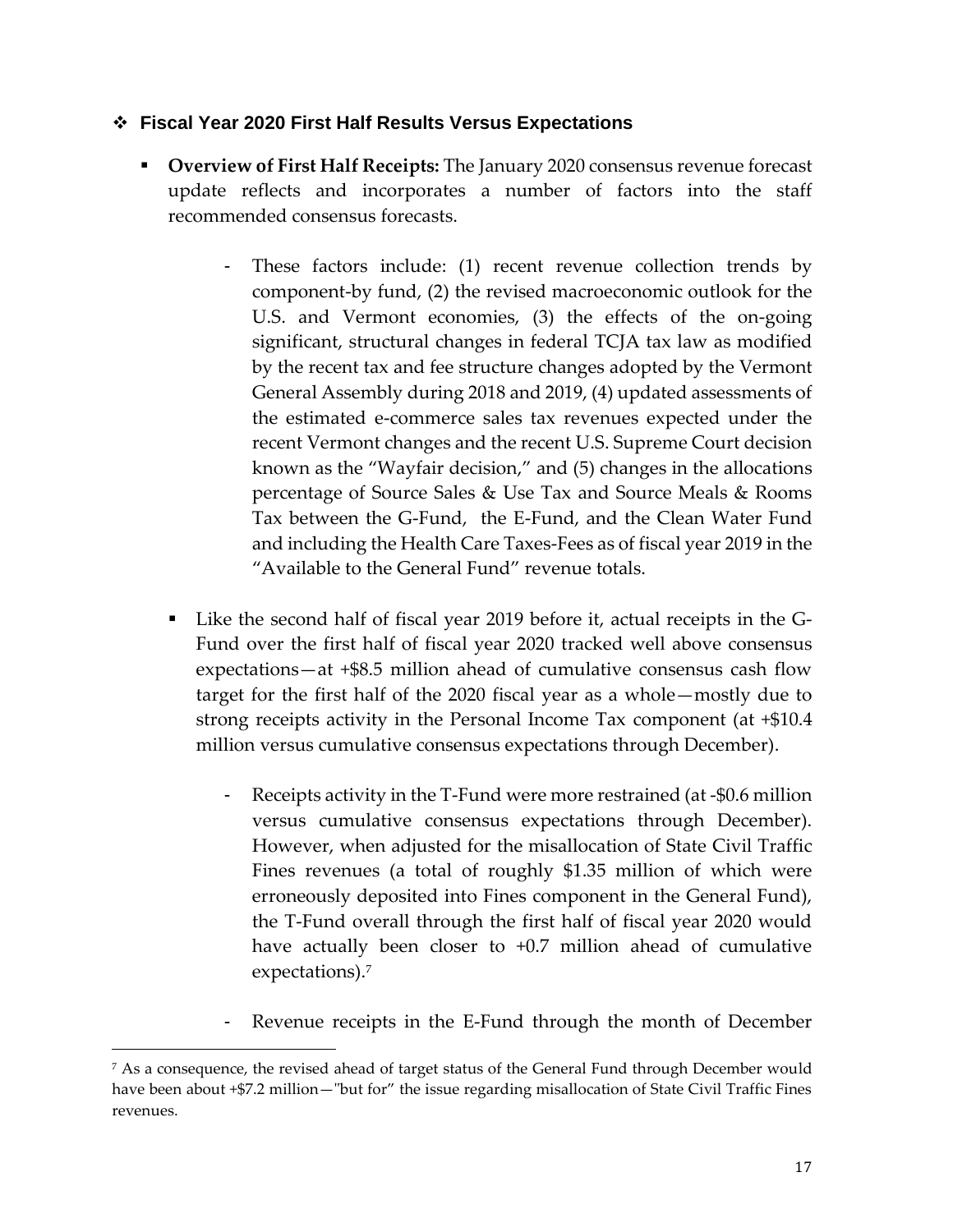were also generally upbeat (at +\$2.4 million versus cumulative consensus expectations of \$275.0 million through the first half of fiscal year 2020.

- Combined receipts for all three funds finished the first half of fiscal year 2020 at +\$17.5 million or +1.5% on a \$1,140.4 million combined cumulative consensus cash flow forecast.
	- Versus fiscal last year 2019's over +\$70.0+ million or +3.6% better than expected performance for the consensus forecast for combined fiscal year G-Fund/T-Fund/E-Fund receipts of \$1,969.58 million last year, this year's positive revenue forecast variance includes the expectation being slightly less robust in comparison to last fiscal year's larger positive versus consensus forecast target performance.
- **Overview of First Half Receipts in the General Fund:** Cumulatively in the G-Fund, the roughly +1.0% better than expected first half receipts performance was primarily driven by stronger than expected receipts in the Personal Income Tax.
	- For the first half of fiscal year 2020, receipts in the Personal Income Tax were +\$10.3 million (or +2.6% versus cumulative expectations through December), mostly the result of better than expected first half receipts in: (1) PI Estimates at  $+$ \$7.7 million (or  $+$ 10.7%) versus its cumulative cash flow target through December; (2) lower cash out PI refunds paid at +\$5.1 million (or 14.7%) below cumulative cash out expectations through December, and (3) PI Other at +4.3 million (or +17.3%) versus its cumulative cash flow target through December.
	- It was also noteworthy that PI Paids at +\$2.4 million (or +22.3%) versus its cumulative consensus cash flow target through December was also up. PI Withholding receipts under-performed at -\$9.2 million ( or -2.8%) versus first half expectations.
- Also among the "Big Three" components, Meals and Rooms receipts were -\$0.3 million below cumulative expectations—largely because of a faster than expected changeover during the first half of fiscal year 2020 in the transfer amount from the General Fund to the Clean Water Fund.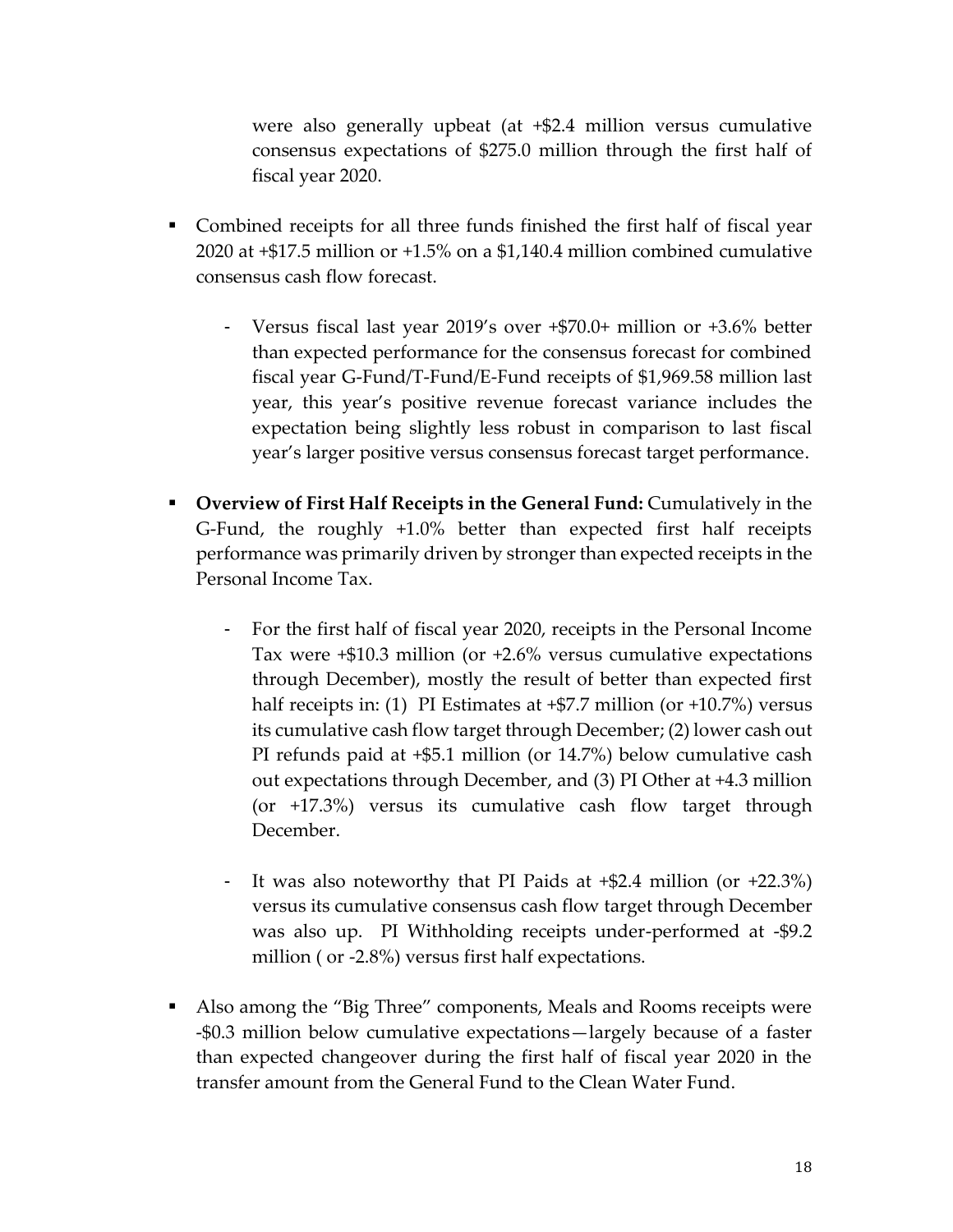- The Corporate Tax also lagged slightly behind consensus expectations (at -\$0.9 million)—after tracking close to expectations during the first half of fiscal year 2020.
- Outside of the "Big 3" sources through the first half of fiscal year 2020 receipts overall have been "neutral," with some sources up and other sources down versus expectations (at -\$0.6 million or -0.8% an \$81.0 million consensus target overall.
	- Versus cumulative targets for the first half of fiscal year 2020 were: (1) Beverage Tax (at -\$0.1 million versus its cumulative first half fiscal year 2020 consensus target), (2) Telephone Tax (at -\$0.3 million versus its cumulative consensus target for the first half of fiscal year 2020), (3) Bank Franchise Tax (at +\$0.05 million versus its cumulative consensus cash flow target for the first half of fiscal year 2020), (4) Insurance Tax (at -\$0.1 million versus its cumulative consensus target for the first half of fiscal year 2020), (5) Liquor Tax (at -\$0.7 million versus its cumulative consensus target for the first half of fiscal year 2020), and (6) Property Transfer Tax (at -\$0.3 million versus its cumulative consensus target for the first half of fiscal year 2020)—following an "up and down" first half of fiscal year 2020.
	- Receipts in the Fees component were lackluster again during the first half of fiscal year 2020, finishing the first half of the 2020 fiscal year at -\$1.2 million (or -5.3%) versus this component's through-December cumulative consensus cash flow target of \$23.7 million. This performance was fully-considered and incorporated into a more restrained fiscal year 2020 and beyond consensus forecast moving forward.
	- One bright spot over the first half of fiscal year 2020 was the Estate Tax (at +\$0.8 million versus this component's through-December cumulative consensus cash flow target of \$10.5 million for this notoriously "lumpy" tax source.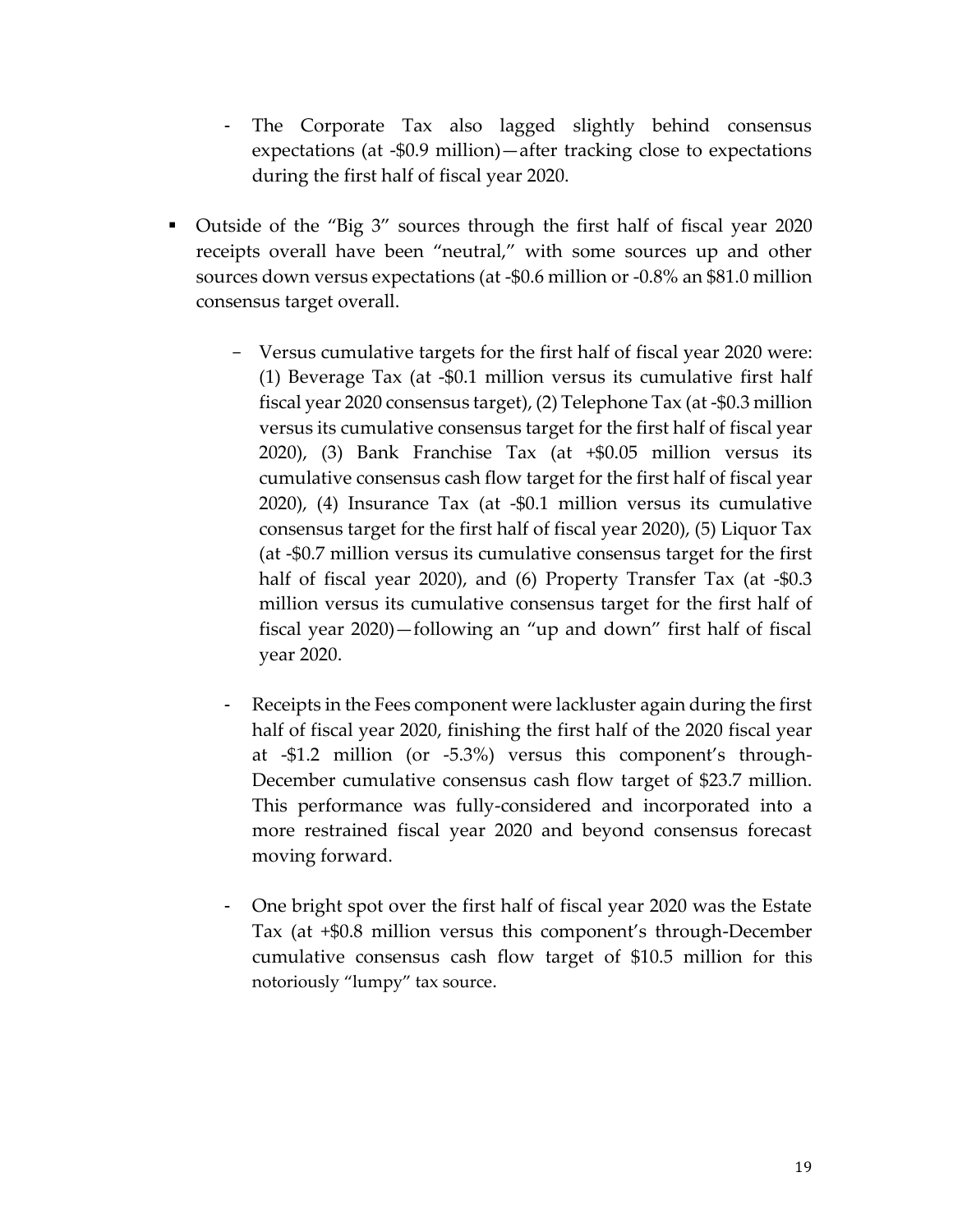|                                                                  |    | .                 |      |                   |      |                                                       |                   |  |  |  |  |  |  |
|------------------------------------------------------------------|----|-------------------|------|-------------------|------|-------------------------------------------------------|-------------------|--|--|--|--|--|--|
| <b>Cumulative December Results Versus Target -- General Fund</b> |    |                   |      |                   |      |                                                       |                   |  |  |  |  |  |  |
| FY 2020--Cumulative December                                     |    | <b>Cumulative</b> |      | <b>Cumulative</b> |      | <b>Dollar</b>                                         | Percent           |  |  |  |  |  |  |
| Component (Thousands)                                            |    | <b>Receipts</b>   |      | <b>Target</b>     |      | <b>Difference</b>                                     | <b>Difference</b> |  |  |  |  |  |  |
| <b>Personal Income</b>                                           | \$ | 402,494.5 \$      |      | 392,186.4         | -\$  | 10,308.1                                              | 2.6%              |  |  |  |  |  |  |
| Withholding                                                      |    | 326,044.9         | \$   | 335.276.0         | -S   | (9,231.1)                                             | $-2.8%$           |  |  |  |  |  |  |
| <b>PI</b> Estimates                                              |    | 63,416.1 \$       |      | 55.697.3          | -\$  | 7.718.8                                               | 13.9%             |  |  |  |  |  |  |
| <b>PI Paid Returns</b>                                           |    | 13,257.8          | \$   | 10,843.9          | -\$  | 2,413.9                                               | 22.3%             |  |  |  |  |  |  |
| <b>PI</b> Refunds                                                |    | $(29,569.8)$ \$   |      | $(34, 646.2)$ \$  |      | 5,076.4                                               | 14.7%             |  |  |  |  |  |  |
| PI Other                                                         |    | 29,345.5          | - \$ | 25,015.5          | -S   | 4,330.0                                               | 17.3%             |  |  |  |  |  |  |
| <b>Corporate Income Tax</b>                                      |    | 46,131.8          |      | 47,024.4          | £.   | (892.6)                                               | $-1.9%$           |  |  |  |  |  |  |
| "Gross" Corporate Receipts                                       |    | 57,832.8 \$       |      | 54.661.2          | \$   | 3,171.6                                               | 5.8%              |  |  |  |  |  |  |
| <b>Corporate Refunds</b>                                         |    | $(6,359.6)$ \$    |      | $(7,636.8)$ \$    |      | 1,277.2                                               | 16.7%             |  |  |  |  |  |  |
| <b>Meals &amp; Rooms</b>                                         |    | 72,745.4          |      | 73,035.4          | - \$ | (290.0)                                               | $-0.4%$           |  |  |  |  |  |  |
| <b>Property Transfer Tax</b>                                     |    | 7,498.9           |      | 7,764.7           | \$   | (265.8)                                               | $-3.4%$           |  |  |  |  |  |  |
| <b>Other</b>                                                     |    | 72,844.5          |      | 73,199.3          | £.   | (354.8)                                               | $-0.5%$           |  |  |  |  |  |  |
| <b>Estate Tax</b>                                                |    | 11,333.2 \$       |      | 10.515.6          | \$   | 817.6                                                 | 7.8%              |  |  |  |  |  |  |
| <b>Insurance Tax</b>                                             |    | 17,278.4 \$       |      | 17,426.0          | \$   | (147.6)                                               | $-0.8%$           |  |  |  |  |  |  |
| <b>Total Telephone Tax</b>                                       |    | $1,695.4$ \$      |      | 2,000.2           | \$   | (304.8)                                               | $-15.2%$          |  |  |  |  |  |  |
| <b>Bank Franchise Tax</b>                                        |    | 6,219.7           | -\$  | 6.178.3           | \$   | 41.4                                                  | 0.7%              |  |  |  |  |  |  |
| Fees                                                             |    | 22,448.5          | - \$ | 23.697.9          | \$   | (1,249.4)                                             | $-5.3%$           |  |  |  |  |  |  |
| Other                                                            |    | 13,869.3 \$       |      | 13,381.3          | -\$  | 488.0                                                 | 3.6%              |  |  |  |  |  |  |
| <b>Total Net General Fund</b>                                    |    | 601,715.2 \$      |      | 593,210.2 \$      |      | 8,504.9                                               | 1.4%              |  |  |  |  |  |  |
| <b>MEMO: Liquor Tax</b>                                          | \$ | 1,373.1           | \$   | 2,052.0           |      |                                                       |                   |  |  |  |  |  |  |
| <b>IMEMO: Health Care Tax</b>                                    |    |                   |      | 132,656.4         |      |                                                       |                   |  |  |  |  |  |  |
|                                                                  |    |                   |      |                   |      | <b>Basic Data Source: VT Agency of Administration</b> |                   |  |  |  |  |  |  |

## **Table 3: First Half Fiscal Year 2020 General Fund Results versus Consensus Targets**

- **Overview of First Half Receipts in the Transportation Fund:** For the T-Fund, receipts during the month of December were -\$0.7 million versus its monthly consensus cash flow target, making it three out of the six months over the first half of fiscal year 2020 where monthly T-Fund receipts tracked below their monthly consensus cash flow targets.
	- However, despite this up-and-down monthly pattern to receipts, revenues in the T-Fund overall through December were still within a half a percent of their cumulative consensus cash flow target thorough the first six months of the 2020 fiscal year.
	- -More specifically, T-Fund receipts finished the first half of the 2020 fiscal year at -\$0.6 million below its cumulative consensus cash flow target. That corresponded to -0.4%below expectations versus its \$139.4 million cumulative consensus cash flow target through the first half of fiscal year 2020.
	- Among the various T-Fund components, first half receipts were mixed versus monthly consensus targets, with two of the five non-TIB components finishing the first half of fiscal year 2020 ahead of their respective cumulative consensus cash flow targets through December.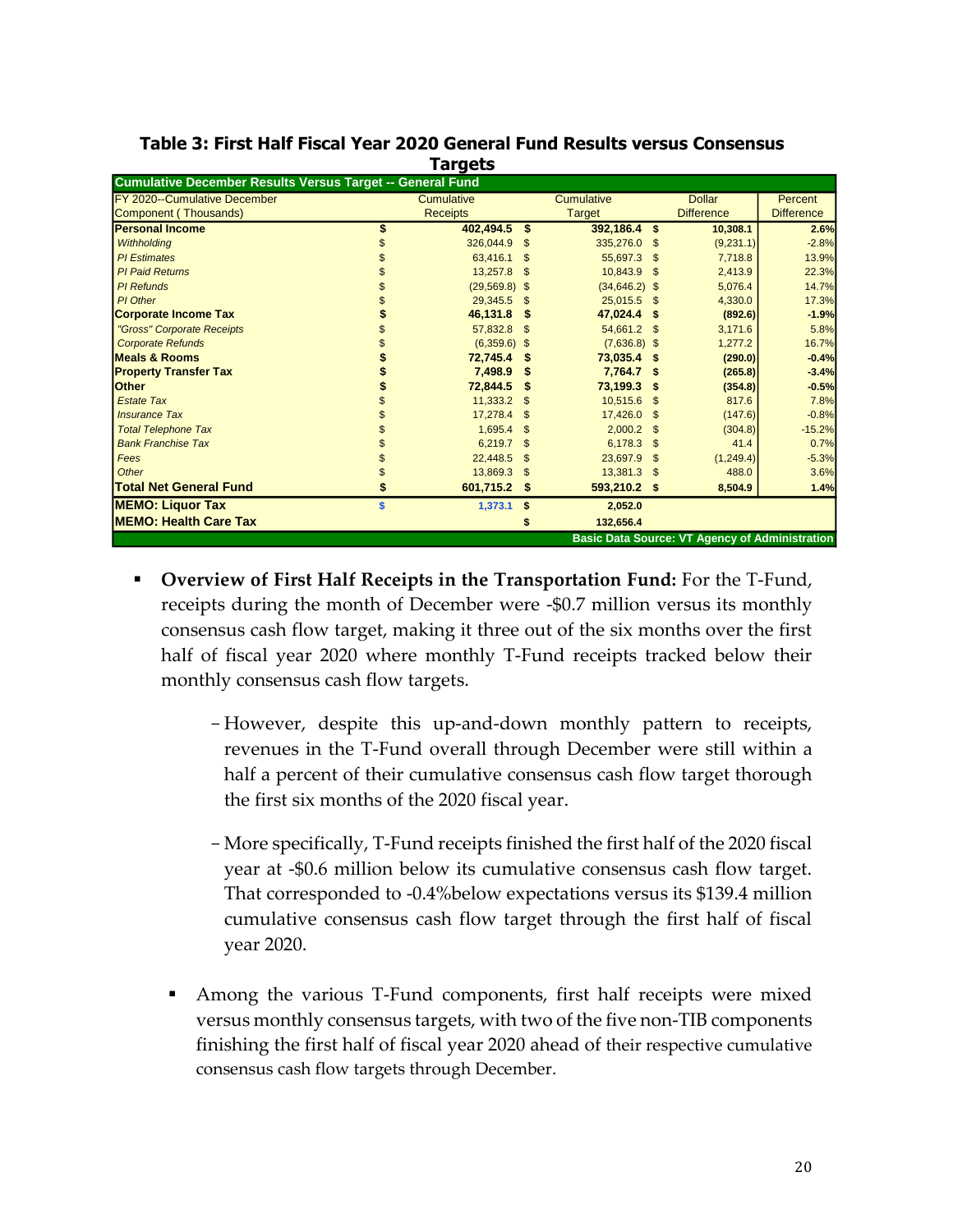- -Diesel Tax (at +\$0.2 million or +1.8% versus cumulative consensus expectations) and MvFees (at +\$0.9 million or 2.3% versus cumulative consensus expectations) were both up during the first half of fiscal year 2020.
- -On the other side, receipts in Receipts for the Gasoline Tax (at -\$0.1 million or -0.1% versus cumulative expectations through December), the MvP&U Tax (-\$0.1 million or -0.4% versus cumulative expectations through December), and Other Fees (-\$1.5 million or -13.0% versus cumulative expectations through December) all finished December below cumulative target for the first six months of fiscal year 2020.
- -T-Fund TIB receipts reflected the character of their broader T-Fund counterparts, with Gasoline TIB receipts under-performing during the first half of fiscal year 2020 (at -\$.05 million versus cumulative consensus expectations for the first half) and TIB-Diesel receipts finishing December essentially on-target (or +\$0.0 million) versus cumulative expectations through the month of December.
- It is worth noting that the Other Fees receipts category of the T-Fund would have performed much better (by nearly +\$1.4 million) versus the data reported in Table 4 (below) over the first half of fiscal year 2020 had the State Civil Traffic Fines posting issue had not occurred.
	- -In fact, receipts overall in the T-Fund through the end of the first half would have been +0.7 million or +0.5% higher than cumulative consensus expectations through the first half of fiscal year 2020 had the State Civil Traffic Fines revenues been correctly posted over the first half of fiscal year 2020.

# **Table 4: First Half Fiscal Year 2020 Transportation Fund Results versus Consensus Targets**

| <b>Cumulative December Results Versus Target -- Transportation Fund</b> |                   |              |                                                       |                   |
|-------------------------------------------------------------------------|-------------------|--------------|-------------------------------------------------------|-------------------|
| <b>FY 2020--Cumulative December</b>                                     | <b>Cumulative</b> | Cumulative   | <b>Dollar</b>                                         | Percent           |
| Component (Thousands)                                                   | <b>Receipts</b>   | Target       | <b>Difference</b>                                     | <b>Difference</b> |
| Gasoline Tax (non-TIB)                                                  | 40.117.7 \$       | 40.147.4 \$  | (29.7)                                                | $-0.1%$           |
| Diesel Tax (non-TIB)                                                    | $9.868.3$ \$      | $9.698.2$ \$ | 170.1                                                 | 1.8%              |
| <b>MvP&amp;U Tax</b>                                                    | 37.563.7 \$       | 37.698.5 \$  | (134.8)                                               | $-0.4%$           |
| <b>MvFees</b>                                                           | $40.915.1$ \$     | 39.994.6 \$  | 920.4                                                 | 2.3%              |
| <b>Other Fees-Revenues</b>                                              | 10.349.0 \$       | 11.896.2 \$  | (1.547.2)                                             | $-13.0%$          |
| <b>Total Transportation Fund (no TIB)</b>                               | 138.813.7 \$      | 139.434.9 \$ | (621.1)                                               | $-0.4%$           |
| <b>Gasoline -TIB</b>                                                    | $7.249.0$ \$      | $7.718.8$ \$ | (469.8)                                               | $-6.1%$           |
| Diesel-TIB                                                              | $1.052.2$ \$      | $1.047.2$ \$ | 5.0                                                   | 0.5%              |
| <b>Total Transportation Fund (w/TIB)</b>                                | 147.114.9 \$      | 148.200.8 \$ | (1.085.9)                                             | $-0.7%$           |
|                                                                         |                   |              | <b>Basic Data Source: VT Agency of Administration</b> |                   |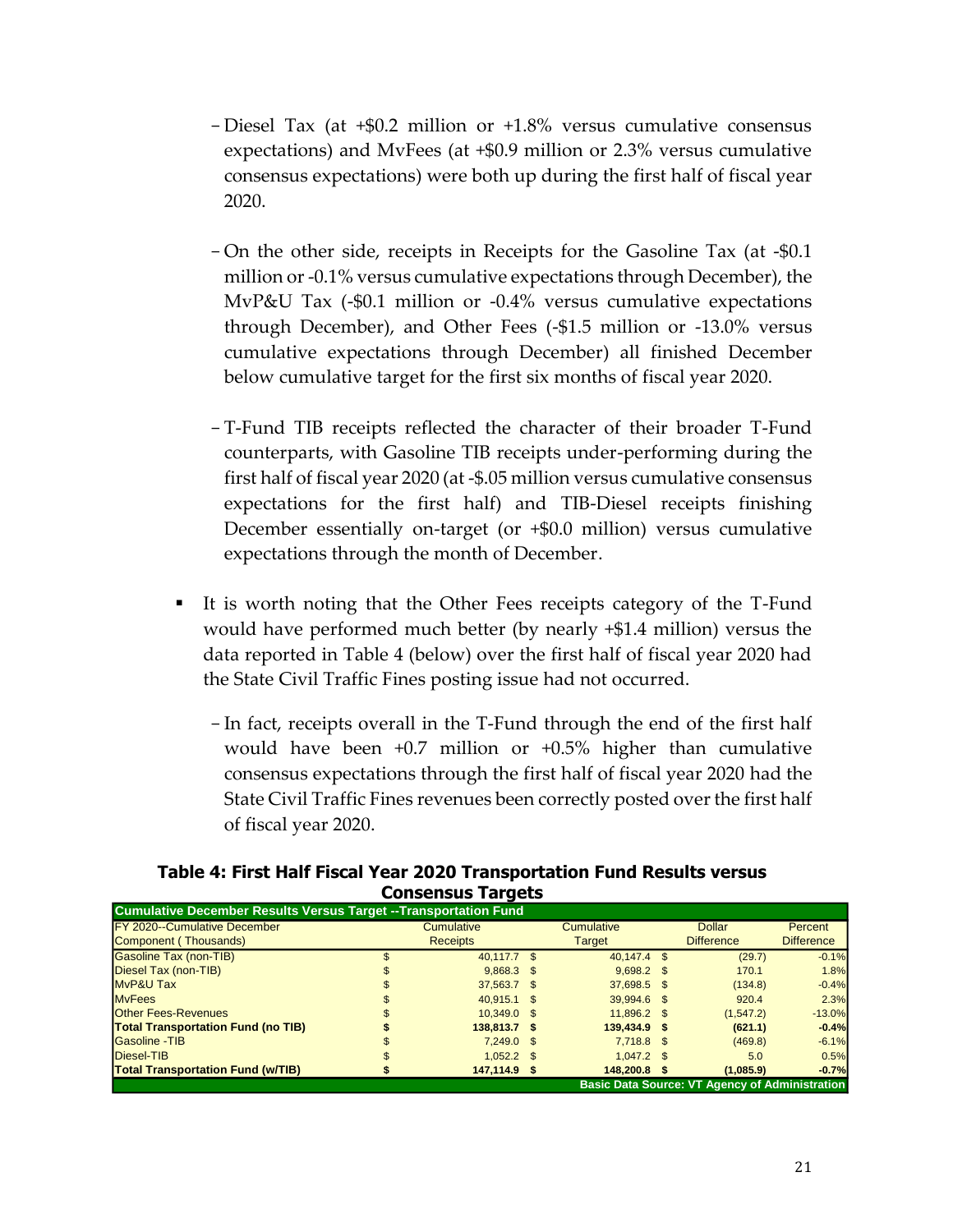- **Overview of First Half Receipts in the Education Fund:** In the E-Fund, revenues during the month of December were +\$1.0 million or +2.5% versus its monthly consensus cash flow target. With December receipts activity, cumulative E-Fund revenues through the end of first six months of fiscal year 2020 were tracking ahead of the E-Fund's cumulative consensus cash flow target by  $+$ \$2.4 million (or  $+$ 0.9%) versus cumulative consensus expectations of \$275.1 million through December.
	- The December receipts performance of the E-Fund was again paced by another upbeat month for receipts in the Sales & Use Tax (at +\$1.3 million ahead of consensus monthly expectations).
	- The above target performance of receipts activity during December in the Sales & Use Tax component was the fifth monthly above target performance out of the first six months of the 2020 fiscal year, and cumulative Sales & Use Tax receipts through the month of December checked in at +\$2.6 million (or +1.2%) ahead of the cumulative consensus cash flow target through December of \$218.6 million.
	- After a slow start versus expectations in July, the positive ahead of target status of receipts has increased relatively steadily in the Sales and Use Tax since last August.
- Among the non-Sales and Use Tax sources, receipts during the month of December in the E-Fund portion of the MvP&U Tax were down versus consensus expectations by -\$0.2 million (or by -7.2%) and through December were down versus cumulative consensus expectations by -\$0.1 million (or -0.4%) versus cumulative consensus expectations strong.
	- E-Fund portion of Meals and Rooms Tax receipts were above target for the month of December  $(+\$0.2$  million or  $+8.0\%)$  and similarly were above target cumulatively through the month of December of fiscal year 2020 (by  $+$ \$0.3 million or  $+1.1\%$ ).
- December Lottery Transfer revenues were -\$0.4 million or -15.7% below consensus expectations for the month, and cumulative receipts through December were -\$0.5 million or -4.3% below its \$12.3 million cumulative consensus cash flow target through December.
	- As we have come to understand, Lottery receipts are highly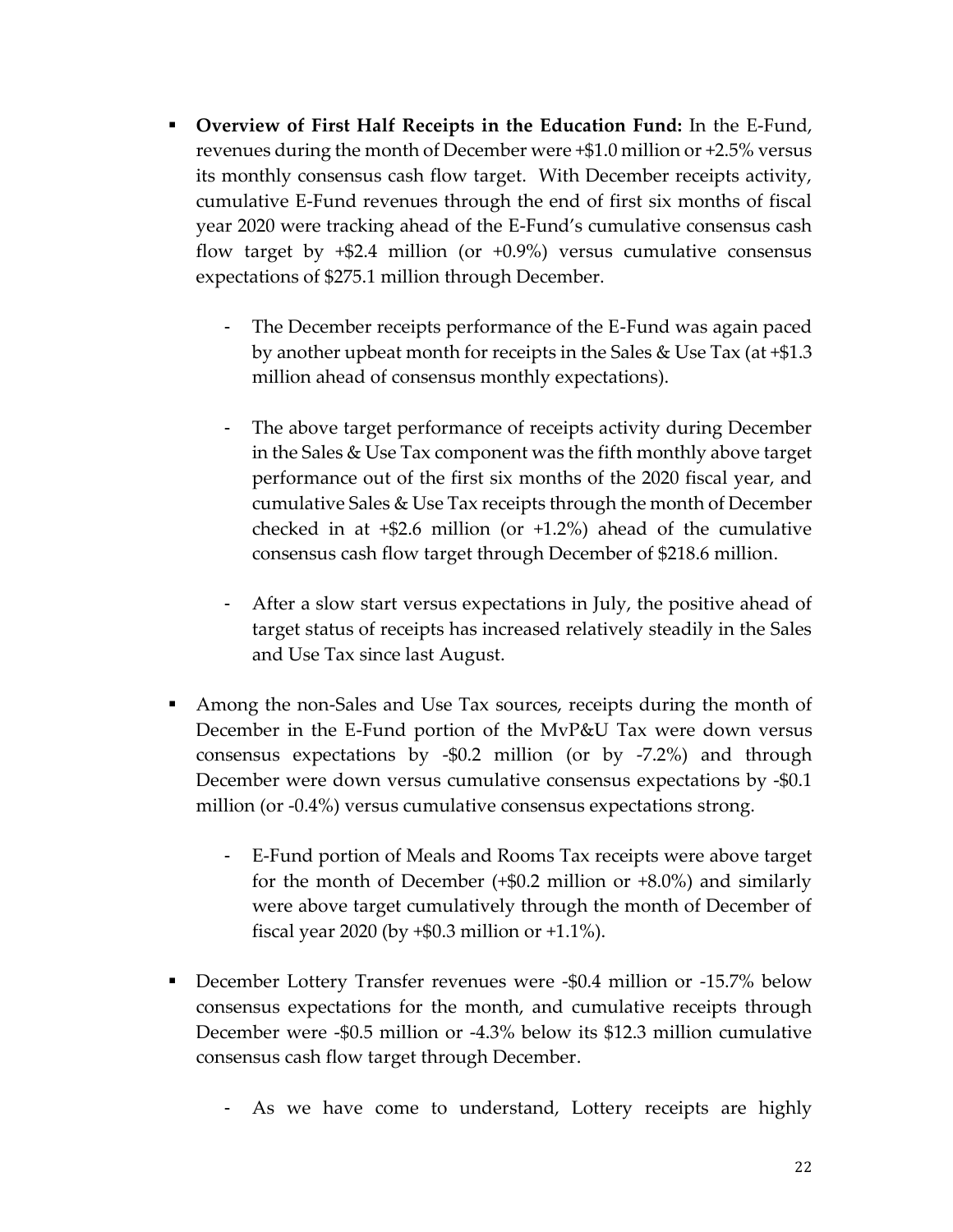dependent on large jackpots to drive E-Fund dollar transfers. Large jackpots are highly variable—even though it is likely there will be at least some larger jackpots across an entire fiscal year that generally produces a significant amount of lottery profits that end up being transferred to the E-Fund.

▪ Rounding out the first half E-Fund receipts activity, Education Fund Interest receipts through the end of December were +\$0.2 million higher than the through December cumulative consensus cash flow target for the first half. E-Fund interest receipts generally represent smaller amounts of receipts and performed well over the first half of fiscal year 2020.

# **Table 5: First Half Fiscal Year 2020 Education Fund Results versus Consensus Targets**

| <b>Cumulative December Results Versus Target --Education Fund [Partial]</b> |                 |        |                   |  |                                                       |                   |
|-----------------------------------------------------------------------------|-----------------|--------|-------------------|--|-------------------------------------------------------|-------------------|
| FY 2020--Cumulative December                                                | Cumulative      |        | <b>Cumulative</b> |  | <b>Dollar</b>                                         | Percent           |
| Component (Thousands)                                                       | <b>Receipts</b> | Target |                   |  | <b>Difference</b>                                     | <b>Difference</b> |
| Sales & Use Tax                                                             | 221,123.4 \$    |        | 218,555.8 \$      |  | 2,567.6                                               | 1.2%              |
| <b>Meals &amp; Rooms</b>                                                    | 25,199.8 \$     |        | 24.925.2 \$       |  | 274.5                                                 | 1.1%              |
| <b>MvP&amp;U Tax</b>                                                        | 18.781.8 \$     |        | 18.849.2 \$       |  | (67.4)                                                | $-0.4%$           |
| Lottery                                                                     | 11,739.0 \$     |        | 12.268.4 \$       |  | (529.4)                                               | $-4.3%$           |
| Interest                                                                    | 633.8 \$        |        | $473.4$ \$        |  | 160.4                                                 | <b>NM</b>         |
| <b>Total Education Fund [Partial]</b>                                       | 277,477.8 \$    |        | 275.072.1 \$      |  | 2.405.7                                               | 0.9%              |
| <b>Notes: NM=Not Meaningful</b>                                             |                 |        |                   |  | <b>Basic Data Source: VT Agency of Administration</b> |                   |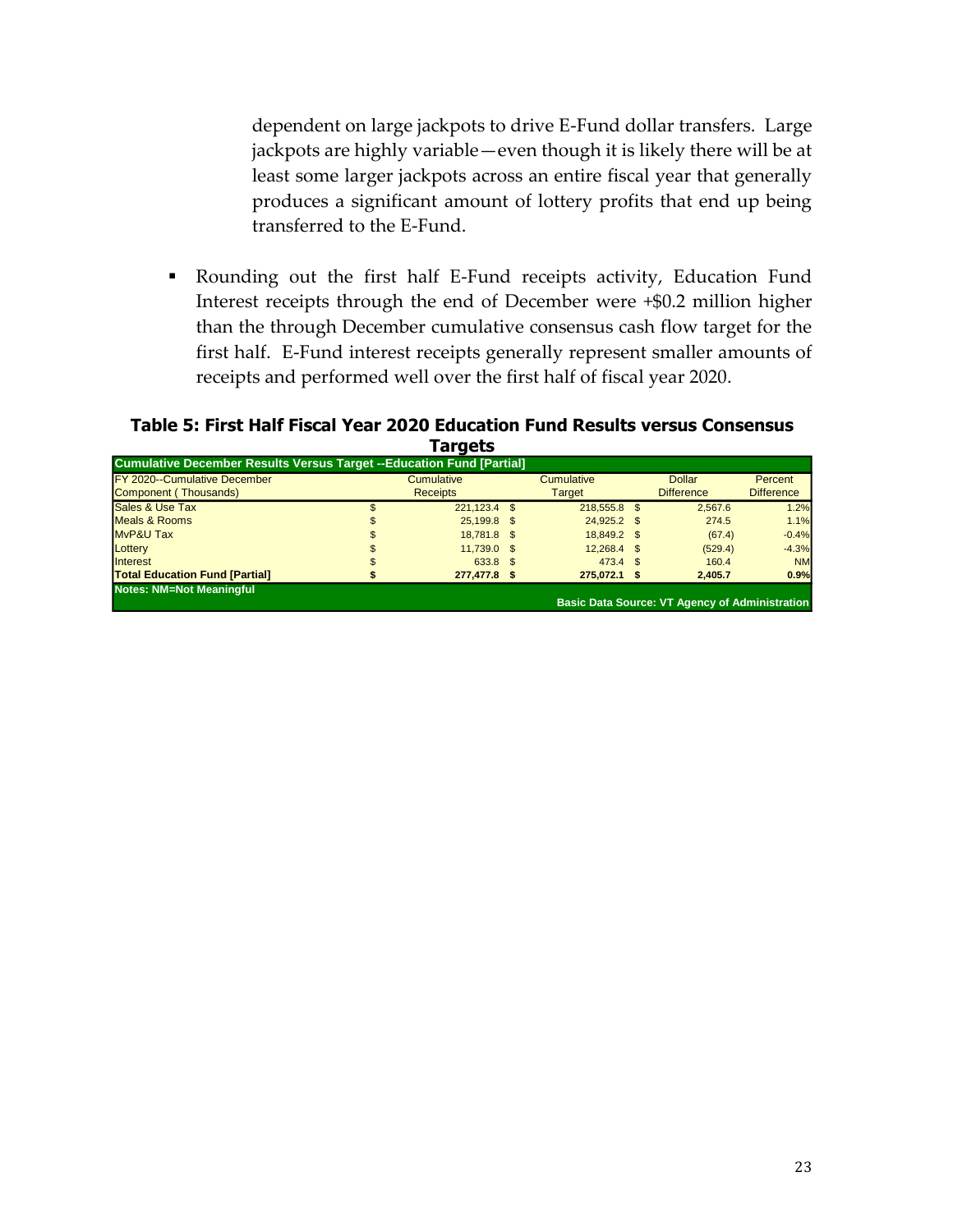# ❖ **Update of the Consensus Macroeconomic Forecast for the U.S. and Vermont Economies**

- The most recent consensus update in the near-term economic outlook for the U.S. and Vermont economies and the dynamics of the updated consensus economic forecast are presented in Tables 6 and 7 (see below) reflecting a now record-setting U.S. and Vermont economic upturn that continues to "mature" as the background economic environment that accompanies this January 2020 consensus forecast update.
	- Data are presented for the current consensus macroeconomic forecast along with previous consensus economic forecasts used in the revenue forecast updates back to June of 2018 (for the U.S. economy) and back to June of 2017 (for the Vermont economy).
- In Vermont, the State's economy for its part, reflects the continued generally "steady-as-you-go" but still a historically slow improving outlook, which largely is a function of the State's well-known demographic challenges. Vermont's various macro-indicators and benchmarks generally expected to increase at rates below the national average—with a significant change corresponding to the State's more pessimistic tone to its population growth outlook against the backdrop of the most recent revisions (for the mid-year 2018 population estimate) and the 2019 by the U.S. Census Bureau.
	- Although current data show the State's population and labor force totals declining in recent months, this most recent trend should be viewed within the context that any directional changes will likely require confirmation from the forthcoming results of the April 1, 2020 census (for the State resident population data) and at least two to three more years of labor market information (for conclusive evidence) of any continued declining trend, or perhaps evidence of a prospective turnaround, in the State's population counts or labor force numbers. Those 2020 decennial Census data will not likely be available to the State until March of calendar year 2021.
	- These negative demographic factors impacting the State's economy and growth potential are currently being widely discussed and it seems clear that these factors in Vermont reflect some of the same demographic factors-dynamics impacting the rest of the northern New England region overall and much of upstate New York.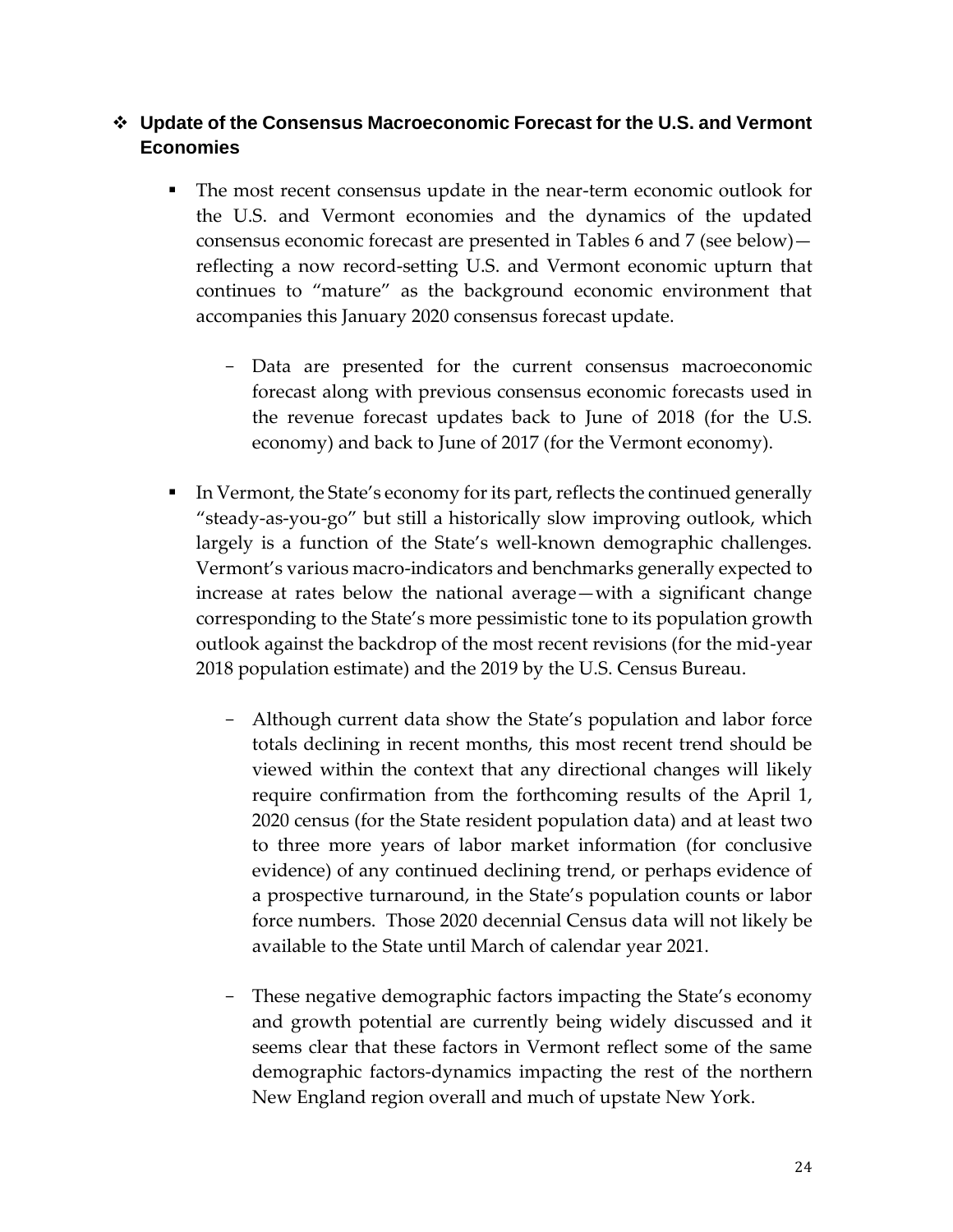# **Table 6: Comparison of Recent Administration and JFO Consensus U.S. Macroeconomic Forecasts**

**June 2018 through December 2019, Selected Variables, Calendar Year Basis**

|                                    |      |      |      | 2014 2015 2016 2017 2018 2019 2020 2021 2022 |      |        |        |        |         |
|------------------------------------|------|------|------|----------------------------------------------|------|--------|--------|--------|---------|
| <b>Real GDP Growth</b>             |      |      |      |                                              |      |        |        |        |         |
| June-18                            | 2.6  | 2.9  | 1.5  | 2.3                                          | 3.0  | 2.6    | 0.9    | 2.3    | 2.3     |
| December-18                        | 2.5  | 2.9  | 1.6  | 2.2                                          | 3.0  | 2.4    | 1.1    | 1.9    | 2.3     |
| June-19                            | 2.5  | 2.9  | 1.6  | 2.4                                          | 2.9  | 2.3    | 1.8    | 1.9    | 2.2     |
| December-19                        | 2.5  | 2.9  | 1.6  | 2.4                                          | 2.9  | 2.3    | 1.8    | 1.9    | 2.5     |
| S&P 500 Growth (Annual Avg.)       |      |      |      |                                              |      |        |        |        |         |
| June-18                            | 17.5 | 6.8  | 1.5  | 17.0                                         | 9.5  | $-9.7$ | 2.3    | 10.3   | 7.7     |
| December-18                        | 17.5 | 6.8  | 1.5  | 17.0                                         | 12.2 | $-2.5$ | $-4.7$ | 9.0    | 6.6     |
| June-19                            | 17.5 | 6.8  | 1.5  | 17.0                                         | 12.1 | 6.4    | $-7.6$ | 4.4    | 6.3     |
| December-19                        | 17.5 | 6.8  | 1.5  | 17.0                                         | 12.1 | 6.1    | $-2.0$ | 1.8    | 6.3     |
| <b>Employment Growth (Non-Ag)</b>  |      |      |      |                                              |      |        |        |        |         |
| June-18                            | 1.9  | 2.1  | 1.8  | 1.6                                          | 1.6  | 1.4    | 0.2    | 0.0    | 0.9     |
| December-18                        | 1.9  | 2.1  | 1.8  | 1.6                                          | 1.6  | 1.3    | 0.5    | 0.0    | 0.6     |
| June-19                            | 1.9  | 2.1  | 1.8  | 1.6                                          | 1.7  | 1.6    | 0.9    | $-0.1$ | 0.5     |
| December-19                        | 1.9  | 2.1  | 1.8  | 1.6                                          | 1.7  | 1.6    | 1.0    | 0.2    | 0.8     |
| <b>Unemployment Rate</b>           |      |      |      |                                              |      |        |        |        |         |
| June-18                            | 6.2  | 5.3  | 4.9  | 4.4                                          | 3.8  | 3.3    | 4.0    | 4.8    | 4.9     |
| December-18                        | 6.2  | 5.3  | 4.9  | 4.4                                          | 3.8  | 3.6    | 3.9    | 4.5    | 5.2     |
| June-19                            | 6.2  | 5.3  | 4.9  | 4.4                                          | 3.9  | 3.6    | 3.7    | 4.1    | 4.3     |
| December-19                        | 6.2  | 5.3  | 4.9  | 4.4                                          | 3.9  | 3.7    | 3.8    | 4.1    | 4.3     |
| West Texas Int. Crude Oil \$/Bbl   |      |      |      |                                              |      |        |        |        |         |
| June-18                            | 93   | 49   | 43   | 51                                           | 65   | 62     | 70     | 76     | 79      |
| December-18                        | 93   | 49   | 43   | 51                                           | 65   | 60     | 68     | 72     | 75      |
| June-19                            | 93   | 49   | 43   | 51                                           | 65   | 59     | 63     | 63     | 62      |
| December-19                        | 93   | 49   | 43   | 51                                           | 65   | 57     | 57     | 59     | 59      |
| <b>Prime Rate</b>                  |      |      |      |                                              |      |        |        |        |         |
| June-18                            | 3.25 | 3.26 | 3.51 | 4.10                                         | 4.97 | 6.56   | 6.81   | 6.46   | 5.96    |
| December-18                        | 3.25 | 3.26 | 3.51 | 4.10                                         | 4.90 | 5.98   | 6.54   | 6.31   | 5.96    |
| June-19                            | 3.25 | 3.26 | 3.51 | 4.10                                         | 4.90 | 5.55   | 5.58   | 5.78   | 6.09    |
| December-19                        | 3.25 | 3.26 | 3.51 | 4.10                                         | 4.90 | 5.27   | 4.60   | 4.70   | 5.53    |
| <b>Consumer Price Index Growth</b> |      |      |      |                                              |      |        |        |        |         |
| June-18                            | 1.6  | 0.1  | 1.3  | 2.1                                          | 2.7  | 2.5    | 2.4    | 2.3    | 2.2     |
| December-18                        | 1.6  | 0.1  | 1.3  | 2.1                                          | 2.4  | 2.5    | 2.1    | 2.3    | 2.3     |
| June-19                            | 1.6  | 0.1  | 1.3  | 2.1                                          | 2.4  | 1.9    | 2.1    | 2.3    | 2.3     |
| December-19                        | 1.6  | 0.1  | 1.3  | 2.1                                          | 2.4  | 1.9    | 2.2    | 2.4    | $2.4\,$ |
| <b>Average Home Price Growth</b>   |      |      |      |                                              |      |        |        |        |         |
| June-18                            | 5.2  | 5.3  | 5.6  | 6.3                                          | 6.5  | 6.8    | 5.6    | 4.8    | 3.1     |
| December-18                        | 5.2  | 5.2  | 5.6  | 6.2                                          | 6.5  | 6.8    | 5.8    | 5.1    | 4.5     |
| June-19                            | 5.1  | 5.2  | 5.5  | 6.1                                          | 6.6  | 4.8    | 4.0    | 3.1    | 3.2     |
| December-19                        | 5.1  | 5.2  | 5.5  | 6.0                                          | 6.5  | 4.9    | 4.4    | 4.1    | 3.9     |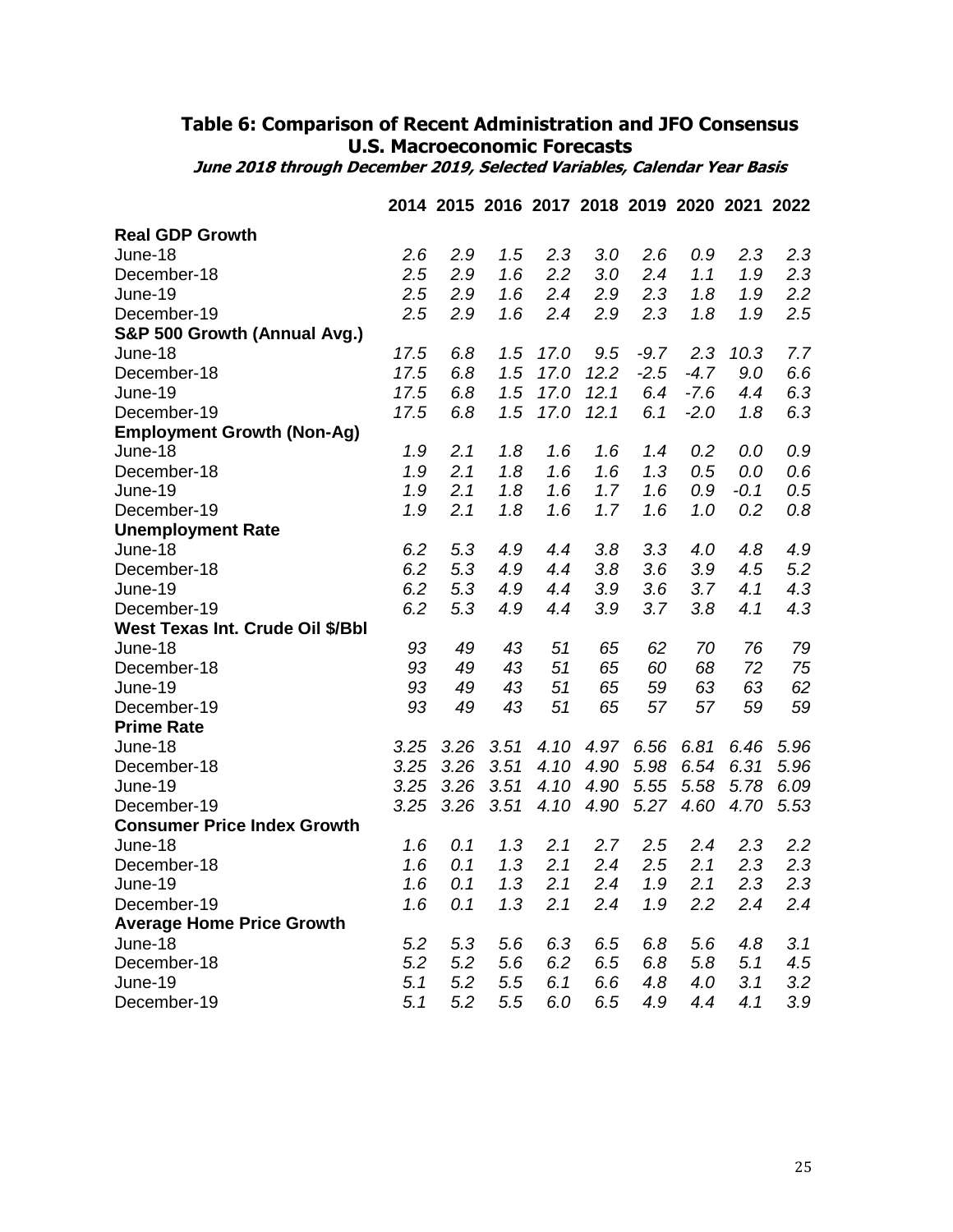# **Table 7: Comparison of Consensus Administration and JFO Vermont State Forecasts**

**June 2017 through December 2019, Selected Variables, Calendar Year Basis**

| <b>Real GSP Growth</b>        |        |        |        |     |        |        |     |        |     |
|-------------------------------|--------|--------|--------|-----|--------|--------|-----|--------|-----|
| June-17                       | 0.3    | 0.9    | 0.8    | 1.1 | 1.3    | 0.8    | 0.3 | 0.8    | 1.1 |
| December-17                   | 0.5    | 0.9    | 0.7    | 0.9 | 1.4    | 0.8    | 0.1 | 0.9    | 1.3 |
| June-18                       | 0.5    | 0.7    | 1.5    | 1.1 | 1.9    | 1.6    | 0.3 | 2.1    | 2.4 |
| December-18                   | 0.5    | 0.7    | 1.5    | 1.1 | 2.2    | 1.9    | 0.6 | 1.9    | 2.2 |
| June-19                       | 0.0    | 1.1    | 1.6    | 1.3 | 1.2    | 1.1    | 1.4 | 1.8    | 2.1 |
| December-19                   | 0.1    | 1.3    | 1.6    | 0.1 | 1.2    | 2.6    | 1.7 | 1.8    | 2.4 |
| <b>Population Growth</b>      |        |        |        |     |        |        |     |        |     |
| June-17                       | $-0.0$ | $-0.1$ | $-0.2$ | 0.1 | 0.1    | 0.2    | 0.2 | 0.1    | 0.1 |
| December-17                   | $-0.1$ | $-0.2$ | $-0.2$ | 0.1 | $-0.0$ | 0.1    | 0.1 | 0.1    | 0.2 |
| June-18                       | $-0.1$ | $-0.2$ | $-0.2$ | 0.1 | 0.0    | 0.1    | 0.1 | 0.1    | 0.2 |
| December-18                   | $-0.2$ | 0.0    | $-0.2$ | 0.1 | 0.3    | 0.1    | 0.2 | 0.2    | 0.2 |
| June-19                       | $-0.2$ | 0.0    | $-0.3$ | 0.1 | 0.3    | 0.1    | 0.2 | 0.2    | 0.2 |
| December-19                   | $-0.2$ | 0.0    | $-0.3$ | 0.1 | 0.0    | $-0.1$ | 0.1 | 0.1    | 0.1 |
| <b>Employment Growth</b>      |        |        |        |     |        |        |     |        |     |
| June-17                       | 1.0    | 0.8    | 0.3    | 0.9 | 1.0    | 0.8    | 0.3 | 0.1    | 0.8 |
| December-17                   | 1.0    | 0.8    | 0.3    | 0.9 | 1.2    | 0.7    | 0.1 | 0.4    | 0.8 |
| June-18                       | 1.0    | 0.8    | 0.3    | 0.3 | 0.5    | 0.9    | 0.1 | 0.0    | 0.8 |
| December-18                   | 1.0    | 0.8    | 0.3    | 0.3 | $-0.1$ | 0.4    | 0.2 | $-0.2$ | 0.5 |
| June-19                       | 0.9    | 0.8    | 0.3    | 0.6 | 0.1    | 0.8    | 0.6 | $-0.2$ | 0.5 |
| December-19                   | 0.9    | 0.8    | 0.3    | 0.6 | 0.1    | 0.8    | 0.5 | 0.1    | 0.6 |
| <b>Unemployment Rate</b>      |        |        |        |     |        |        |     |        |     |
| June-17                       | 3.9    | 3.6    | 3.3    | 3.1 | 3.0    | 3.0    | 3.3 | 3.7    | 3.8 |
| December-17                   | 3.9    | 3.6    | 3.3    | 3.0 | 2.8    | 2.9    | 3.3 | 3.7    | 3.8 |
| June-18                       | 4.0    | 3.6    | 3.2    | 3.0 | 2.7    | 2.6    | 3.2 | 3.8    | 3.9 |
| December-18                   | 4.0    | 3.6    | 3.2    | 3.0 | 2.8    | 2.7    | 3.2 | 3.6    | 3.9 |
| June-19                       | 3.9    | 3.6    | 3.2    | 3.0 | 2.7    | 2.4    | 2.6 | 3.3    | 3.6 |
| December-19                   | 3.9    | 3.6    | 3.2    | 3.0 | 2.7    | 2.2    | 2.5 | 3.2    | 3.4 |
| <b>Personal Income Growth</b> |        |        |        |     |        |        |     |        |     |
| June-17                       | 3.3    | 2.9    | 3.3    | 2.4 | 2.1    | 2.7    | 2.0 | 1.8    | 2.4 |
| December-17                   | 3.3    | 3.6    | 2.0    | 2.4 | 2.0    | 2.5    | 1.9 | 2.1    | 2.1 |
| June-18                       | 3.3    | 3.6    | 2.0    | 2.1 | 3.4    | 3.4    | 2.8 | 2.9    | 3.4 |
| December-18                   | 3.9    | 3.5    | 2.3    | 3.2 | 3.0    | 2.8    | 2.6 | 2.5    | 3.0 |
| June-19                       | 3.9    | 3.5    | 2.3    | 3.2 | 3.1    | 2.5    | 3.0 | 2.2    | 3.1 |
| December-19                   | 3.9    | 3.7    | 2.2    | 2.5 | 4.5    | 4.9    | 3.1 | 2.5    | 3.2 |
| Home Price Growth (JFO)       |        |        |        |     |        |        |     |        |     |
| June-17                       | 0.3    | 2.0    | 1.4    | 2.6 | 3.1    | 3.7    | 4.1 | 4.3    | 4.4 |
| December-17                   | 0.2    | 2.0    | 1.6    | 2.1 | 3.2    | 3.8    | 4.5 | 5.4    | 5.8 |
| June-18                       | 0.2    | 2.0    | 1.5    | 2.7 | 3.4    | 4.2    | 5.1 | 5.4    | 5.2 |
| December-18                   | 0.1    | 1.9    | 1.6    | 2.6 | 4.5    | 5.3    | 6.2 | 6.1    | 5.4 |
| June-19                       | 0.1    | 1.9    | 1.5    | 2.6 | 3.4    | 4.1    | 5.6 | 5.3    | 4.9 |
| December-19                   | 0.0    | 1.8    | 1.7    | 2.5 | 3.6    | 3.8    | 4.2 | 4.6    | 4.8 |

**2014 2015 2016 2017 2018 2019 2020 2021 2022**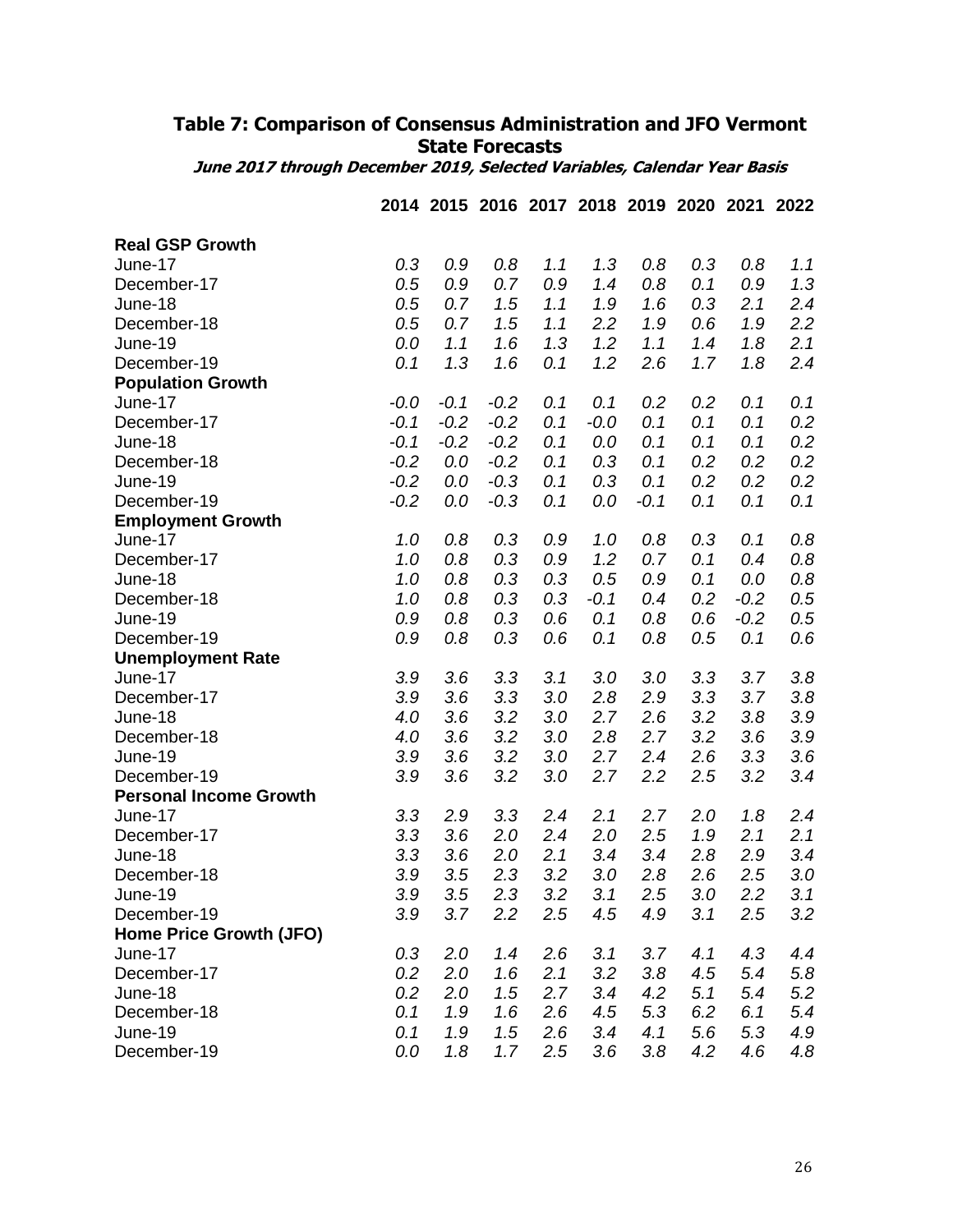# ▪ **Notes and Comments on Methods:**

- All figures presented above reflect current law revenues for the respective funds listed in the consensus forecast estimate for fiscal years 2020 through fiscal year 2022 that are part of the official Emergency Board motion. Fiscal year 2023 through 2025 staff recommended consensus forecasts are presented for fiscal planning purposes only.
- The revenue forecasting process is a collaborative process that involves ongoing involvement by the staff of the Vermont Department of Taxes, VTrans, the Legislative Joint Fiscal Office, Kavet Rockler & Associates, LLC, and many others throughout state government and the staff of Economic & Policy Resources. Special thanks are due to several staff members of the Vermont Department of Taxes, including Sharon Asay, Mary Cox, Jake Feldman, Erin Hicks-Tibbles, and Douglas Farnham. Special thanks also is due to Lenny LeBlanc, Christopher Baning, Michael Smith, and Renea Bordeau (all at VTrans). The JFO staff also provided key assistance to this forecast update, including Steve Klein, Graham Campbell, Stephanie Barrett, Dan Dickenson, Catherine Benham, Neil Strickner, Chloe Wexler, Joyce Manchester, and Mark Perrault. There also were many others in both the Administration and the JFO who contributed time and energy to assembling data, providing analysis, or technical assistance that was crucial to completing these forecasts that are simply too numerous to mention here.
- The consensus forecasting process involves the discussion and agreement of two independent forecasts completed by Thomas E. Kavet of the JFO and the staff at Economic & Policy Resources. Agreement on the consensus forecast occurs after a complete discussion-vetting and reconciliation of these independent forecasts.
- **•** The State continues to develop an internal State macroeconomic model which may eventually replace the model maintained at Moody's Analytics through the New England Economic Partnership (NEEP). The NEEP forecast for Vermont is managed by Economic & Policy Resources, Inc., who currently supports the Vermont Agency of Administration with the Administration's part of the consensus forecasting process. Since October 2001, input and review of initial Vermont NEEP model design and output prior to its release has been provided by Tom Kavet of KRA, as the State Economist and Principal Economic Advisor to the Vermont Legislature.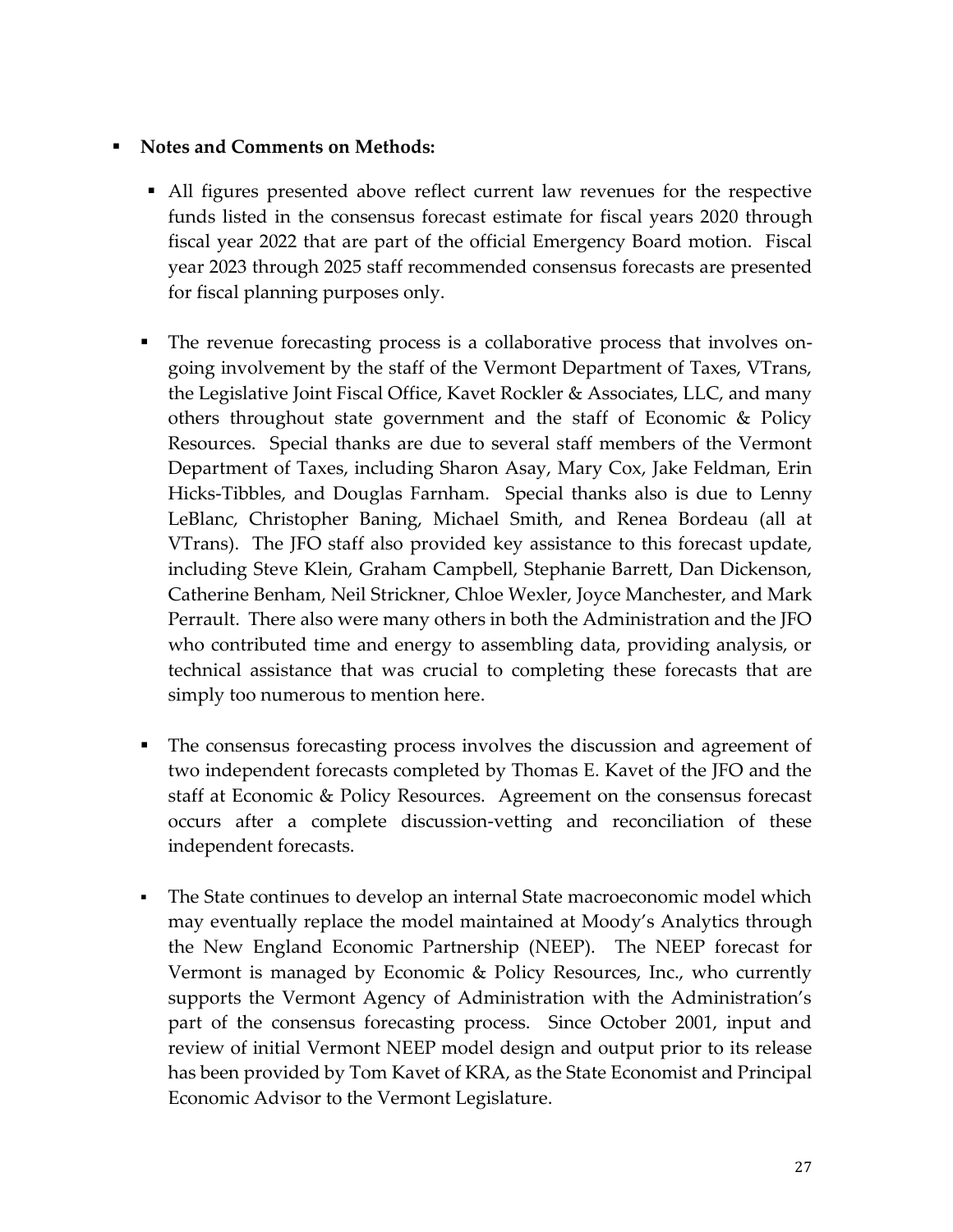**Staff Recommended Consensus Forecast Update Tables**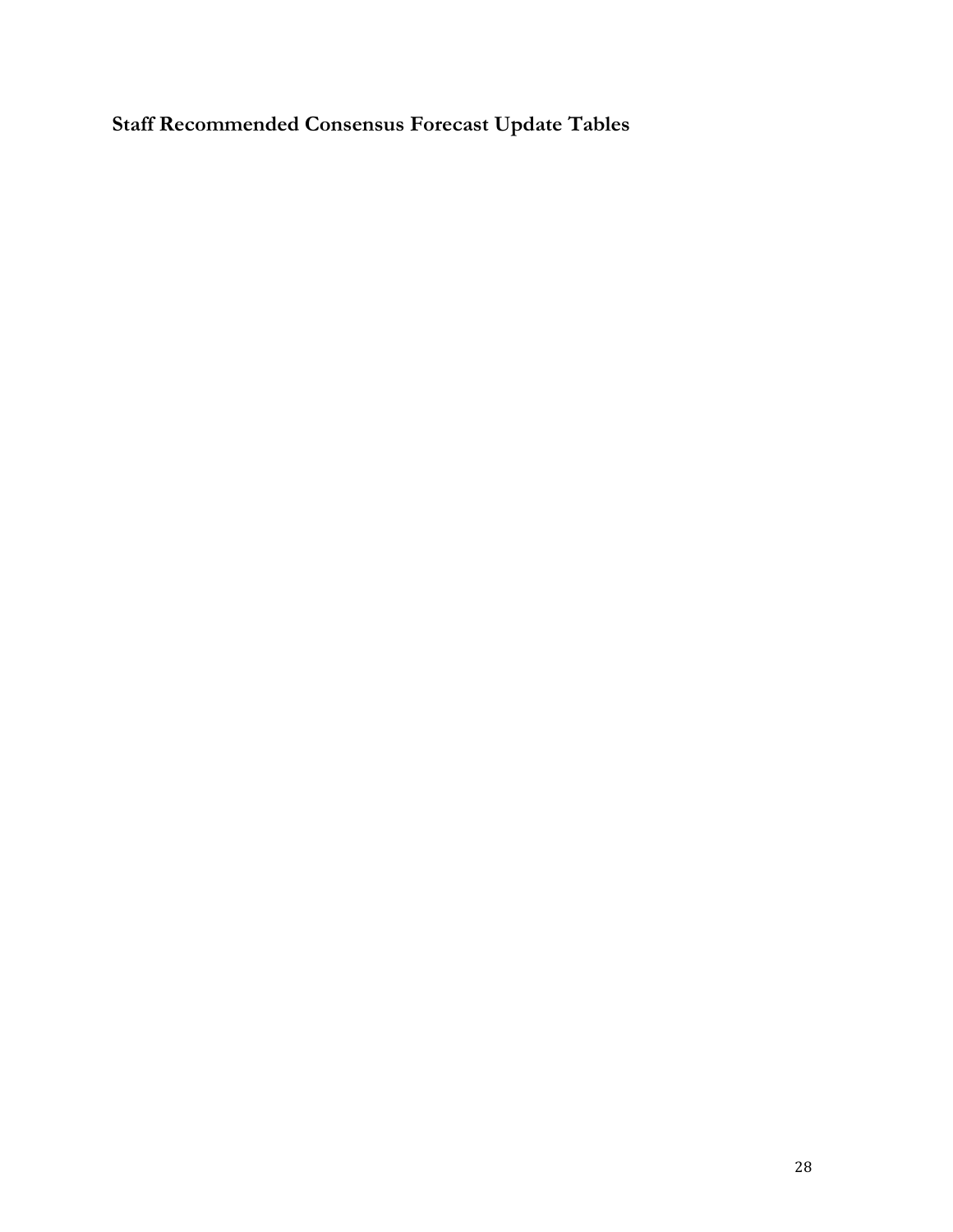## **TABLE 1A - STATE OF VERMONTLEGISLATIVE JOINT FISCAL OFFICESOURCE GENERAL FUND REVENUE FORECAST UPDATE**

**Consensus JFO and Administration Forecast - January 2020**

#### *SOURCE G-FUND*

*revenues are prior to all E-Fund allocations*

| and other out-transfers; used for      | FY 2016  | %         | FY 2017  | %         | FY 2018  | %         | FY 2019  | %         | FY2020     | %         | FY2021     | $\%$      | FY2022     | %         |
|----------------------------------------|----------|-----------|----------|-----------|----------|-----------|----------|-----------|------------|-----------|------------|-----------|------------|-----------|
| analytic and comparative purposes only | (Actual) | Change    | (Actual) | Change    | (Actual) | Change    | (Actual) | Change    | (Forecast) | Change    | (Forecast) | Change    | (Forecast) | Change    |
|                                        |          |           |          |           |          |           |          |           |            |           |            |           |            |           |
| <b>REVENUE SOURCE</b>                  |          |           |          |           |          |           |          |           |            |           |            |           |            |           |
| Personal Income                        | \$747.0  | 5.8%      | \$756.5  | 1.3%      | \$832.0  | 10.0%     | \$875.4  | 5.2%      | \$893.6    | 2.1%      | \$909.1    | 1.7%      | \$920.9    | 1.3%      |
| Sales & Use <sup>1</sup>               | \$370.7  | 1.7%      | \$376.7  | 1.6%      | \$397.8  | 5.6%      | \$412.5  | 3.7%      | \$441.4    | 7.0%      | \$454.6    | 3.0%      | \$467.2    | 2.8%      |
| Corporate                              | \$117.0  | $-4.0%$   | \$95.8   | $-18.1%$  | \$96.4   | 0.6%      | \$134.2  | 39.3%     | \$108.4    | $-19.2%$  | \$95.1     | $-12.3%$  | \$89.9     | $-5.5%$   |
| Meals and Rooms                        | \$154.2  | 2.2%      | \$165.3  | 7.3%      | \$173.2  | 4.8%      | \$182.1  | 5.1%      | \$191.7    | 5.3%      | \$199.7    | 4.2%      | \$207.7    | 4.0%      |
| Liquor                                 | \$18.3   | 0.8%      | \$19.1   | 4.4%      | \$19.8   | 3.6%      | \$21.4   | 8.1%      | \$21.6     | 0.8%      | \$22.1     | 2.3%      | \$22.6     | 2.3%      |
| Insurance                              | \$56.2   | 1.7%      | \$57.0   | 1.3%      | \$57.5   | 1.0%      | \$56.9   | $-1.2%$   | \$57.2     | 0.6%      | \$57.5     | 0.5%      | \$57.9     | 0.7%      |
| Telephone                              | \$3.2    | $-59.2%$  | \$5.7    | 80.6%     | \$4.7    | $-16.8%$  | \$4.3    | $-8.8%$   | \$3.6      | $-16.9%$  | \$3.3      | $-8.3%$   | \$3.0      | $-9.1%$   |
| Beverage                               | \$6.7    | 0.6%      | \$6.9    | 2.9%      | \$7.1    | 2.5%      | \$7.6    | 6.9%      | \$7.5      | $-0.8%$   | \$7.6      | 0.7%      | \$7.8      | 3.3%      |
| Electric <sup>2</sup>                  | \$0.0    | <b>NM</b> | \$0.0    | <b>NM</b> | \$0.0    | <b>NM</b> | \$0.0    | <b>NM</b> | \$0.0      | <b>NM</b> | \$0.0      | <b>NM</b> | \$0.0      | <b>NM</b> |
| Estate                                 | \$12.5   | 26.5%     | \$16.7   | 33.3%     | \$22.9   | 37.6%     | \$12.6   | $-44.9%$  | \$20.9     | 65.5%     | \$17.3     | $-17.2%$  | \$15.1     | $-12.7%$  |
| Property                               | \$35.7   | 6.2%      | \$38.7   | 8.4%      | \$40.9   | 5.6%      | \$41.1   | 0.6%      | \$45.1     | 9.8%      | \$48.2     | 6.9%      | \$50.3     | 4.4%      |
| Bank                                   | \$10.7   | $-0.6%$   | \$13.2   | 24.0%     | \$13.1   | $-1.3%$   | \$12.5   | $-4.6%$   | \$12.5     | 0.2%      | \$12.6     | 0.4%      | \$12.6     | 0.4%      |
| Other Tax                              | \$1.8    | $-9.0%$   | \$2.2    | 18.0%     | \$1.8    | $-15.2%$  | \$2.4    | 32.9%     | \$0.7      | $-71.4%$  | \$0.5      | $-28.6%$  | \$0.4      | $-20.0%$  |
| <b>Total Tax Revenue</b>               | \$1534.0 | 2.5%      | \$1553.7 | 1.3%      | \$1667.2 | 7.3%      | \$1763.0 | 5.7%      | \$1804.1   | 2.3%      | \$1827.5   | 1.3%      | \$1855.4   | 1.5%      |
| <b>Business Licenses</b>               | \$1.1    | $-1.6%$   | \$1.2    | 16.8%     | \$1.2    | $-2.9%$   | \$1.2    | $-1.0%$   | \$1.2      | 0.2%      | \$1.2      | 1.2%      | \$1.2      | 1.7%      |
| Fees                                   | \$23.0   | 4.2%      | \$48.5   | 110.8%    | \$47.1   | $-2.9%$   | \$47.0   | $-0.2%$   | \$46.3     | $-1.4%$   | \$46.5     | 0.4%      | \$46.7     | 0.4%      |
| <b>Services</b>                        | \$2.8    | 86.6%     | \$3.0    | 7.9%      | \$2.9    | $-4.2%$   | \$3.4    | 16.4%     | \$3.3      | $-1.6%$   | \$3.4      | 3.0%      | \$3.5      | 2.9%      |
| Fines                                  | \$3.7    | 5.5%      | \$4.4    | 21.0%     | \$3.5    | $-19.8%$  | \$3.3    | $-5.6%$   | \$5.0      | 49.4%     | \$3.9      | $-22.0%$  | \$4.0      | 2.6%      |
| Interest                               | \$0.7    | 130.6%    | \$1.5    | 111.5%    | \$2.8    | 80.1%     | \$5.0    | 79.1%     | \$4.95     | $-0.8%$   | \$5.1      | 3.0%      | \$6.3      | 23.5%     |
| Lottery                                | \$26.4   | 16.1%     | \$25.5   | $-3.3%$   | \$27.1   | 6.4%      | \$29.5   | 8.6%      | \$29.2     | $-0.9%$   | \$29.9     | 2.4%      | \$30.7     | 2.7%      |
| All Other <sup>3</sup>                 | \$1.3    | 25.9%     | \$2.9    | 128.5%    | \$2.4    | $-18.8%$  | \$4.6    | 92.7%     | \$1.5      | $-67.0%$  | \$1.6      | 6.7%      | \$1.7      | 6.3%      |
| <b>Total Other Revenue</b>             | \$58.9   | 12.9%     | \$87.1   | 47.9%     | \$87.0   | $-0.1%$   | \$93.9   | 7.9%      | \$91.5     | $-2.6%$   | \$91.6     | 0.2%      | \$94.1     | 2.8%      |
| Healthcare Revenue <sup>4</sup>        | \$269.2  | 5.1%      | \$276.6  | 2.8%      | \$275.6  | $-0.4%$   | \$276.3  | 0.2%      | \$278.6    | 0.9%      | \$282.9    | 1.5%      | \$286.3    | 1.2%      |
|                                        |          |           |          |           |          |           |          |           |            |           |            |           |            |           |
| <b>TOTAL GENERAL FUND</b>              | \$1862.1 | 3.2%      | \$1917.4 | 3.0%      | \$2029.8 | 5.9%      | \$2133.2 | 5.1%      | \$2174.2   | 1.9%      | \$2202.0   | 1.3%      | \$2235.9   | 1.5%      |

1) Includes Telecommunications Tax; includes \$3.76M transfer in FY08 to the T-Fund for prior years Jet Fuel tax processing error.

2) Reflects closure of Vermont Yankee in December of 2014, taxed per Act 143 of 2012 effective in FY13; Stated Electric Energy Tax revenues exclude appropriations to the Clean Energy Development Fund and E-Fund.

3) Includes \$2.3 million in one-time payments in FY2017 by tax software vendors for errors related to Personal Income tax deduction changes effective in tax year 2015.

4) Heathcare Related Taxes - Act 6 of 2019 (BAA) moved selected revenue sources from the State Health Care Resources Fund to the General Fund, effective in FY20. With the exception of the cigarette, tobacco products and vaping tax, which has historically been part of the General Fund forecast, the forecasts for the other Healthcare related taxes are provided by the a healthcare consensus forecasting group, which includes JFO, F&M and AHS staff. See Tables 1B and 1C for details.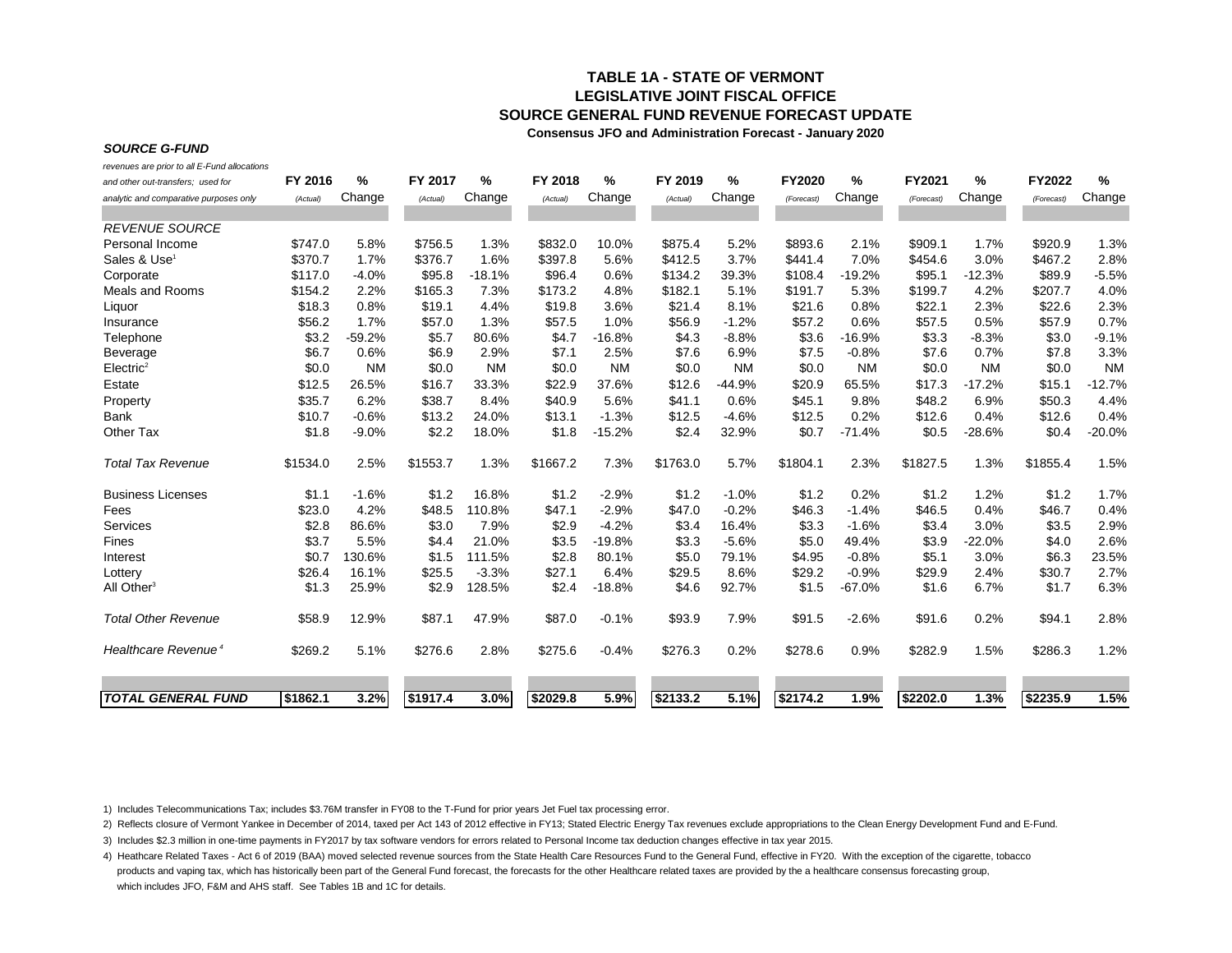## **LEGISLATIVE JOINT FISCAL OFFICEAVAILABLE GENERAL FUND REVENUE FORECAST UPDATETABLE 1 - STATE OF VERMONT**

**Consensus JFO and Administration Forecast - January 2020**

| including all Education Fund        | FY 2016  | %         | FY 2017  | %         | FY 2018  | %         | FY 2019  | ℅         | <b>FY2020</b> | ℅         | FY2021     | %         | FY2022     | %         |
|-------------------------------------|----------|-----------|----------|-----------|----------|-----------|----------|-----------|---------------|-----------|------------|-----------|------------|-----------|
| allocations and other out-transfers | (Actual) | Change    | (Actual) | Change    | (Actual) | Change    | (Actual) | Change    | (Forecast)    | Change    | (Forecast) | Change    | (Forecast) | Change    |
|                                     |          |           |          |           |          |           |          |           |               |           |            |           |            |           |
| <b>REVENUE SOURCE</b>               |          |           |          |           |          |           |          |           |               |           |            |           |            |           |
| Personal Income                     | \$747.0  | 5.8%      | \$756.5  | 1.3%      | \$832.0  | 10.0%     | \$875.4  | 5.2%      | \$893.6       | 2.1%      | \$909.1    | 1.7%      | \$920.9    | 1.3%      |
| Sales and Use <sup>1</sup>          | \$241.0  | 1.7%      | \$244.9  | 1.6%      | \$258.6  | 5.6%      | \$0.0    | <b>NM</b> | \$0.0         | <b>NM</b> | \$0.0      | <b>NM</b> | \$0.0      | <b>NM</b> |
| Corporate                           | \$117.0  | $-4.0%$   | \$95.8   | $-18.1%$  | \$96.4   | 0.6%      | \$134.2  | 39.3%     | \$108.4       | $-19.2%$  | \$95.1     | $-12.3%$  | \$89.9     | $-5.5%$   |
| <b>Meals and Rooms</b>              | \$154.2  | 2.2%      | \$165.3  | 7.3%      | \$173.2  | 4.8%      | \$136.5  | $-21.2%$  | \$136.2       | $-0.2%$   | \$137.8    | 1.1%      | \$143.3    | 4.0%      |
| Liquor <sup>6</sup>                 | \$18.3   | 0.8%      | \$19.1   | 4.4%      | \$19.8   | 3.6%      | \$21.4   | 8.1%      | \$4.1         | $-80.7%$  | \$4.2      | 1.4%      | \$4.3      | 2.4%      |
| Insurance                           | \$56.2   | 1.7%      | \$57.0   | 1.3%      | \$57.5   | 1.0%      | \$56.9   | $-1.2%$   | \$57.2        | 0.6%      | \$57.5     | 0.5%      | \$57.9     | 0.7%      |
| Telephone                           | \$3.2    | $-59.2%$  | \$5.7    | 80.6%     | \$4.7    | $-16.8%$  | \$4.3    | $-8.8%$   | \$3.6         | $-16.9%$  | \$3.3      | $-8.3%$   | \$3.0      | $-9.1%$   |
| <b>Beverage</b>                     | \$6.7    | 0.6%      | \$6.9    | 2.9%      | \$7.1    | 2.5%      | \$7.6    | 6.9%      | \$7.5         | $-0.8%$   | \$7.6      | 0.7%      | \$7.8      | 3.3%      |
| Electric <sup>2</sup>               | \$0.0    | <b>NM</b> | \$0.0    | <b>NM</b> | \$0.0    | <b>NM</b> | \$0.0    | <b>NM</b> | \$0.0         | <b>NM</b> | \$0.0      | <b>NM</b> | \$0.0      | <b>NM</b> |
| Estate <sup>3</sup>                 | \$12.5   | 26.5%     | \$16.7   | 33.3%     | \$22.9   | 37.6%     | \$12.6   | $-44.9%$  | \$20.9        | 65.5%     | \$17.3     | $-17.2%$  | \$15.1     | $-12.7%$  |
| Property                            | \$11.5   | 6.0%      | \$12.6   | 9.0%      | \$12.4   | $-1.5%$   | \$12.5   | 0.9%      | \$13.8        | 10.4%     | \$14.8     | 7.3%      | \$15.5     | 4.6%      |
| <b>Bank</b>                         | \$10.7   | $-0.6%$   | \$13.2   | 24.0%     | \$13.1   | $-1.3%$   | \$12.5   | $-4.6%$   | \$12.5        | 0.2%      | \$12.6     | 0.4%      | \$12.6     | 0.4%      |
| Other Tax                           | \$1.8    | $-9.0%$   | \$2.2    | 18.0%     | \$1.8    | $-15.2%$  | \$2.4    | 32.9%     | \$0.7         | $-71.4%$  | \$0.5      | $-28.6%$  | \$0.4      | $-20.0%$  |
| <b>Total Tax Revenue</b>            | \$1380.1 | 2.5%      | \$1395.7 | 1.1%      | \$1499.5 | 7.4%      | \$1276.4 | $-14.9%$  | \$1258.6      | $-1.4%$   | \$1259.7   | 0.1%      | \$1270.7   | 0.9%      |
| <b>Business Licenses</b>            | \$1.1    | $-1.6%$   | \$1.2    | 16.8%     | \$1.2    | $-2.9%$   | \$1.2    | $-1.0%$   | \$1.2         | 0.2%      | \$1.2      | 0.8%      | \$1.2      | 1.7%      |
| Fees                                | \$23.0   | 4.2%      | \$48.5   | 110.8%    | \$47.1   | $-2.9%$   | \$47.0   | $-0.2%$   | \$46.3        | $-1.4%$   | \$46.5     | 0.4%      | \$46.7     | 0.4%      |
| Services                            | \$2.8    | 86.6%     | \$3.0    | 7.9%      | \$2.9    | $-4.2%$   | \$3.4    | 16.4%     | \$3.3         | $-1.6%$   | \$3.4      | 3.0%      | \$3.5      | 2.9%      |
| Fines                               | \$3.7    | 5.5%      | \$4.4    | 21.0%     | \$3.5    | $-19.8%$  | \$3.3    | $-5.6%$   | \$5.0         | 49.4%     | \$3.9      | $-22.0%$  | \$4.0      | 2.6%      |
| Interest                            | \$0.6    | 136.1%    | \$1.2    | 108.2%    | \$2.3    | 96.1%     | \$4.3    | 87.8%     | \$4.3         | $-0.3%$   | \$4.4      | 2.3%      | \$5.5      | 25.0%     |
| All Other <sup>4</sup>              | \$1.3    | 25.9%     | \$2.9    | 128.5%    | \$2.4    | $-18.8%$  | \$4.6    | 92.7%     | \$1.5         | $-67.0%$  | \$1.6      | 6.7%      | \$1.7      | 6.3%      |
| <b>Total Other Revenue</b>          | \$32.3   | 10.1%     | \$61.2   | 89.3%     | \$59.4   | $-3.0%$   | \$63.7   | 7.4%      | \$61.6        | $-3.4%$   | \$61.0     | $-1.0%$   | \$62.6     | 2.7%      |
| Healthcare Revenue <sup>5</sup>     | \$0.0    |           | \$0.0    |           | \$0.0    |           | \$272.3  | <b>NM</b> | \$274.5       | 0.8%      | \$275.6    | 0.4%      | \$278.5    | 1.0%      |
|                                     |          |           |          |           |          |           |          |           |               |           |            |           |            |           |
| <b>TOTAL GENERAL FUND</b>           | \$1412.4 | 2.7%      | \$1457.0 | 3.2%      | \$1558.9 | 7.0%      | \$1612.5 | 3.4%      | \$1594.7      | $-1.1%$   | \$1596.3   | 0.1%      | \$1611.8   | 1.0%      |

1) Includes \$2.5M transfer to the T-Fund in FY08 for prior years Jet Fuel tax processing errors; Transfer to the Education Fund increases from 33.3% to 35.0% effective in FY14 and 35.0% to 36.0% effective in FY19.

2) Reflects closure of Vermont Yankee in December of 2014, taxed per Act 143 of 2012 effective in FY13;

*CURRENT LAW BASIS*

Stated Electric Energy Tax revenues exclude appropriations to the Clean Energy Development Fund and Education Fund.

3) Excludes transfer to the Higher Education Trust Fund of \$2.4M in FY05, \$5.2M in FY06 and \$11.0M in FY11.

4) Includes \$2.3 million in one-time payments in FY2017 by tax software vendors for errors related to Personal Income tax deduction changes effective in tax year 2015.

5) Heathcare Related Taxes - Act 6 of 2019 (BAA) moved selected revenue sources from the State Health Care Resources Fund to the General Fund, effective in FY20. With the exception of the cigarette, tobacco products and vaping tax, which has historically been part of the General Fund forecast, the forecasts for the other Healthcare related taxes are provided by the a healthcare consensus forecasting group, which includes JFO, F&M and AHS staff. See Tables 1B and 1C for details.

6) Series is discontinuous beginning in FY20 due to fund allocation changes associated with Act 73 of the 2019 Session.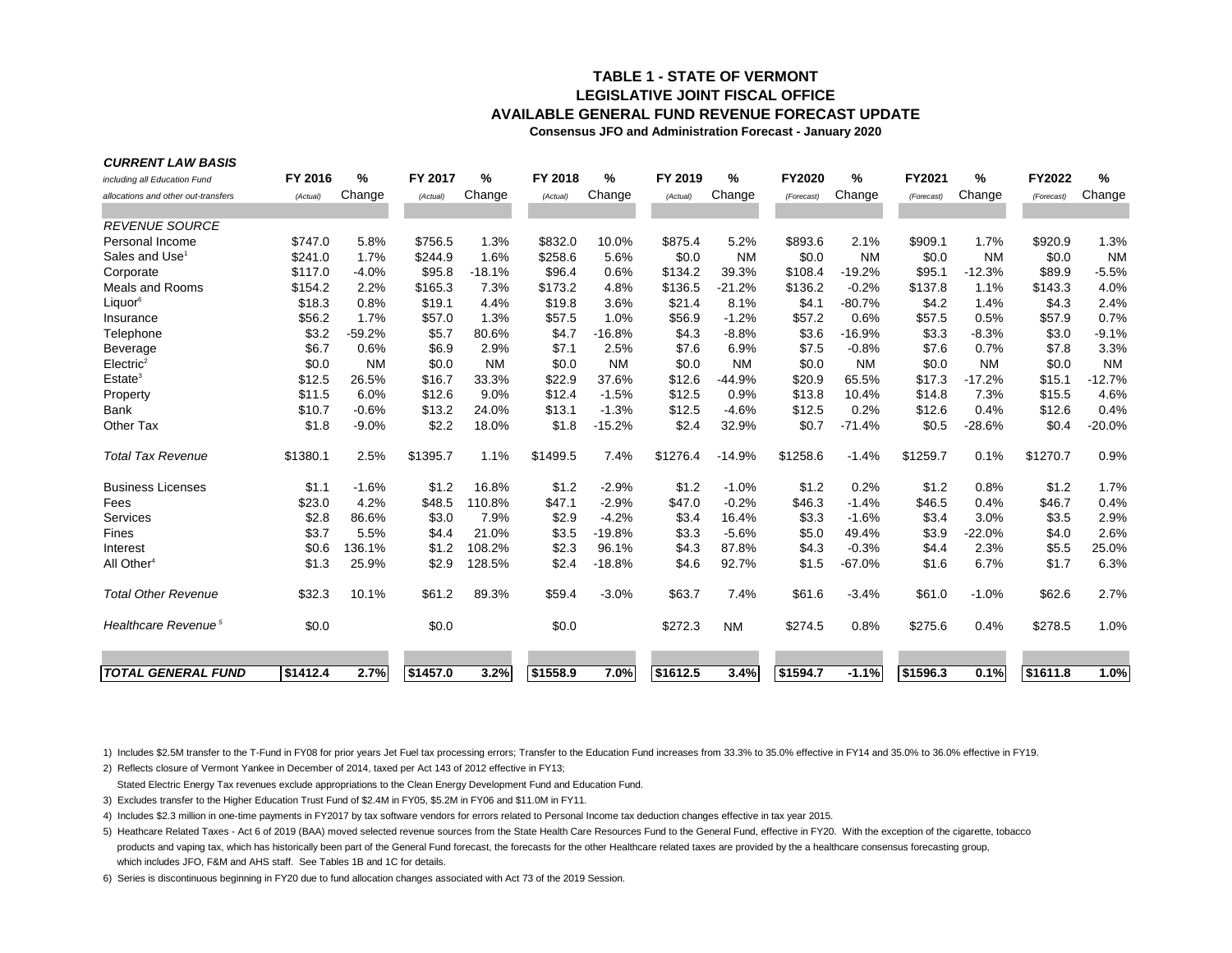## **TABLE 1B - STATE OF VERMONTLEGISLATIVE JOINT FISCAL OFFICESOURCE HEALTHCARE REVENUE FORECAST UPDATE**

**Consensus JFO and Administration Forecast - January 2020**

#### *SOURCE HEALTHCARE <sup>1</sup>*

| revenues are prior to all allocations  |          |         |          |         |          |               |          |         |            |          |            |         |            |         |
|----------------------------------------|----------|---------|----------|---------|----------|---------------|----------|---------|------------|----------|------------|---------|------------|---------|
| and other out-transfers: used for      | FY 2016  | %       | FY 2017  | %       | FY 2018  | $\frac{9}{6}$ | FY 2019  | %       | FY2020     | %        | FY2021     | $\%$    | FY2022     | %       |
| analytic and comparative purposes only | (Actual) | Change  | (Actual) | Change  | (Actual) | Change        | (Actual) | Change  | (Forecast) | Change   | (Forecast) | Change  | (Forecast) | Change  |
| <b>REVENUE SOURCE</b>                  |          |         |          |         |          |               |          |         |            |          |            |         |            |         |
| Cigarette, Tobacco, E-Cig              | \$80.7   | 5.2%    | \$76.7   | $-5.0%$ | \$71.1   | $-7.3%$       | \$68.4   | $-3.7%$ | \$69.2     | 1.1%     | \$67.5     | $-2.4%$ | \$65.7     | $-2.7%$ |
| Claims Assessment                      | \$17.2   | $-1.5%$ | \$17.7   | 2.9%    | \$19.8   | 12.1%         | \$19.6   | $-1.3%$ | \$20.5     | 5.0%     | \$21.0     | 2.2%    | \$21.5     | 2.2%    |
| <b>Employer Assessment</b>             | \$17.9   | 12.7%   | \$19.2   | 7.1%    | \$19.8   | 3.6%          | \$19.8   | $-0.5%$ | \$20.4     | 3.4%     | \$22.0     | 7.7%    | \$22.7     | 3.3%    |
| <b>Hospital Provider Tax</b>           | \$131.7  | $5.1\%$ | \$137.3  | 4.2%    | \$143.5  | 4.5%          | \$146.3  | 2.0%    | \$146.9    | 0.4%     | \$150.7    | 2.6%    | \$154.5    | 2.6%    |
| Nursing Home Provide Tax               | \$15.7   | $0.5\%$ | \$15.0   | $-4.3%$ | \$14.8   | $-1.0%$       | \$14.8   | $-0.3%$ | \$14.7     | $-0.8%$  | \$14.7     | 0.0%    | \$14.7     | 0.0%    |
| Home Health Provider Tax               | \$4.5    | 2.6%    | \$5.5    | 21.8%   | \$4.7    | $-14.0%$      | \$4.8    | 2.2%    | \$5.3      | 10.3%    | \$5.5      | 2.9%    | \$5.7      | 3.7%    |
| All other HC revenues                  | \$1.5    | 70.8%   | \$5.3    | 263.8%  | \$1.8    | $-65.5%$      | \$2.6    | 41.7%   | \$1.6      | $-38.5%$ | \$1.6      | $1.1\%$ | \$1.6      | 0.9%    |
| <b>TOTAL HEALTHCARE</b>                | \$269.2  | 5.1%    | \$276.6  | 2.8%    | \$275.6  | $-0.4%$       | \$276.3  | 0.2%    | \$278.6    | 0.9%     | \$282.9    | 1.5%    | \$286.3    | 1.2%    |

# **TABLE 1C - STATE OF VERMONTLEGISLATIVE JOINT FISCAL OFFICEAVAILABLE HEALTHCARE REVENUE FORECAST UPDATE**

**Consensus JFO and Administration Forecast - January 2020**

| <b>CURRENT LAW BASIS</b>            |          |         |          |         |          |           |          |         |               |          |            |         |            |         |
|-------------------------------------|----------|---------|----------|---------|----------|-----------|----------|---------|---------------|----------|------------|---------|------------|---------|
| including all Education Fund        | FY 2016  | %       | FY 2017  | %       | FY 2018  | $\%$      | FY 2019  | %       | <b>FY2020</b> | $\%$     | FY2021     | ℅       | FY2022     | ℅       |
| allocations and other out-transfers | (Actual) | Change  | (Actual) | Change  | (Actual) | Change    | (Actual) | Change  | (Forecast)    | Change   | (Forecast) | Change  | (Forecast) | Change  |
|                                     |          |         |          |         |          |           |          |         |               |          |            |         |            |         |
| <b>REVENUE SOURCE</b>               |          |         |          |         |          |           |          |         |               |          |            |         |            |         |
| Cigarette, Tobacco, E-Cig.          | \$80.7   | 4.0%    | \$76.7   | $-5.0%$ | \$71.1   | $-7.3%$   | \$68.4   | $-3.7%$ | \$69.2        | 1.1%     | \$67.5     | $-2.4%$ | \$65.7     | $-2.7%$ |
| Claims Assessment                   | \$13.8   | $-1.5%$ | \$14.1   | 2.1%    | \$15.9   | 13.2%     | \$15.6   | $-1.7%$ | \$16.4        | 5.0%     | \$16.3     | $-0.5%$ | \$16.7     | 2.2%    |
| <b>Employer Assessment</b>          | \$17.9   | 12.7%   | \$19.2   | 7.1%    | \$19.8   | 3.6%      | \$19.8   | $-0.5%$ | \$20.4        | 3.4%     | \$20.4     | $-0.2%$ | \$20.8     | 2.0%    |
| <b>Hospital Provider Tax</b>        | \$131.7  | 5.1%    | \$137.3  | 4.2%    | \$143.5  | 4.5%      | \$146.3  | 2.0%    | \$146.9       | 0.4%     | \$149.6    | 1.9%    | \$153.4    | 2.5%    |
| Nursing Home Provide Tax            | \$15.7   | 0.5%    | \$15.0   | $-4.3%$ | \$14.8   | $-1.0%$   | \$14.8   | $-0.3%$ | \$14.7        | $-0.8%$  | \$14.7     | $0.0\%$ | \$14.7     | $0.0\%$ |
| Home Health Provider Tax            | \$4.5    | 2.6%    | \$5.5    | 21.8%   | \$4.7    | $-14.0\%$ | \$4.8    | 2.2%    | \$5.3         | 10.3%    | \$5.5      | 2.9%    | \$5.7      | 3.7%    |
| All other HC revenues               | \$1.5    | 70.8%   | \$5.3    | 263.8%  | \$1.8    | -65.5%    | \$2.6    | 41.7%   | \$1.6         | $-38.5%$ | \$1.6      | 1.1%    | \$1.6      | 0.9%    |
|                                     |          |         |          |         |          |           |          |         |               |          |            |         |            |         |
| <i>TOTAL HEALTHCARE</i>             | \$265.7  | 4.8%    | \$272.9  | 2.7%    | \$271.7  | $-0.5%$   | \$272.3  | 0.2%    | \$274.5       | 0.8%     | \$275.6    | 0.4%    | \$278.5    | 1.0%    |

1) Heathcare Related Taxes - Act 6 of 2019 (BAA) moved selected revenue sources from the State Health Care Resources Fund to the General Fund, effective in FY20. With the exception of the cigarette, tobacco products and vaping tax, which has historically been part of the General Fund forecast, the forecasts for the other Healthcare related taxes are provided by the a healthcare consensus forecasting group, which includes JFO, F&M and AHS staff.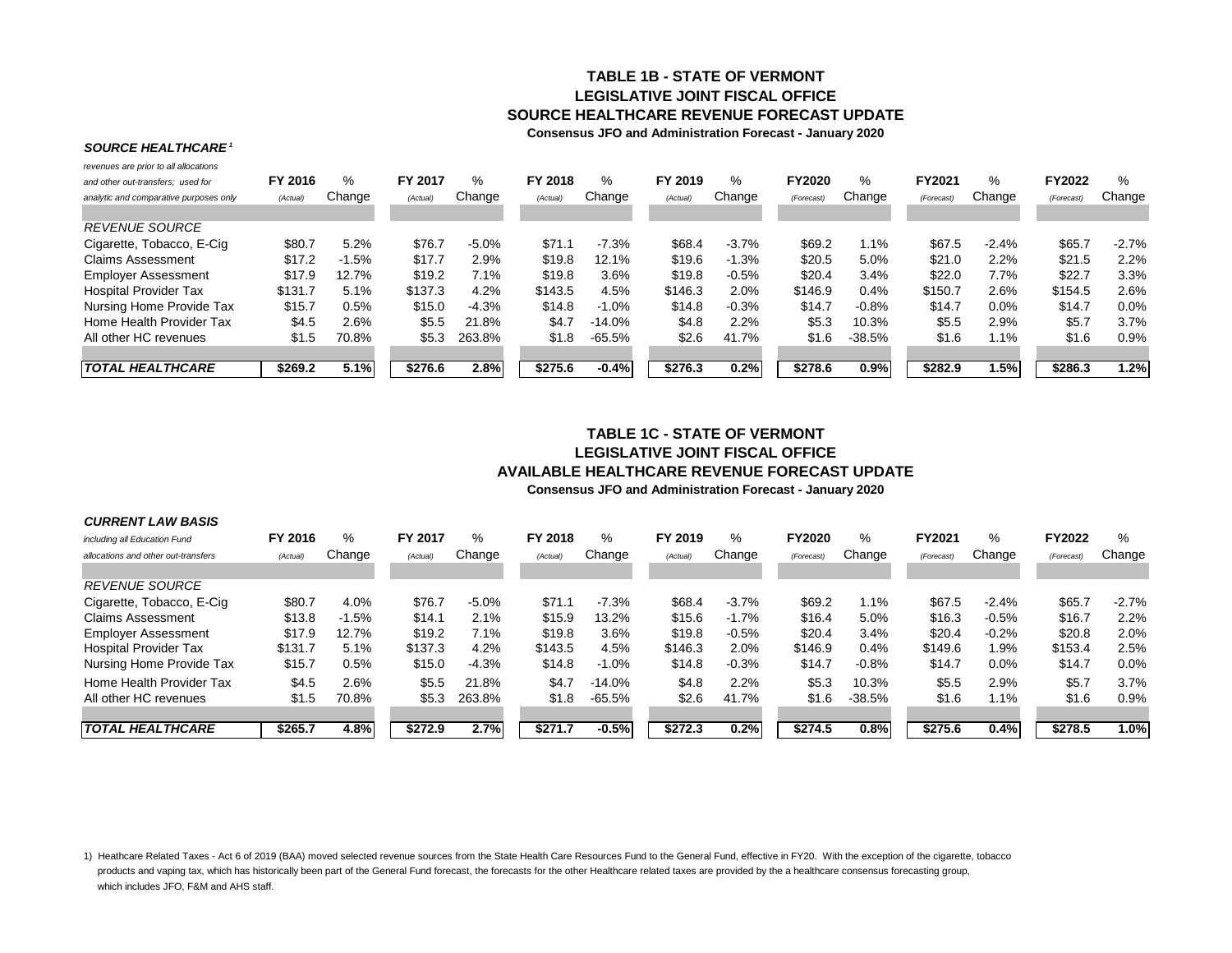# **TABLE 2A - STATE OF VERMONTLEGISLATIVE JOINT FISCAL OFFICESOURCE TRANSPORTATION FUND REVENUE FORECAST UPDATE**

#### **Consensus JFO and Administration Forecast - January 2020**

#### *SOURCE T-FUND*

*revenues are prior to all E-Fund allocations*

| and other out-transfers: used for      | FY 2016  | %       | FY 2017  | %       | FY 2018  | ℅       | FY 2019 | %       | <b>FY2020</b> | %       | FY2021     | %       | FY2022    | %       |
|----------------------------------------|----------|---------|----------|---------|----------|---------|---------|---------|---------------|---------|------------|---------|-----------|---------|
| analytic and comparative purposes only | (Actual) | Change  | (Actual) | Change  | (Actual) | Change  | (Actual | Change  | (Forecast)    | Change  | (Forecast) | Change  | (Forecast | Change  |
|                                        |          |         |          |         |          |         |         |         |               |         |            |         |           |         |
| <b>REVENUE SOURCE</b>                  |          |         |          |         |          |         |         |         |               |         |            |         |           |         |
| Gasoline                               | \$78.0   | 0.5%    | \$78.2   | 0.3%    | \$78.2   | 0.0%    | \$77.8  | $-0.5%$ | \$77.8        | $-0.1%$ | \$78.0     | 0.3%    | \$77.8    | $-0.2%$ |
| Diesel****                             | \$18.3   | $-4.4%$ | \$18.2   | $-0.5%$ | \$18.9   | 3.6%    | \$18.6  | $-1.6%$ | \$19.0        | 2.4%    | \$19.2     | $1.1\%$ | \$19.4    | 1.0%    |
| Purchase and Use*                      | \$100.1  | 2.9%    | \$103.2  | 3.1%    | \$109.4  | 6.0%    | \$111.8 | 2.2%    | \$115.1       | 2.9%    | \$117.6    | 2.2%    | \$120.8   | 2.7%    |
| Motor Vehicle Fees                     | \$82.0   | 2.3%    | \$86.2   | 5.2%    | \$86.0   | $-0.3%$ | \$85.4  | $-0.7%$ | \$86.8        | 1.6%    | \$87.7     | 1.0%    | \$88.5    | 0.9%    |
| Other Revenue**                        | \$19.6   | $-0.5%$ | \$19.9   | 1.8%    | \$23.0   | 15.3%   | \$24.6  | 7.0%    | \$24.2        | $-1.6%$ | \$24.6     | 1.7%    | \$24.9    | $1.2\%$ |
|                                        |          |         |          |         |          |         |         |         |               |         |            |         |           |         |
| TOTAL TRANS. FUND                      | \$298.0  | 1.4%    | \$305.8  | 2.6%    | \$315.4  | 3.1%    | \$318.2 | 0.9%    | \$322.9       | 1.5%    | \$327.1    | 1.3%    | \$331.4   | 1.3%    |

## **Consensus JFO and Administration Forecast - January 2020 TABLE 2 - STATE OF VERMONTLEGISLATIVE JOINT FISCAL OFFICEAVAILABLE TRANSPORTATION FUND REVENUE FORECAST UPDATE**

| <b>CURRENT LAW BASIS</b>            |          |          |          |          |          |         |          |         |               |         |            |         |            |         |
|-------------------------------------|----------|----------|----------|----------|----------|---------|----------|---------|---------------|---------|------------|---------|------------|---------|
| including all Education Fund        | FY 2016  | %        | FY 2017  | %        | FY 2018  | %       | FY 2019  | %       | <b>FY2020</b> | $\%$    | FY2021     | $\%$    | FY2022     | $\%$    |
| allocations and other out-transfers | (Actual) | Change   | (Actual) | Change   | (Actual) | Change  | (Actual) | Change  | (Forecast)    | Change  | (Forecast) | Change  | (Forecast) | Change  |
| <b>REVENUE SOURCE</b>               |          |          |          |          |          |         |          |         |               |         |            |         |            |         |
| Gasoline                            | \$78.0   | 0.5%     | \$78.2   | 0.3%     | \$78.2   | 0.0%    | \$77.8   | $-0.5%$ | \$77.8        | $-0.1%$ | \$78.0     | 0.3%    | \$77.8     | $-0.2%$ |
| <b>Diesel</b>                       | \$18.3   | -4.4%    | \$18.2   | $-0.5%$  | \$18.9   | 3.6%    | \$18.6   | $-1.6%$ | \$19.0        | 2.4%    | \$19.2     | $1.1\%$ | \$19.4     | 1.0%    |
| Purchase and Use <sup>1</sup>       | \$66.8   | 2.9%     | \$68.8   | 3.1%     | \$73.0   | 6.0%    | \$74.5   | 2.2%    | \$76.7        | 2.9%    | \$78.4     | $2.2\%$ | \$80.5     | 2.7%    |
| Motor Vehicle Fees                  | \$82.0   | 2.3%     | \$86.2   | 5.2%     | \$86.0   | $-0.3%$ | \$85.4   | $-0.7%$ | \$86.8        | 1.6%    | \$87.7     | 1.0%    | \$88.5     | 0.9%    |
| Other Revenue <sup>2</sup>          | \$19.6   | $-0.5%$  | \$19.9   | 1.8%     | \$23.0   | 15.3%   | \$24.6   | 7.0%    | \$24.2        | $-1.6%$ | \$24.6     | 1.7%    | \$24.9     | 1.2%    |
| TOTAL TRANS. FUND                   | \$264.6  | 1.2%     | \$271.4  | 2.6%     | \$279.0  | 2.8%    | \$280.9  | 0.7%    | \$284.5       | 1.3%    | \$287.9    | 1.2%    | \$291.2    | 1.1%    |
| OTHER (TIB <sup>3</sup> )           |          |          |          |          |          |         |          |         |               |         |            |         |            |         |
| <b>TIB Gasoline</b>                 | \$13.0   | -28.4%   | \$12.6   | $-3.3%$  | \$12.9   | 2.2%    | \$14.6   | 13.1%   | \$13.7        | $-6.1%$ | \$13.9     | $1.7\%$ | \$14.5     | 4.5%    |
| TIB Diesel and Other <sup>4</sup>   | \$1.9    | $-6.1%$  | \$1.7    | $-11.3%$ | \$2.0    | 16.1%   | \$2.1    | 3.7%    | \$2.1         | 0.1%    | \$2.1      | 1.0%    | \$2.1      | 1.0%    |
| TOTAL OTHER (TIB)                   | \$15.0   | $-26.1%$ | \$14.5   | $-2.9%$  | \$14.9   | 2.4%    | \$16.6   | 11.9%   | \$15.7        | $-5.3%$ | \$16.0     | 1.6%    | \$16.6     | 4.0%    |

1) As of FY04, includes Motor Vehicle Rental tax revenue.

2) Beginning in FY07, includes Stabilization Reserve interest; FY08 data includes \$3.76M transfer from G-Fund for prior Jet Fuel tax processing errors and inclusion of this tax in subsequent years.

3) Transportation Infrastructure Bond revenues

4) Includes TIB Fund interest income (which has never exceeded \$85,000 per year); Includes FY17 adjustment of \$215,000 from reported TIB Diesel revenue to Diesel revenue due to a data entry error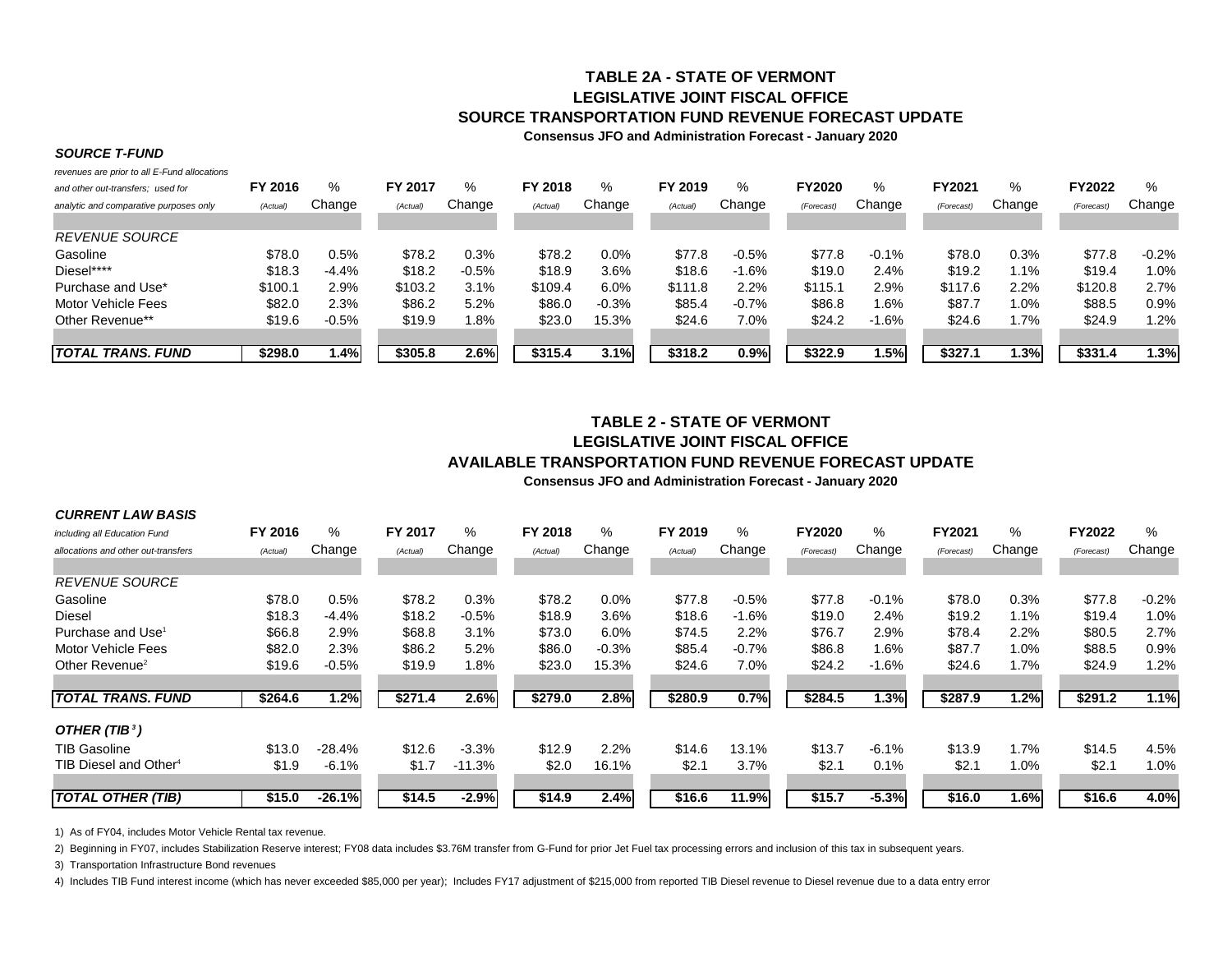## **TABLE 3 - STATE OF VERMONTLEGISLATIVE JOINT FISCAL OFFICEAVAILABLE EDUCATION FUND1 REVENUE FORECAST UPDATE**

#### **(Partial Education Fund Total - Includes Source General and Transportation Fund Allocations Only) Consensus JFO and Administration Forecast - January 2020**

#### *CURRENT LAW BASIS*

| Source General and Transportation     |          |           |          |           |          |           |          |           |               |         |            |         |               |        |
|---------------------------------------|----------|-----------|----------|-----------|----------|-----------|----------|-----------|---------------|---------|------------|---------|---------------|--------|
| Fund taxes allocated to or associated | FY 2016  | %         | FY 2017  | %         | FY 2018  | %         | FY 2019  | %         | <b>FY2020</b> | ℅       | FY2021     | $\%$    | <b>FY2022</b> | $\%$   |
| with the Education Fund only          | (Actual) | Change    | (Actual) | Change    | (Actual) | Change    | (Actual) | Change    | (Forecast)    | Change  | (Forecast) | Change  | (Forecast     | Change |
|                                       |          |           |          |           |          |           |          |           |               |         |            |         |               |        |
| <b>GENERAL FUND</b>                   |          |           |          |           |          |           |          |           |               |         |            |         |               |        |
| Meals and Rooms                       | \$0.0    | <b>NM</b> | \$0.0    | <b>NM</b> | \$0.0    | <b>NM</b> | \$45.5   | <b>NM</b> | \$47.9        | 5.3%    | \$49.9     | 4.2%    | \$51.9        | 4.0%   |
| Sales & Use <sup>2</sup>              | \$129.8  | 1.7%      | \$131.8  | 1.6%      | \$139.2  | 5.6%      | \$412.5  | 196.3%    | \$441.4       | 7.0%    | \$454.6    | $3.0\%$ | \$467.2       | 2.8%   |
| Interest                              | \$0.2    | 135.7%    | \$0.4    | 122.7%    | \$0.5    | 30.3%     | \$0.7    | 38.1%     | \$0.7         | $-3.9%$ | \$0.7      | 7.7%    | \$0.8         | 14.3%  |
| Lottery                               | \$26.4   | 16.1%     | \$25.5   | $-3.3%$   | \$27.1   | 6.4%      | \$29.5   | 8.6%      | \$29.2        | $-0.9%$ | \$29.9     | 2.4%    | \$30.7        | 2.7%   |
| <b>TRANSPORTATION FUND</b>            |          |           |          |           |          |           |          |           |               |         |            |         |               |        |
| Purchase and Use <sup>3</sup>         | \$33.4   | 2.9%      | \$34.4   | 3.1%      | \$36.5   | 6.0%      | \$37.3   | 2.2%      | \$38.4        | 2.9%    | \$39,200   | 2.2%    | \$40.3        | 2.7%   |
|                                       |          |           |          |           |          |           |          |           |               |         |            |         |               |        |
| <b>TOTAL EDUCATION FUND</b>           | \$189.7  | 3.7%      | \$192.2  | 1.3%      | \$203.3  | 5.8%      | \$525.4  | 158.4%    | \$557.5       | 6.1%    | \$574.3    | 3.0%    | \$590.9       | 2.9%   |

1) Includes only General and Transportation Fund taxes allocated to the Education Fund.

This Table excludes all Education Fund property taxes, which are updated in October/November of each year and are the largest Education Fund tax sources.

2) Includes Telecommunications Tax; Includes \$1.25M transfer to T-Fund in FY08 for prior Jet Fuel Tax processing errors; Transfer percentage from the General Fund increases from 33.3% to 35.0% effective in FY14 and to 36.0

3) Includes Motor Vehicle Rental revenues, restated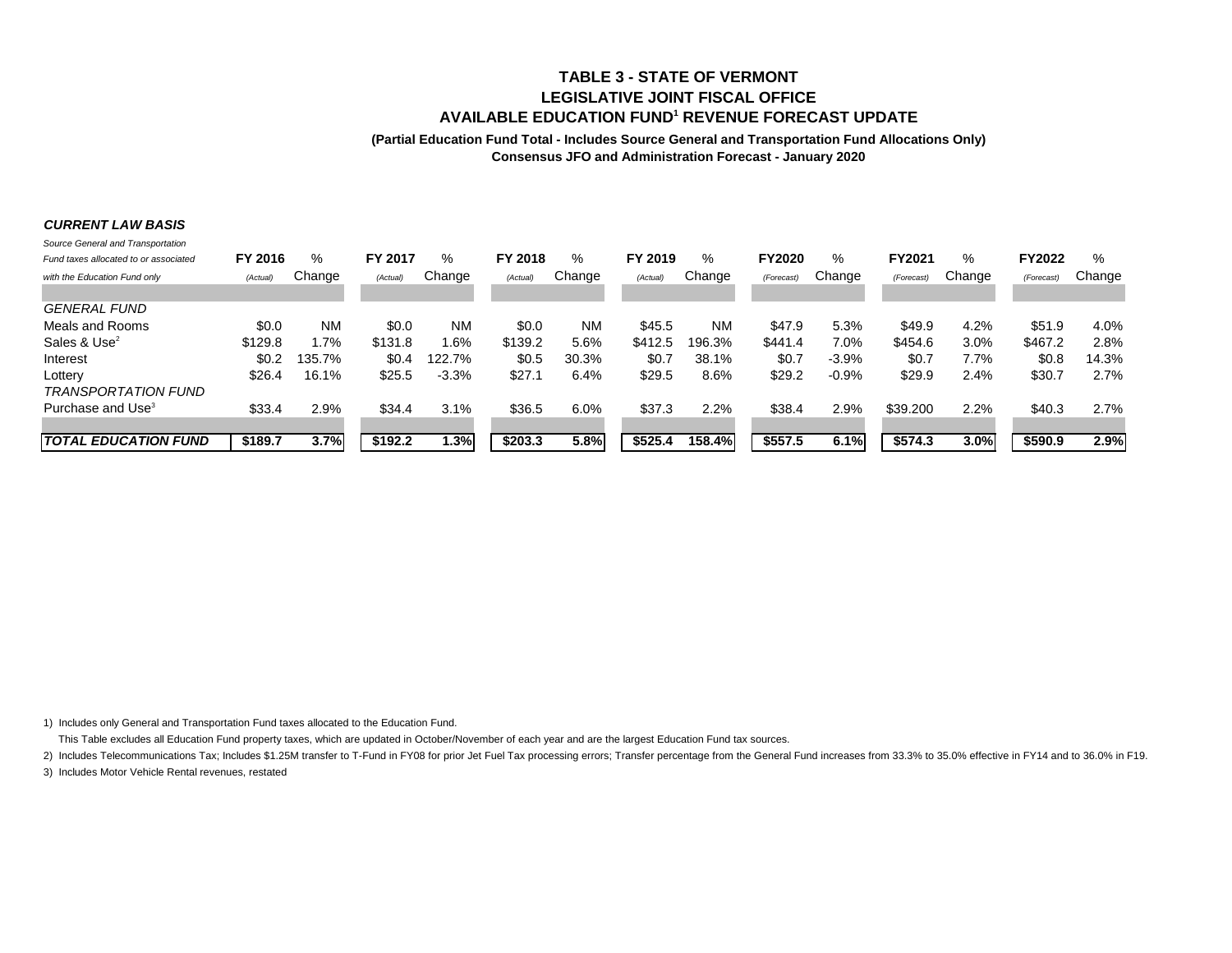**Five Year Forecast Update Tables**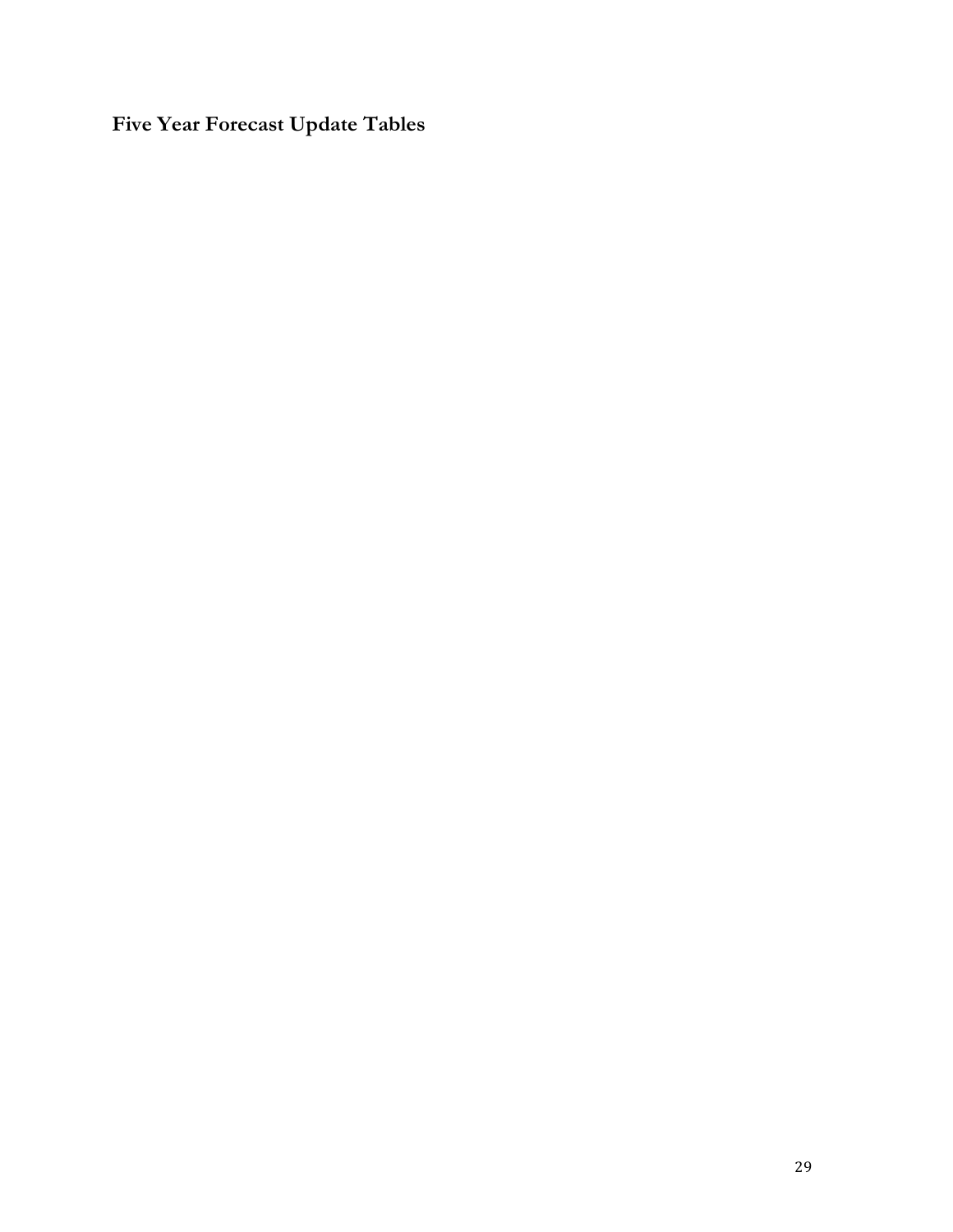## **TABLE 1A - STATE OF VERMONTLEGISLATIVE JOINT FISCAL OFFICESOURCE GENERAL FUND REVENUE FORECAST UPDATE**

**Consensus JFO and Administration Forecast - January 2020**

#### *SOURCE G-FUND*

| revenues are prior to all E-Fund allocations |          |           |          |           |          |           |          |           |            |           |            |           |            |           |            |           |            |           |            |           |
|----------------------------------------------|----------|-----------|----------|-----------|----------|-----------|----------|-----------|------------|-----------|------------|-----------|------------|-----------|------------|-----------|------------|-----------|------------|-----------|
| and other out-transfers: used for            | FY 2016  | %         | FY 2017  | %         | FY 2018  | %         | FY 2019  | %         | FY2020     | %         | FY2021     | %         | FY2022     | %         | FY2023     | %         | FY2024     | %         | FY2025     | $\%$      |
| analytic and comparative purposes only       | (Actual) | Change    | (Actual) | Change    | (Actual) | Change    | (Actual) | Change    | (Forecast) | Change    | (Forecast) | Change    | (Forecast) | Change    | (Forecast) | Change    | (Forecast) | Change    | (Forecast) | Change    |
|                                              |          |           |          |           |          |           |          |           |            |           |            |           |            |           |            |           |            |           |            |           |
| <b>REVENUE SOURCE</b>                        |          |           |          |           |          |           |          |           |            |           |            |           |            |           |            |           |            |           |            |           |
| Personal Income                              | \$747.0  | 5.8%      | \$756.5  | 1.3%      | \$832.0  | 10.0%     | \$875.4  | 5.2%      | \$893.6    | 2.1%      | \$909.1    | 1.7%      | \$920.9    | 1.3%      | \$947.8    | 2.9%      | \$976.4    | 3.0%      | \$1002.6   | 2.7%      |
| Sales & Use <sup>1</sup>                     | \$370.7  | 1.7%      | \$376.7  | 1.6%      | \$397.8  | 5.6%      | \$412.5  | 3.7%      | \$441.4    | 7.0%      | \$454.6    | 3.0%      | \$467.2    | 2.8%      | \$479.5    | 2.6%      | \$491.7    | 2.5%      | \$504.0    | 2.5%      |
| Corporate                                    | \$117.0  | $-4.0%$   | \$95.8   | $-18.1%$  | \$96.4   | 0.6%      | \$134.2  | 39.3%     | \$108.4    | $-19.2%$  | \$95.1     | 12.3%     | \$89.9     | $-5.5%$   | \$95.3     | 6.0%      | \$101.0    | 5.9%      | \$105.5    | 4.5%      |
| Meals and Rooms                              | \$154.2  | 2.2%      | \$165.3  | 7.3%      | \$173.2  | 4.8%      | \$182.1  | 5.1%      | \$191.7    | 5.3%      | \$199.7    | 4.2%      | \$207.7    | 4.0%      | \$215.6    | 3.8%      | \$223.7    | 3.8%      | \$231.8    | 3.6%      |
| Liquor                                       | \$18.3   | 0.8%      | \$19.1   | 4.4%      | \$19.8   | 3.6%      | \$21.4   | 8.1%      | \$21.6     | 0.8%      | \$22.7     | 2.3%      | \$22.6     | 2.3%      | \$23.7     | 2.2%      | \$23.6     | 2.2%      | \$24.2     | 2.5%      |
| Insurance                                    | \$56.2   | 1.7%      | \$57.0   | 1.3%      | \$57.5   | 1.0%      | \$56.9   | $-1.2%$   | \$57.2     | 0.6%      | \$57.5     | 0.5%      | \$57.9     | 0.7%      | \$58.2     | 0.5%      | \$58.6     | 0.7%      | \$59.0     | 0.7%      |
| Telephone                                    | \$3.2    | 59.2%     | \$5.7    | 80.6%     | \$4.7    | $-16.8%$  | \$4.3    | $-8.8%$   | \$3.6      | 16.9%     | \$3.3      | $-8.3%$   | \$3.0      | $-9.1%$   | \$2.8      | $-6.7%$   | \$2.6      | $-7.1%$   | \$2.4      | $-7.7%$   |
| Beverage                                     | \$6.7    | 0.6%      | \$6.9    | 2.9%      | \$7.1    | 2.5%      | \$7.6    | 6.9%      | \$7.5      | $-0.8%$   | \$7.6      | 0.7%      | \$7.8      | 3.3%      | \$8.0      | 2.6%      | \$8.2      | 2.5%      | \$8.4      | 2.4%      |
| Electric                                     | \$0.0    | <b>NM</b> | \$0.0    | <b>NM</b> | \$0.0    | <b>NM</b> | \$0.0    | <b>NM</b> | \$0.0      | <b>NM</b> | \$0.0      | <b>NM</b> | \$0.0      | <b>NM</b> | \$0.0      | <b>NM</b> | \$0.0      | <b>NM</b> | \$0.0      | <b>NM</b> |
| Estate                                       | \$12.5   | 26.5%     | \$16.7   | 33.3%     | \$22.9   | 37.6%     | \$12.6   | $-44.9%$  | \$20.9     | 65.5%     | \$17.3     | 17.2%     | \$15.1     | $-12.7%$  | \$15.6     | 3.3%      | \$16.1     | 3.2%      | \$16.7     | 3.7%      |
| Property                                     | \$35.7   | 6.2%      | \$38.7   | 8.4%      | \$40.9   | 5.6%      | \$41.1   | 0.6%      | \$45.1     | 9.8%      | \$48.2     | 6.9%      | \$50.3     | 4.4%      | \$52.1     | 3.6%      | \$53.9     | 3.5%      | \$55.7     | 3.3%      |
| Bank                                         | \$10.7   | $-0.6%$   | \$13.2   | 24.0%     | \$13.1   | $-1.3%$   | \$12.5   | $-4.6%$   | \$12.5     | 0.2%      | \$12.6     | 0.4%      | \$12.6     | 0.4%      | \$12.7     | 0.8%      | \$12.8     | 0.8%      | \$12.9     | 0.8%      |
| Other Tax                                    | \$1.8    | $-9.0%$   | \$2.2    | 18.0%     | \$1.8    | $-15.2%$  | \$2.4    | 32.9%     | \$0.7      | $-71.4%$  | \$0.5      | $-28.6%$  | \$0.4      | $-20.0%$  | \$0.4      | 0.0%      | \$0.4      | 0.0%      | \$0.4      | 0.0%      |
| <b>Total Tax Revenue</b>                     | \$1534.0 | 2.5%      | \$1553.7 | 1.3%      | \$1667.2 | 7.3%      | \$1763.0 | 5.7%      | \$1804.7   | 2.3%      | \$1827.5   | 1.3%      | \$1855.4   | 1.5%      | \$1911.1   | 3.0%      | \$1968.9   | 3.0%      | \$2023.6   | 2.8%      |
| <b>Business Licenses</b>                     | \$1.1    | $-1.6%$   | \$1.2    | 16.8%     | \$1.2    | $-2.9%$   | \$1.2    | $-1.0%$   | \$1.2      | 0.2%      | \$1.2      | 1.2%      | \$1.2      | 1.7%      | \$1.3      | 1.6%      | \$1.3      | 1.6%      | \$1.3      | 1.6%      |
| Fees                                         | \$23.0   | 4.2%      | \$48.5   | 10.8%     | \$47.1   | $-2.9%$   | \$47.0   | $-0.2%$   | \$46.3     | $-1.4%$   | \$46.5     | 0.4%      | \$46.7     | 0.4%      | \$47.1     | 0.9%      | \$47.6     | 1.1%      | \$48.2     | 1.3%      |
| Services                                     | \$2.8    | 86.6%     | \$3.0    | 7.9%      | \$2.9    | $-4.2%$   | \$3.4    | 16.4%     | \$3.3      | $-1.6%$   | \$3.4      | 3.0%      | \$3.5      | 2.9%      | \$3.6      | 2.9%      | \$3.7      | 2.8%      | \$3.8      | 2.7%      |
| Fines                                        | \$3.7    | 5.5%      | \$4.4    | 21.0%     | \$3.5    | $-19.8%$  | \$3.3    | $-5.6%$   | \$5.0      | 49.4%     | \$3.9      | 22.0%     | \$4.0      | 2.6%      | \$4.       | 2.5%      | \$4.2      | 2.4%      | \$4.3      | 2.4%      |
| Interest                                     | \$0.7    | 30.6%     | \$1.5    | 111.5%    | \$2.8    | 80.1%     | \$5.0    | 79.1%     | \$4.95     | $-0.8%$   | \$5.1      | 3.0%      | \$6.3      | 23.5%     | \$7.       | 12.7%     | \$6.75     | $-4.9%$   | \$7.8      | 15.6%     |
| Lottery                                      | \$26.4   | 16.1%     | \$25.5   | $-3.3%$   | \$27.7   | 6.4%      | \$29.5   | 8.6%      | \$29.2     | $-0.9%$   | \$29.9     | 2.4%      | \$30.7     | 2.7%      | \$31.5     | 2.6%      | \$32.3     | 2.5%      | \$33.7     | 2.5%      |
| All Other <sup>3</sup>                       | \$1.3    | 25.9%     | \$2.9    | 128.5%    | \$2.4    | $-18.8%$  | \$4.6    | 92.7%     | \$1.5      | $-67.0%$  | \$1.6      | 6.7%      | \$1.7      | 6.3%      | \$1.8      | 5.9%      | \$1.9      | 5.6%      | \$2.0      | 5.3%      |
| <b>Total Other Revenue</b>                   | \$58.9   | 12.9%     | \$87.1   | 47.9%     | \$87.0   | $-0.1%$   | \$93.9   | 7.9%      | \$91.5     | $-2.6%$   | \$91.6     | 0.2%      | \$94.1     | 2.8%      | \$96.5     | 2.5%      | \$97.7     | 1.3%      | \$100.5    | 2.8%      |
| Healthcare Revenue <sup>®</sup>              | \$269.2  | 5.1%      | \$276.6  | 2.8%      | \$275.6  | $-0.4%$   | \$276.3  | 0.2%      | \$278.6    | 0.9%      | \$282.9    | 1.5%      | \$286.3    | 1.2%      | \$291.2    | 1.7%      | \$293.2    | 0.7%      | \$296.7    | 1.2%      |
|                                              |          |           |          |           |          |           |          |           |            |           |            |           |            |           |            |           |            |           |            |           |
| <b>TOTAL GENERAL FUND</b>                    | \$1862.1 | 3.2%      | \$1917.4 | 3.0%      | \$2029.8 | 5.9%      | \$2133.2 | 5.1%      | \$2174.2   | 1.9%      | \$2202.0   | 1.3%      | \$2235.9   | 1.5%      | \$2298.8   | 2.8%      | \$2359.9   | 2.7%      | \$2420.8   | 2.6%      |

1) Includes Telecommunications Tax; includes \$3.76M transfer in FY08 to the T-Fund for prior years Jet Fuel tax processing error.

2) Reflects closure of Vermont Yankee in December of 2014, taxed per Act 143 of 2012 effective in FY13; Stated Electric Energy Tax revenues exclude appropriations to the Clean Energy Development Fund and E-Fund.

3) Includes \$2.3 million in one-time payments in FY2017 by tax software vendors for errors related to Personal Income tax deduction changes effective in tax year 2015.

4) Heathcare Related Taxes - Act 6 of 2019 (BAA) moved selected revenue sources from the State Health Care Resources Fund to the General Fund, effective in FY20. With the exception of the cigarette, tobacco products and vaping tax, which has historically been part of the General Fund forecast, the forecasts for the other Healthcare related taxes are provided by the a healthcare consensus forecasting group, which includes JFO, F&M and AHS staff. See Tables 1B and 1C for details.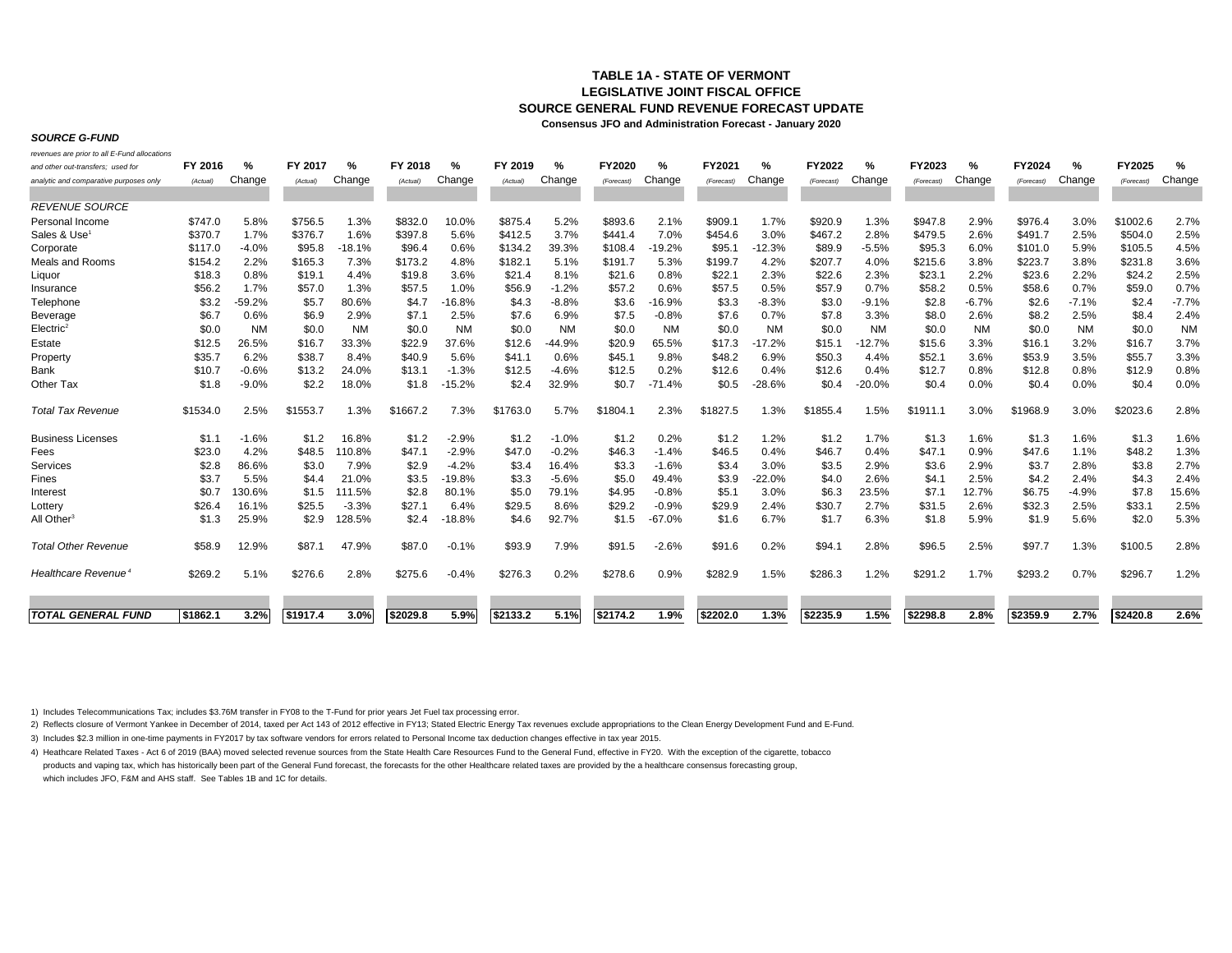## **LEGISLATIVE JOINT FISCAL OFFICEAVAILABLE GENERAL FUND REVENUE FORECAST UPDATETABLE 1 - STATE OF VERMONT**

**Consensus JFO and Administration Forecast - January 2020**

| including all Education Fund        | FY 2016  | ℅         | FY 2017  | %         | FY 2018  | %         | FY 2019  | %         | FY2020     | %         | FY2021     | ℅         | FY2022     | %         | FY2023     | %         | FY2024     | %         | FY2025     | %         |
|-------------------------------------|----------|-----------|----------|-----------|----------|-----------|----------|-----------|------------|-----------|------------|-----------|------------|-----------|------------|-----------|------------|-----------|------------|-----------|
| allocations and other out-transfers | (Actual) | Change    | (Actual) | Change    | (Actual) | Change    | (Actual) | Change    | (Forecast) | Change    | (Forecast) | Change    | (Forecast) | Change    | (Forecast) | Change    | (Forecast) | Change    | (Forecast) | Change    |
| <b>REVENUE SOURCE</b>               |          |           |          |           |          |           |          |           |            |           |            |           |            |           |            |           |            |           |            |           |
| Personal Income                     | \$747.0  | 5.8%      | \$756.5  | 1.3%      | \$832.0  | 10.0%     | \$875.4  | 5.2%      | \$893.6    | 2.1%      | \$909.1    | 1.7%      | \$920.9    | 1.3%      | \$947.8    | 2.9%      | \$976.4    | 3.0%      | \$1002.6   | 2.7%      |
| Sales and Use                       | \$241.0  | 1.7%      | \$244.9  | 1.6%      | \$258.6  | 5.6%      | \$0.0    | <b>NM</b> | \$0.0      | <b>NM</b> | \$0.0      | <b>NM</b> | \$0.0      | <b>NM</b> | \$0.0      | <b>NM</b> | \$0.0      | <b>NM</b> | \$0.0      | ΝM        |
| Corporate                           | \$117.0  | $-4.0%$   | \$95.8   | $-18.1%$  | \$96.4   | 0.6%      | \$134.2  | 39.3%     | \$108.4    | $-19.2%$  | \$95.1     | $-12.3%$  | \$89.9     | $-5.5%$   | \$95.3     | 6.0%      | \$101.0    | 5.9%      | \$105.5    | 4.5%      |
| Meals and Rooms                     | \$154.2  | 2.2%      | \$165.3  | 7.3%      | \$173.2  | 4.8%      | \$136.5  | $-21.2%$  | \$136.2    | $-0.2%$   | \$137.8    | 1.1%      | \$143.3    | 4.0%      | \$148.8    | 3.8%      | \$154.4    | 3.8%      | \$159.9    | 3.6%      |
| Liquor <sup>6</sup>                 | \$18.3   | 0.8%      | \$19.1   | 4.4%      | \$19.8   | 3.6%      | \$21.4   | 8.1%      | \$4.       | $-80.7%$  | \$4.2      | 1.4%      | \$4.3      | 2.4%      | \$4.4      | 2.3%      | \$4.5      | 2.3%      | \$4.6      | 2.2%      |
| Insurance                           | \$56.2   | 1.7%      | \$57.0   | 1.3%      | \$57.5   | 1.0%      | \$56.9   | $-1.2%$   | \$57.2     | 0.6%      | \$57.5     | 0.5%      | \$57.9     | 0.7%      | \$58.2     | 0.5%      | \$58.6     | 0.7%      | \$59.0     | 0.7%      |
| Telephone                           | \$3.2    | 59.2%     | \$5.7    | 80.6%     | \$4.7    | $-16.8%$  | \$4.3    | $-8.8%$   | \$3.6      | $-16.9%$  | \$3.3      | $-8.3%$   | \$3.0      | $-9.1%$   | \$2.8      | $-6.7%$   | \$2.6      | $-7.1%$   | \$2.4      | $-7.7%$   |
| Beverage                            | \$6.7    | 0.6%      | \$6.9    | 2.9%      | \$7.1    | 2.5%      | \$7.6    | 6.9%      | \$7.5      | $-0.8%$   | \$7.6      | 0.7%      | \$7.8      | 3.3%      | \$8.0      | 2.6%      | \$8.2      | 2.5%      | \$8.4      | 2.4%      |
| Electric                            | \$0.0    | <b>NM</b> | \$0.0    | <b>NM</b> | \$0.0    | <b>NM</b> | \$0.0    | <b>NM</b> | \$0.0      | <b>NM</b> | \$0.0      | <b>NM</b> | \$0.0      | <b>NM</b> | \$0.0      | <b>NM</b> | \$0.0      | <b>NM</b> | \$0.0      | <b>NM</b> |
| Estate <sup>3</sup>                 | \$12.5   | 26.5%     | \$16.7   | 33.3%     | \$22.9   | 37.6%     | \$12.6   | $-44.9%$  | \$20.9     | 65.5%     | \$17.3     | $-17.2%$  | \$15.1     | $-12.7%$  | \$15.6     | 3.3%      | \$16.1     | 3.2%      | \$16.7     | 3.7%      |
| Property                            | \$11.5   | 6.0%      | \$12.6   | 9.0%      | \$12.4   | $-1.5%$   | \$12.5   | 0.9%      | \$13.8     | 10.4%     | \$14.8     | 7.3%      | \$15.5     | 4.6%      | \$16.0     | 3.8%      | \$16.6     | 3.6%      | \$17.2     | 3.5%      |
| Bank                                | \$10.7   | $-0.6%$   | \$13.2   | 24.0%     | \$13.1   | $-1.3%$   | \$12.5   | $-4.6%$   | \$12.5     | 0.2%      | \$12.6     | 0.4%      | \$12.6     | 0.4%      | \$12.7     | 0.8%      | \$12.8     | 0.8%      | \$12.9     | 0.8%      |
| Other Tax                           | \$1.8    | $-9.0%$   | \$2.2    | 18.0%     | \$1.8    | $-15.2%$  | \$2.4    | 32.9%     | \$0.7      | $-71.4%$  | \$0.5      | $-28.6%$  | \$0.4      | $-20.0%$  | \$0.4      | 0.0%      | \$0.4      | 0.0%      | \$0.4      | 0.0%      |
| <b>Total Tax Revenue</b>            | \$1380.1 | 2.5%      | \$1395.7 | 1.1%      | \$1499.5 | 7.4%      | \$1276.4 | $-14.9%$  | \$1258.6   | $-1.4%$   | \$1259.7   | 0.1%      | \$1270.7   | 0.9%      | \$1310.0   | 3.1%      | \$1351.5   | 3.2%      | \$1389.6   | 2.8%      |
| <b>Business Licenses</b>            | \$1.1    | $-1.6%$   | \$1.2    | 16.8%     | \$1.2    | $-2.9%$   | \$1.2    | $-1.0%$   | \$1.2      | 0.2%      | \$1.2      | 0.8%      | \$1.2      | 1.7%      | \$1.3      | 1.6%      | \$1.3      | 1.6%      | \$1.3      | 1.6%      |
| Fees                                | \$23.0   | 4.2%      | \$48.5   | 110.8%    | \$47.1   | $-2.9%$   | \$47.0   | $-0.2%$   | \$46.3     | $-1.4%$   | \$46.5     | 0.4%      | \$46.7     | 0.4%      | \$47.1     | 0.9%      | \$47.6     | 1.1%      | \$48.2     | 1.3%      |
| Services                            | \$2.8    | 86.6%     | \$3.0    | 7.9%      | \$2.9    | $-4.2%$   | \$3.4    | 16.4%     | \$3.3      | $-1.6%$   | \$3.4      | 3.0%      | \$3.5      | 2.9%      | \$3.6      | 2.9%      | \$3.7      | 2.8%      | \$3.8      | 2.7%      |
| Fines                               | \$3.7    | 5.5%      | \$4.4    | 21.0%     | \$3.5    | $-19.8%$  | \$3.3    | $-5.6%$   | \$5.0      | 49.4%     | \$3.9      | 22.0%     | \$4.0      | 2.6%      | \$4.1      | 2.5%      | \$4.2      | 2.4%      | \$4.3      | 2.4%      |
| Interest                            | \$0.6    | 136.1%    | \$1.2    | 108.2%    | \$2.3    | 96.1%     | \$4.3    | 87.8%     | \$4.3      | $-0.3%$   | \$4.4      | 2.3%      | \$5.5      | 25.0%     | \$6.2      | 12.7%     | \$5.8      | $-6.5%$   | \$6.8      | 17.2%     |
| All Other <sup>4</sup>              | \$1.3    | 25.9%     | \$2.9    | 128.5%    | \$2.4    | $-18.8%$  | \$4.6    | 92.7%     | \$1.5      | $-67.0%$  | \$1.6      | 6.7%      | \$1.7      | 6.3%      | \$1.8      | 5.9%      | \$1.9      | 5.6%      | \$2.0      | 5.3%      |
| <b>Total Other Revenue</b>          | \$32.3   | 10.1%     | \$61.2   | 89.3%     | \$59.4   | $-3.0%$   | \$63.7   | 7.4%      | \$61.6     | $-3.4%$   | \$61.0     | $-1.0%$   | \$62.6     | 2.7%      | \$64.1     | 2.3%      | \$64.5     | 0.7%      | \$66.4     | 3.0%      |
| Healthcare Revenue <sup>5</sup>     | \$0.0    |           | \$0.0    |           | \$0.0    |           | \$272.3  | <b>NM</b> | \$274.5    | 0.8%      | \$275.6    | 0.4%      | \$278.5    | 1.0%      | \$281.3    | 1.0%      | \$284.3    | 1.1%      | \$292.1    | 2.8%      |
|                                     |          |           |          |           |          |           |          |           |            |           |            |           |            |           |            |           |            |           |            |           |
| <b>TOTAL GENERAL FUND</b>           | \$1412.4 | 2.7%      | \$1457.0 | 3.2%      | \$1558.9 | 7.0%      | \$1612.5 | 3.4%      | \$1594.7   | $-1.1%$   | \$1596.3   | 0.1%      | \$1611.8   | 1.0%      | \$1655.3   | 2.7%      | \$1700.3   | 2.7%      | \$1748.2   | 2.8%      |

1) Includes \$2.5M transfer to the T-Fund in FY08 for prior years Jet Fuel tax processing errors; Transfer to the Education Fund increases from 33.3% to 35.0% effective in FY14 and 35.0% to 36.0% effective in FY19.

2) Reflects closure of Vermont Yankee in December of 2014, taxed per Act 143 of 2012 effective in FY13;

*CURRENT LAW BASIS*

Stated Electric Energy Tax revenues exclude appropriations to the Clean Energy Development Fund and Education Fund.

3) Excludes transfer to the Higher Education Trust Fund of \$2.4M in FY05, \$5.2M in FY06 and \$11.0M in FY11.

4) Includes \$2.3 million in one-time payments in FY2017 by tax software vendors for errors related to Personal Income tax deduction changes effective in tax year 2015.

5) Heathcare Related Taxes - Act 6 of 2019 (BAA) moved selected revenue sources from the State Health Care Resources Fund to the General Fund, effective in FY20. With the exception of the cigarette, tobacco products and vaping tax, which has historically been part of the General Fund forecast, the forecasts for the other Healthcare related taxes are provided by the a healthcare consensus forecasting group, which includes JFO, F&M and AHS staff. See Tables 1B and 1C for details.

6) Series is discontinuous beginning in FY20 due to fund allocation changes associated with Act 73 of the 2019 Session.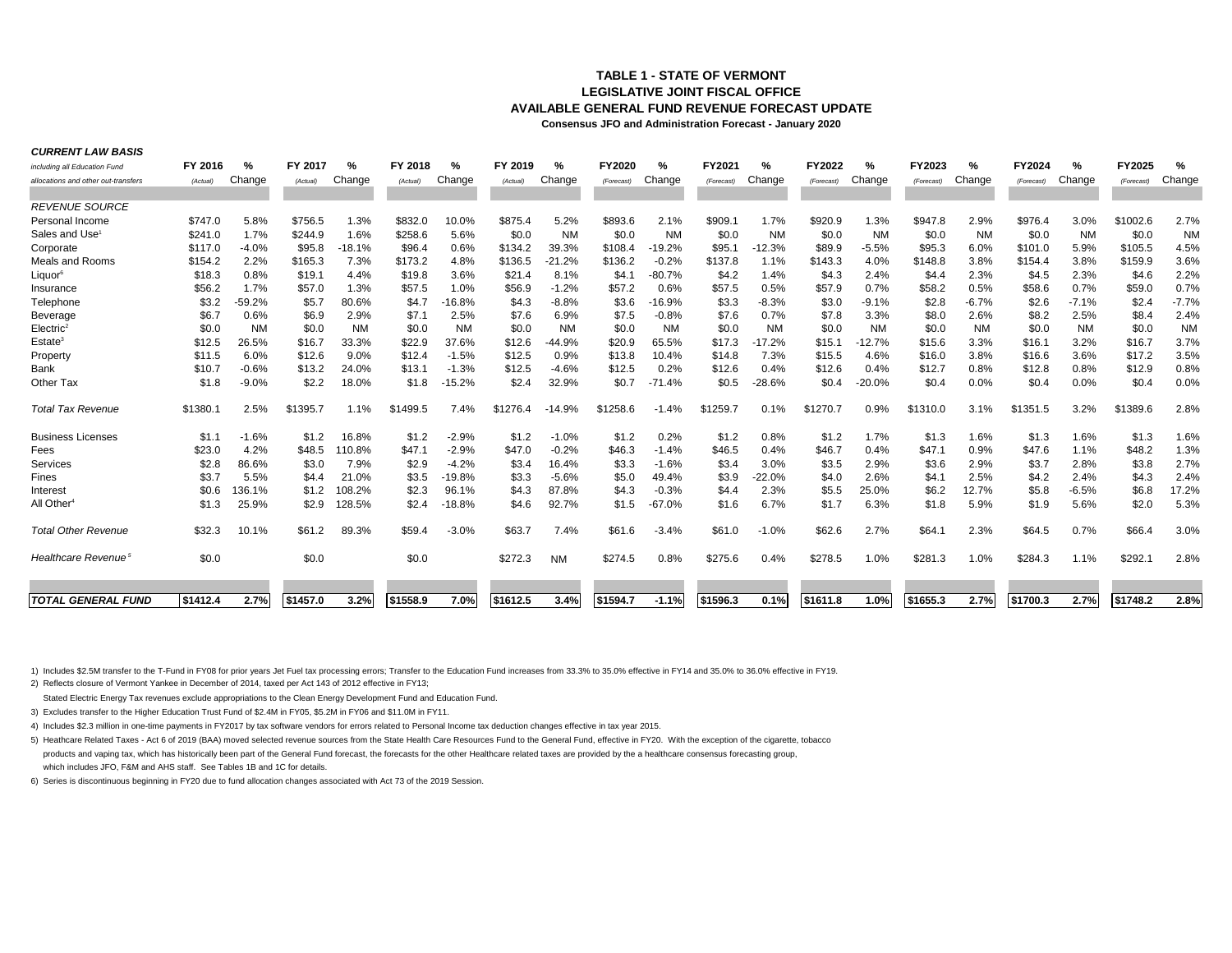#### **TABLE 1B - STATE OF VERMONTLEGISLATIVE JOINT FISCAL OFFICE SOURCE HEALTHCARE REVENUE FORECAST UPDATEConsensus JFO and Administration Forecast - January 2020**

#### *SOURCE HEALTHCARE1*

*CURRENT LAW BASIS*

| revenues are prior to all allocations  |          |         |          |         |          |           |          |         |            |          |            |               |            |         |               |         |            |         |            |         |
|----------------------------------------|----------|---------|----------|---------|----------|-----------|----------|---------|------------|----------|------------|---------------|------------|---------|---------------|---------|------------|---------|------------|---------|
| and other out-transfers: used for      | FY 2016  |         | FY 2017  | $\%$    | FY 2018  | %         | FY 2019  | ℀       | FY2020     | %        | FY2021     | $\frac{1}{2}$ | FY2022     | ℅       | <b>FY2023</b> | %       | FY2024     | ℅       | FY2025     |         |
| analytic and comparative purposes only | (Actual) | Change  | (Actual) | Change  | (Actual) | Change    | (Actual) | Change  | (Forecast) | Change   | (Forecast) | Change        | (Forecast) | Change  | (Forecast)    | Change  | (Forecast) | Change  | (Forecast) | Change  |
| <b>REVENUE SOURCE</b>                  |          |         |          |         |          |           |          |         |            |          |            |               |            |         |               |         |            |         |            |         |
| Cigarette, Tobacco, E-Cig              | \$80.7   | 5.2%    | \$76.7   | $-5.0%$ | \$71.1   | $-7.3%$   | \$68.4   | $-3.7%$ | \$69.2     | 1.1%     | \$67.5     | $-2.4%$       | \$65.      | $-2.7%$ | \$63.8        | $-2.9%$ | \$62.0     | $-2.8%$ | \$60.2     | $-2.9%$ |
| <b>Claims Assessment</b>               | \$17.2   | $-1.5%$ | \$17.7   | 2.9%    | \$19.8   | 12.1%     | \$19.6   | $-1.3%$ | \$20.5     | 5.0%     | \$21.0     | 2.2%          | \$21.5     | 2.2%    | \$21.9        | 2.2%    | \$22.4     | 2.2%    | \$22.9     | 2.2%    |
| <b>Employer Assessment</b>             | \$17.9   | 12.7%   | \$19.2   | 7.1%    | \$19.8   | 3.6%      | \$19.8   | $-0.5%$ | \$20.4     | 3.4%     | \$22.0     | 7.7%          | \$22.7     | 3.3%    | \$23.5        | 3.3%    | \$24.2     | 3.3%    | \$25.0     | 3.0%    |
| <b>Hospital Provider Tax</b>           | \$131.7  | 5.1%    | \$137.3  | 4.2%    | \$143.5  | 4.5%      | \$146.3  | 2.0%    | \$146.9    | 0.4%     | \$150.7    | 2.6%          | \$154.5    | 2.6%    | \$160.        | 3.6%    | \$162.5    | .5%     | \$166.5    | 2.5%    |
| Nursing Home Provide Tax               | \$15.7   | 0.5%    | \$15.0   | $-4.3%$ | \$14.8   | $-1.0%$   | \$14.8   | $-0.3%$ | \$14.7     | $-0.8%$  | \$14.7     | 0.0%          | \$14.7     | 0.0%    | \$14.7        | 0.0%    | \$14.7     | 0.0%    | \$14.7     | 0.0%    |
| Home Health Provider Tax               | \$4.5    | 2.6%    | \$5.5    | 21.8%   | \$4.7    | $-14.0\%$ | \$4.8    | 2.2%    | \$5.3      | 10.3%    | \$5.5      | 2.9%          | \$5.7      | 3.7%    | \$5.7         | 0.9%    | \$5.8      | .8%     | \$5.8      | 0.7%    |
| All other HC revenues                  | \$1.5    | 70.8%   | \$5.3    | 263.8%  | \$1.8    | $-65.5%$  | \$2.6    | 41.7%   | \$1.6      | $-38.5%$ | \$1.6      | .1%           | \$1.6      | 0.9%    | \$1.6         | 0.0%    | \$1.6      | 0.9%    | \$1.6      | $-2.3%$ |
|                                        |          |         |          |         |          |           |          |         |            |          |            |               |            |         |               |         |            |         |            |         |
| <b>TOTAL HEALTHCARE</b>                | \$269.2  | 5.1%    | \$276.6  | 2.8%    | \$275.6  | $-0.4%$   | \$276.3  | 0.2%    | \$278.6    | 0.9%     | \$282.9    | .5%           | \$286.3    | 1.2%    | \$291.2       | 1.7%    | \$293.2    | 0.7%    | \$296.7    | 1.2%    |

#### **Consensus JFO and Administration Forecast - January 2020 TABLE 1C - STATE OF VERMONT LEGISLATIVE JOINT FISCAL OFFICEAVAILABLE HEALTHCARE REVENUE FORECAST UPDATE**

| UURRENI LAW DASIS                   |          |         |          |         |          |          |          |         |            |          |            |         |            |         |            |         |            |         |            |         |
|-------------------------------------|----------|---------|----------|---------|----------|----------|----------|---------|------------|----------|------------|---------|------------|---------|------------|---------|------------|---------|------------|---------|
| including all Education Fund        | FY 2016  | %       | FY 2017  | $\%$    | FY 2018  | %        | FY 2019  |         | FY2020     | %        | FY2021     | %       | FY2022     | ℅       | FY2023     | %       | FY2024     | %       | FY2025     | ℅       |
| allocations and other out-transfers | (Actual) | Change  | (Actual) | Change  | (Actual) | Change   | (Actual) | Change  | (Forecast) | Change   | (Forecast) | Change  | (Forecast) | Change  | (Forecast) | Change  | (Forecast) | Change  | (Forecast) | Change  |
| <b>REVENUE SOURCE</b>               |          |         |          |         |          |          |          |         |            |          |            |         |            |         |            |         |            |         |            |         |
| Cigarette, Tobacco, E-Cig           | \$80.7   | 4.0%    | \$76.7   | $-5.0%$ | \$71.1   | $-7.3%$  | \$68.4   | $-3.7%$ | \$69.2     | 1.1%     | \$67.5     | $-2.4%$ | \$65.7     | $-2.7%$ | \$63.8     | $-2.9%$ | \$62.0     | $-2.8%$ | \$60.2     | $-2.9%$ |
| <b>Claims Assessment</b>            | \$13.8   | $-1.5%$ | \$14.7   | 2.1%    | \$15.9   | 13.2%    | \$15.6   | $-1.7%$ | \$16.4     | 5.0%     | \$16.3     | $-0.5%$ | \$16.7     | 2.2%    | \$17.1     | 2.2%    | \$17.4     | 2.2%    | \$18.3     | 5.0%    |
| <b>Employer Assessment</b>          | \$17.9   | 12.7%   | \$19.2   | 7.1%    | \$19.8   | 3.6%     | \$19.8   | $-0.5%$ | \$20.4     | 3.4%     | \$20.4     | $-0.2%$ | \$20.8     | 2.0%    | \$21.2     | 2.0%    | \$21.6     | 2.0%    | \$25.0     | 15.4%   |
| <b>Hospital Provider Tax</b>        | \$131.7  | 5.1%    | \$137.3  | 4.2%    | \$143.5  | 4.5%     | \$146.3  | 2.0%    | \$146.9    | 0.4%     | \$149.6    | 1.9%    | \$153.4    | 2.5%    | \$157.2    | 2.5%    | \$161.1    | 2.5%    | \$166.5    | 3.4%    |
| Nursing Home Provide Tax            | \$15.7   | 0.5%    | \$15.0   | $-4.3%$ | \$14.8   | $-1.0%$  | \$14.8   | $-0.3%$ | \$14.7     | $-0.8%$  | \$14.7     | $0.0\%$ | \$14.7     | 0.0%    | \$14.7     | 0.0%    | \$14.7     | 0.0%    | \$14.7     | 0.0%    |
| Home Health Provider Tax            | \$4.5    | 2.6%    | \$5.5    | 21.8%   | \$4.7    | $-14.0%$ | \$4.8    | 2.2%    | \$5.3      | 10.3%    | \$5.5      | 2.9%    | \$5.7      | 3.7%    | \$5.7      | 0.9%    | \$5.8      | 1.8%    | \$5.8      | 0.7%    |
| All other HC revenues               | \$1.5    | 70.8%   | \$5.3    | 263.8%  | \$1.8    | $-65.5%$ | \$2.6    | 41.7%   | \$1.6      | $-38.5%$ | \$1.6      | 1.1%    | \$1.6      | 0.9%    | \$1.6      | 0.0%    | \$1.6      | 0.9%    | \$1.6      | $-2.3%$ |
|                                     |          |         |          |         |          |          |          |         |            |          |            |         |            |         |            |         |            |         |            |         |
| <b>TOTAL HEALTHCARE</b>             | \$265.7  | 4.8%    | \$272.9  | 2.7%    | \$271.7  | $-0.5%$  | \$272.3  | 0.2%    | \$274.5    | 0.8%     | \$275.6    | 0.4%    | \$278.5    | $.0\%$  | \$281.3    | 1.0%    | \$284.3    | 1.1%    | \$292.1    | 2.8%    |

1) Heathcare Related Taxes - Act 6 of 2019 (BAA) moved selected revenue sources from the State Health Care Resources Fund to the General Fund, effective in FY20. With the exception of the cigarette, tobacco products and vaping tax, which has historically been part of the General Fund forecast, the forecasts for the other Healthcare related taxes are provided by the a healthcare consensus forecasting group, which includes JFO, F&M and AHS staff.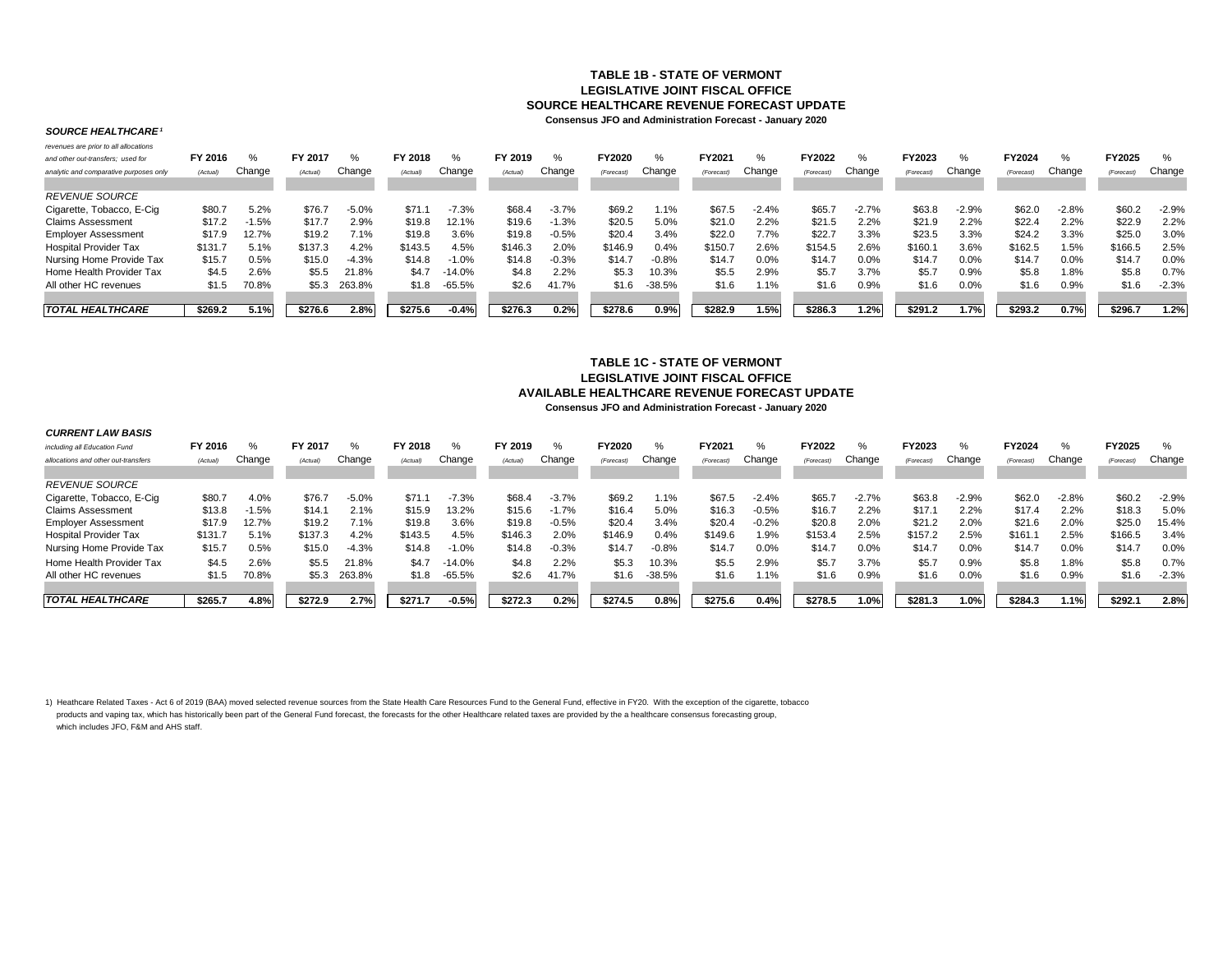#### **TABLE 2A - STATE OF VERMONTLEGISLATIVE JOINT FISCAL OFFICE SOURCE TRANSPORTATION FUND REVENUE FORECAST UPDATEConsensus JFO and Administration Forecast - January 2020**

#### *SOURCE T-FUND*

*revenues are prior to all E-Fund allocations*

| revenues are prior to all E-rund allocations |          |         |          |         |          |         |          |         |            |         |            |         |            |         |            |         |            |         |            |         |
|----------------------------------------------|----------|---------|----------|---------|----------|---------|----------|---------|------------|---------|------------|---------|------------|---------|------------|---------|------------|---------|------------|---------|
| and other out-transfers: used for            | FY 2016  | %       | FY 2017  | %       | FY 2018  | %       | FY 2019  | %       | FY2020     | %       | FY2021     | %       | FY2022     | ℅       | FY2023     | %       | FY2024     | $\%$    | FY2025     |         |
| analytic and comparative purposes only       | (Actual) | Change  | (Actual) | Change  | (Actual) | Change  | (Actual) | Change  | (Forecast) | Change  | (Forecast) | Change  | (Forecast) | Change  | (Forecast) | Change  | (Forecast) | Change  | (Forecast) | Change  |
|                                              |          |         |          |         |          |         |          |         |            |         |            |         |            |         |            |         |            |         |            |         |
| <b>REVENUE SOURCE</b>                        |          |         |          |         |          |         |          |         |            |         |            |         |            |         |            |         |            |         |            |         |
| Gasoline                                     | \$78.0   | 0.5%    | \$78.2   | 0.3%    | \$78.2   | $0.0\%$ | \$77.8   | $-0.5%$ | \$77.8     | $-0.1%$ | \$78.0     | 0.3%    | \$77.8     | $-0.2%$ | \$77.6     | $-0.3%$ | \$77.4     | $-0.3%$ | \$77.2     | $-0.2%$ |
| Diesel****                                   | \$18.3   | $-4.4%$ | \$18.2   | $-0.5%$ | \$18.9   | 3.6%    | \$18.6   | $-1.6%$ | \$19.0     | 2.4%    | \$19.2     | 1.1%    | \$19.4     | 1.0%    | \$19.6     | 1.0%    | \$19.8     | .0%     | \$20.0     | 1.0%    |
| Purchase and Use*                            | \$100.   | 2.9%    | \$103.2  | 3.1%    | \$109.4  | 6.0%    | \$111.8  | 2.2%    | \$115.1    | 2.9%    | \$117.6    | 2.2%    | \$120.8    | 2.7%    | \$124.1    | 2.7%    | \$127.4    | 2.7%    | \$130.5    | 2.4%    |
| Motor Vehicle Fees                           | \$82.0   | 2.3%    | \$86.2   | 5.2%    | \$86.0   | $-0.3%$ | \$85.4   | $-0.7%$ | \$86.8     | 1.6%    | \$87.7     | $1.0\%$ | \$88.5     | 0.9%    | \$89.6     | 1.2%    | \$90.5     | $1.0\%$ | \$91.6     | 1.2%    |
| Other Revenue**                              | \$19.6   | $-0.5%$ | \$19.9   | 1.8%    | \$23.0   | 15.3%   | \$24.6   | 7.0%    | \$24.2     | $-1.6%$ | \$24.6     | .7%     | \$24.9     | 1.2%    | \$25.3     | 1.6%    | \$25.7     | .6%     | \$26.2     | 1.9%    |
|                                              |          |         |          |         |          |         |          |         |            |         |            |         |            |         |            |         |            |         |            |         |
| TOTAL TRANS. FUND                            | \$298.0  | 1.4%    | \$305.8  | 2.6%    | \$315.4  | 3.1%    | \$318.2  | 0.9%    | \$322.9    | 1.5%    | \$327.1    | .3%     | \$331.4    | .3%     | \$336.2    | 1.4%    | \$340.8    | .3%     | \$345.5    | 1.4%    |

#### **Consensus JFO and Administration Forecast - January 2020 TABLE 2 - STATE OF VERMONTLEGISLATIVE JOINT FISCAL OFFICEAVAILABLE TRANSPORTATION FUND REVENUE FORECAST UPDATE**

| <b>CURRENT LAW BASIS</b>            |          |          |          |          |          |         |          |         |            |         |            |        |            |         |            |         |            |         |            |         |
|-------------------------------------|----------|----------|----------|----------|----------|---------|----------|---------|------------|---------|------------|--------|------------|---------|------------|---------|------------|---------|------------|---------|
| including all Education Fund        | FY 2016  | %        | FY 2017  | $\%$     | FY 2018  | %       | FY 2019  | %       | FY2020     | ℅       | FY2021     | %      | FY2022     | $\%$    | FY2023     | %       | FY2024     | %       | FY2025     | $\%$    |
| allocations and other out-transfers | (Actual) | Change   | (Actual) | Change   | (Actual) | Change  | (Actual) | Change  | (Forecast) | Change  | (Forecast) | Change | (Forecast) | Change  | (Forecast) | Change  | (Forecast) | Change  | (Forecast) | Change  |
| <b>REVENUE SOURCE</b>               |          |          |          |          |          |         |          |         |            |         |            |        |            |         |            |         |            |         |            |         |
| Gasoline                            | \$78.0   | 0.5%     | \$78.2   | 0.3%     | \$78.2   | 0.0%    | \$77.8   | $-0.5%$ | \$77.8     | $-0.1%$ | \$78.0     | 0.3%   | \$77.8     | $-0.2%$ | \$77.6     | $-0.3%$ | \$77.4     | $-0.3%$ | \$77.2     | $-0.2%$ |
| Diesel                              | \$18.3   | $-4.4%$  | \$18.2   | $-0.5%$  | \$18.9   | 3.6%    | \$18.6   | $-1.6%$ | \$19.0     | 2.4%    | \$19.2     | 1.1%   | \$19.4     | 1.0%    | \$19.6     | 1.0%    | \$19.8     | 1.0%    | \$20.0     | 1.0%    |
| Purchase and Use <sup>1</sup>       | \$66.8   | 2.9%     | \$68.8   | 3.1%     | \$73.0   | 6.0%    | \$74.5   | 2.2%    | \$76.7     | 2.9%    | \$78.4     | 2.2%   | \$80.5     | 2.7%    | \$82.7     | 2.7%    | \$84.9     | 2.7%    | \$87.0     | 2.4%    |
| Motor Vehicle Fees                  | \$82.0   | 2.3%     | \$86.2   | 5.2%     | \$86.0   | $-0.3%$ | \$85.4   | $-0.7%$ | \$86.8     | 1.6%    | \$87.7     | 1.0%   | \$88.5     | 0.9%    | \$89.6     | 1.2%    | \$90.5     | 1.0%    | \$91.6     | 1.2%    |
| Other Revenue <sup>2</sup>          | \$19.6   | $-0.5%$  | \$19.9   | 1.8%     | \$23.0   | 15.3%   | \$24.6   | 7.0%    | \$24.2     | $-1.6%$ | \$24.6     | 1.7%   | \$24.9     | 1.2%    | \$25.3     | 1.6%    | \$25.7     | 1.6%    | \$26.2     | 1.9%    |
| <b>TOTAL TRANS, FUND</b>            | \$264.6  | 1.2%     | \$271.4  | 2.6%     | \$279.0  | 2.8%    | \$280.9  | 0.7%    | \$284.5    | 1.3%    | \$287.9    | 1.2%   | \$291.2    | 1.1%    | \$294.9    | 1.3%    | \$298.3    | 1.2%    | \$302.0    | 1.2%    |
| OTHER (TIB <sup>3</sup> )           |          |          |          |          |          |         |          |         |            |         |            |        |            |         |            |         |            |         |            |         |
| <b>TIB Gasoline</b>                 | \$13.0   | $-28.4%$ | \$12.6   | $-3.3%$  | \$12.9   | 2.2%    | \$14.6   | 13.1%   | \$13.7     | $-6.1%$ | \$13.9     | 1.7%   | \$14.5     | 4.5%    | \$15.2     | 4.5%    | \$15.8     | 4.3%    | \$16.5     | 4.0%    |
| TIB Diesel and Other <sup>4</sup>   | \$1.9    | $-6.1%$  | \$1.7    | $-11.3%$ | \$2.0    | 16.1%   | \$2.1    | 3.7%    | \$2.1      | 0.1%    | \$2.1      | 1.0%   | \$2.1      | 1.0%    | \$2.7      | 1.4%    | \$2.2      | 0.9%    | \$2.2      | 0.9%    |
| <b>TOTAL OTHER (TIB)</b>            | \$15.0   | $-26.1%$ | \$14.5   | $-2.9%$  | \$14.9   | 2.4%    | \$16.6   | 11.9%   | \$15.7     | $-5.3%$ | \$16.0     | 1.6%   | \$16.6     | 4.0%    | \$17.3     | 4.1%    | \$18.0     | 3.9%    | \$18.7     | 3.7%    |

1) As of FY04, includes Motor Vehicle Rental tax revenue.

2) Beginning in FY07, includes Stabilization Reserve interest; FY08 data includes \$3.76M transfer from G-Fund for prior Jet Fuel tax processing errors and inclusion of this tax in subsequent years.

3) Transportation Infrastructure Bond revenues

4) Includes TIB Fund interest income (which has never exceeded \$85,000 per year); Includes FY17 adjustment of \$215,000 from reported TIB Diesel revenue to Diesel revenue due to a data entry error